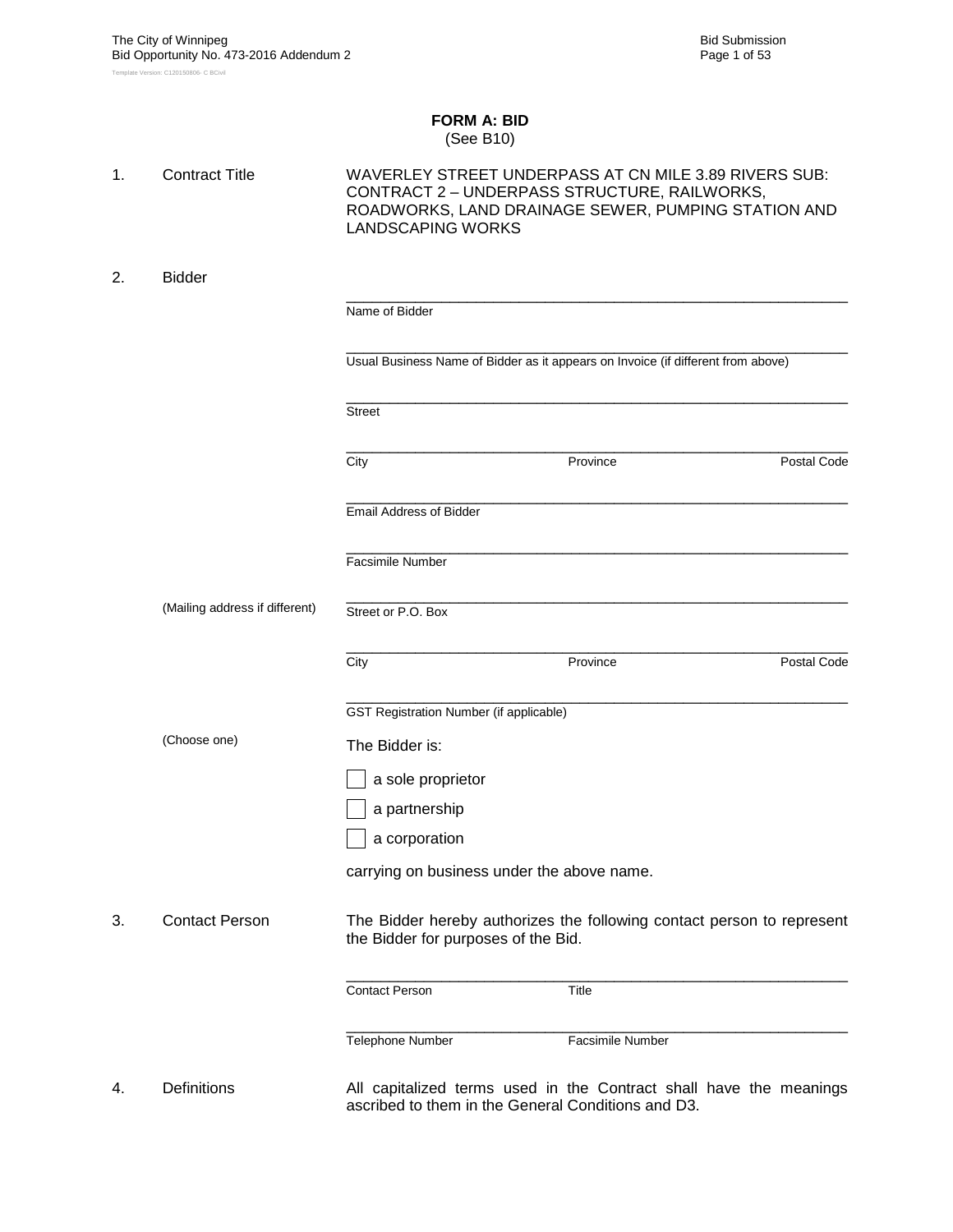| 5.  | Offer                        | The Bidder hereby offers to perform the Work in accordance with the<br>Contract for the Total Bid Price, in Canadian funds, set out on Form B:<br>Prices, appended hereto.                                                               |  |  |  |  |  |  |  |
|-----|------------------------------|------------------------------------------------------------------------------------------------------------------------------------------------------------------------------------------------------------------------------------------|--|--|--|--|--|--|--|
| 6.  | <b>Bid Security</b>          | In accordance with B15.1, the Bidder encloses bid security in the form<br>of:                                                                                                                                                            |  |  |  |  |  |  |  |
|     | (Choose one)                 | a bid bond (Form G1: Bid Bond and Agreement to Bond)                                                                                                                                                                                     |  |  |  |  |  |  |  |
|     |                              | an irrevocable standby letter of credit (Form G2: Irrevocable<br>Standby Letter of Credit and Undertaking)                                                                                                                               |  |  |  |  |  |  |  |
|     |                              | a certified cheque or draft                                                                                                                                                                                                              |  |  |  |  |  |  |  |
|     |                              | and agrees that it shall be held by the City in accordance with the<br>Contract.                                                                                                                                                         |  |  |  |  |  |  |  |
| 7.  | <b>Execution of Contract</b> | The Bidder agrees to execute and return the Contract no later than<br>seven (7) Calendar Days after receipt of the Contract, in the manner<br>specified in C4.                                                                           |  |  |  |  |  |  |  |
| 8.  | Commencement<br>of the Work  | The Bidder agrees that no Work shall commence until he/she is in<br>receipt of a letter of intent from the Award Authority authorizing the<br>commencement of the Work.                                                                  |  |  |  |  |  |  |  |
| 9.  | Contract                     | The Bidder agrees that the Bid Opportunity in its entirety shall be<br>deemed to be incorporated in and to form a part of this offer<br>notwithstanding that not all parts thereof are necessarily attached to or<br>accompany this Bid. |  |  |  |  |  |  |  |
| 10. | Addenda                      | The Bidder certifies that the following addenda have been received and<br>agrees that they shall be deemed to form a part of the Contract:                                                                                               |  |  |  |  |  |  |  |
|     |                              | No.<br>Dated                                                                                                                                                                                                                             |  |  |  |  |  |  |  |
|     |                              |                                                                                                                                                                                                                                          |  |  |  |  |  |  |  |
|     |                              |                                                                                                                                                                                                                                          |  |  |  |  |  |  |  |
|     |                              |                                                                                                                                                                                                                                          |  |  |  |  |  |  |  |
|     |                              |                                                                                                                                                                                                                                          |  |  |  |  |  |  |  |

11. Time This offer shall be open for acceptance, binding and irrevocable for a period of Ninety (90) Calendar Days following the Submission Deadline.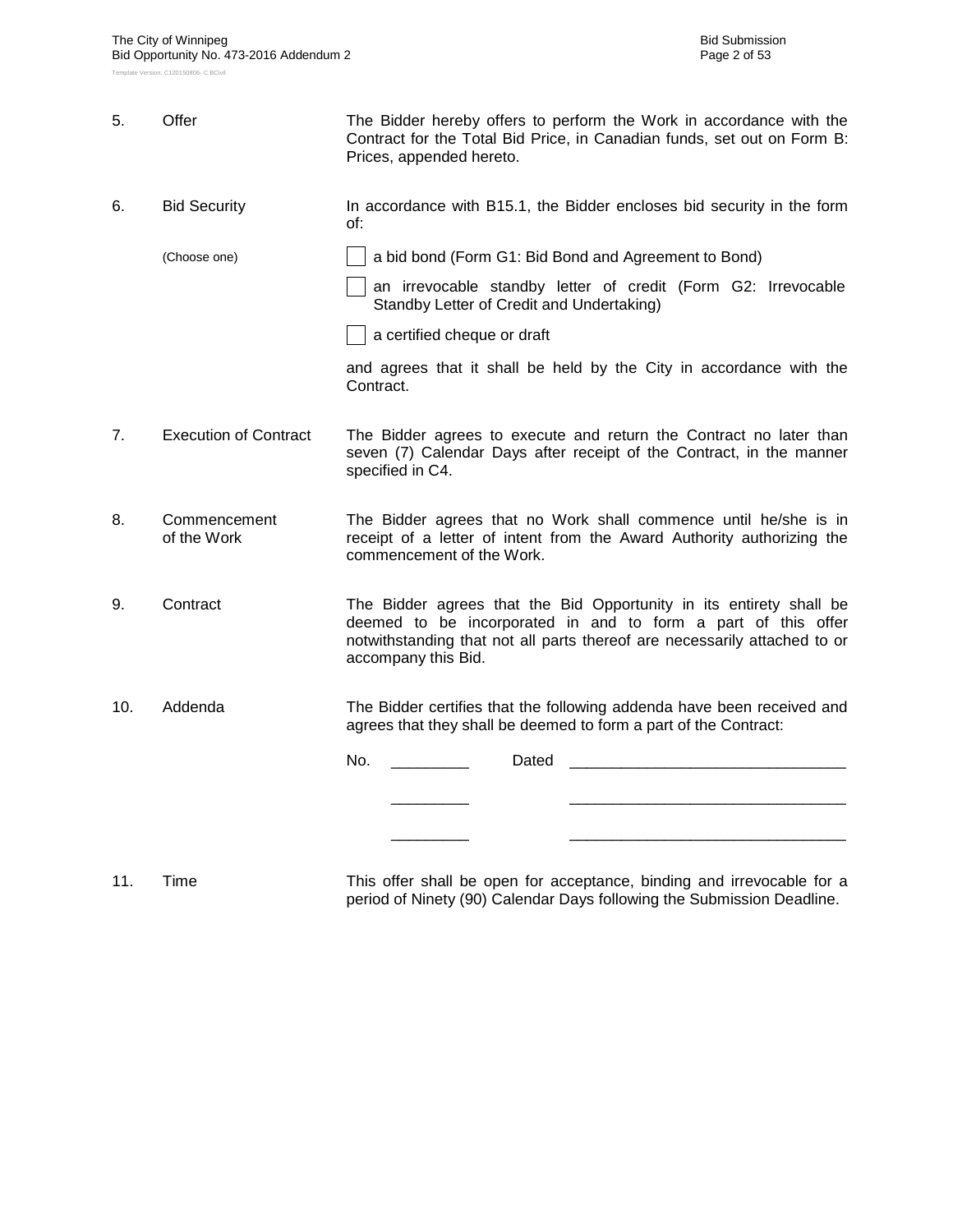#### 12. Signatures The Bidder or the Bidder's authorized official or officials have signed this

\_ day of \_\_\_\_\_\_\_\_\_\_\_\_\_\_\_\_\_\_\_\_\_\_ , 20\_\_\_\_\_\_\_\_\_ .

Signature of Bidder or Bidder"s Authorized Official or Officials

\_\_\_\_\_\_\_\_\_\_\_\_\_\_\_\_\_\_\_\_\_\_\_\_\_\_\_\_\_\_\_\_\_\_\_\_\_\_\_\_\_\_\_\_\_\_\_\_\_\_\_\_\_ (Print here name and official capacity of individual whose signature appears above)

\_\_\_\_\_\_\_\_\_\_\_\_\_\_\_\_\_\_\_\_\_\_\_\_\_\_\_\_\_\_\_\_\_\_\_\_\_\_\_\_\_\_\_\_\_\_\_\_\_\_\_\_\_

\_\_\_\_\_\_\_\_\_\_\_\_\_\_\_\_\_\_\_\_\_\_\_\_\_\_\_\_\_\_\_\_\_\_\_\_\_\_\_\_\_\_\_\_\_\_\_\_\_\_\_\_\_ (Print here name and official capacity of individual whose signature appears above)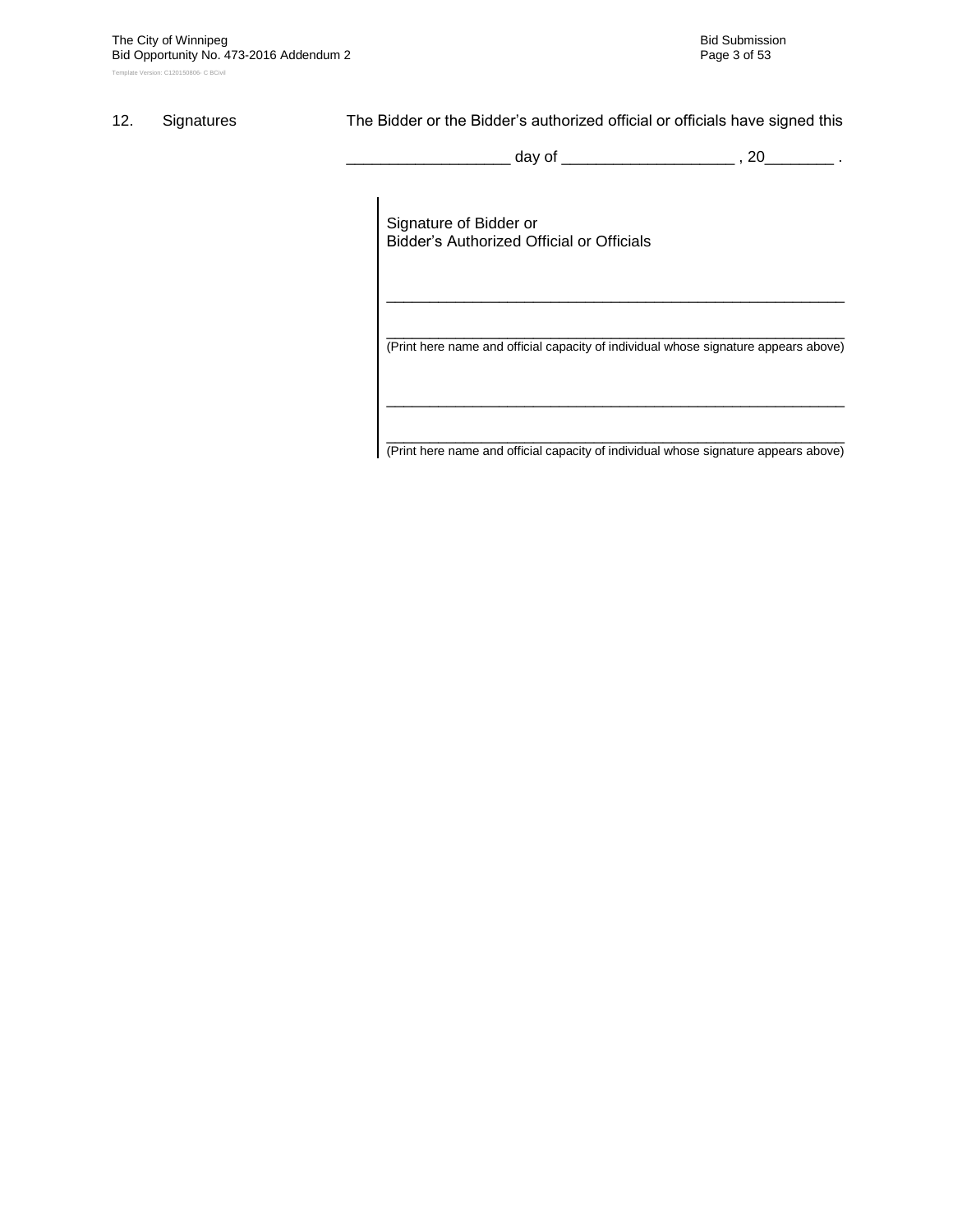| <b>UNIT PRICES</b> |                                            |                                |                |                            |            |               |
|--------------------|--------------------------------------------|--------------------------------|----------------|----------------------------|------------|---------------|
| <b>ITEM</b>        | <b>DESCRIPTION</b>                         | SPEC.<br>REF.                  | <b>UNIT</b>    | APPROX.<br><b>QUANTITY</b> | UNIT PRICE | <b>AMOUNT</b> |
| A                  | <b>WILKES INTERSECTION-SURFACE WORKS</b>   |                                |                |                            |            |               |
|                    | <b>EARTH AND BASE WORKS</b>                |                                |                |                            |            |               |
| A.1                | <b>Common Excavation</b>                   | CW 3110-R19<br>E <sub>19</sub> | m <sup>3</sup> | 2,110                      |            |               |
| A.2                | Roadway Excavation                         | CW 3110-R19<br>E <sub>19</sub> | m <sup>3</sup> | 9,920                      |            |               |
| A.3                | <b>Sub-Grade Compaction</b>                | CW 3110-R19                    | m <sup>2</sup> | 13,400                     |            |               |
| A.4                | <b>Crushed Sub-base Material</b>           | CW 3110-R19                    |                |                            |            |               |
| i)                 | 50 mm - Limestone                          |                                | tonne          | 7,110                      |            |               |
| $\mathsf{ii}$      | 100 mm - Limestone                         |                                | tonne          | 180                        |            |               |
| iii)               | 150 mm - Limestone                         |                                | tonne          | 14,400                     |            |               |
| A.5                | Supplying and Placing Base Course Material | CW 3110-R19                    | m <sup>3</sup> | 1,040                      |            |               |
| A.6                | <b>Grading of Boulevards</b>               | CW 3110-R19<br>E <sub>19</sub> | m <sup>2</sup> | 6,230                      |            |               |
| A.7                | <b>Ditch Grading</b>                       | CW 3110-R19<br>E19             | m <sup>2</sup> | 850                        |            |               |
| A.8                | Removal of Existing Concrete Bases         | CW 3110-R19                    |                |                            |            |               |
| i)                 | 600 mm Diameter or Less                    |                                | each           | 8                          |            |               |
| A.9                | <b>Separation Geotextile Fabric</b>        | CW 3130-R4                     | m <sup>2</sup> | 13,400                     |            |               |
|                    | <b>ROADWORKS - RENEWALS</b>                |                                |                |                            |            |               |
| A.10               | <b>Pavement Removal</b>                    | CW 3110-R19                    |                |                            |            |               |
| i)                 | <b>Concrete Pavement</b>                   |                                | m <sup>2</sup> | 3,710                      |            |               |
| $\mathsf{ii}$      | <b>Asphalt Pavement</b>                    |                                | m <sup>2</sup> | 1,840                      |            |               |
| A.11               | Slab Replacement                           | CW 3230-R8                     |                |                            |            |               |
| i)                 | 250 mm Concrete Pavement (Plain-Dowelled)  |                                | m <sup>2</sup> | 175                        |            |               |
|                    |                                            |                                |                |                            |            |               |

| -::\ | 200 mm Concrete Pavement (Plain-Dowelled) | m <sup>2</sup> |  |  |
|------|-------------------------------------------|----------------|--|--|
|      |                                           |                |  |  |

\_\_\_\_\_\_\_\_\_\_\_\_\_\_\_\_\_\_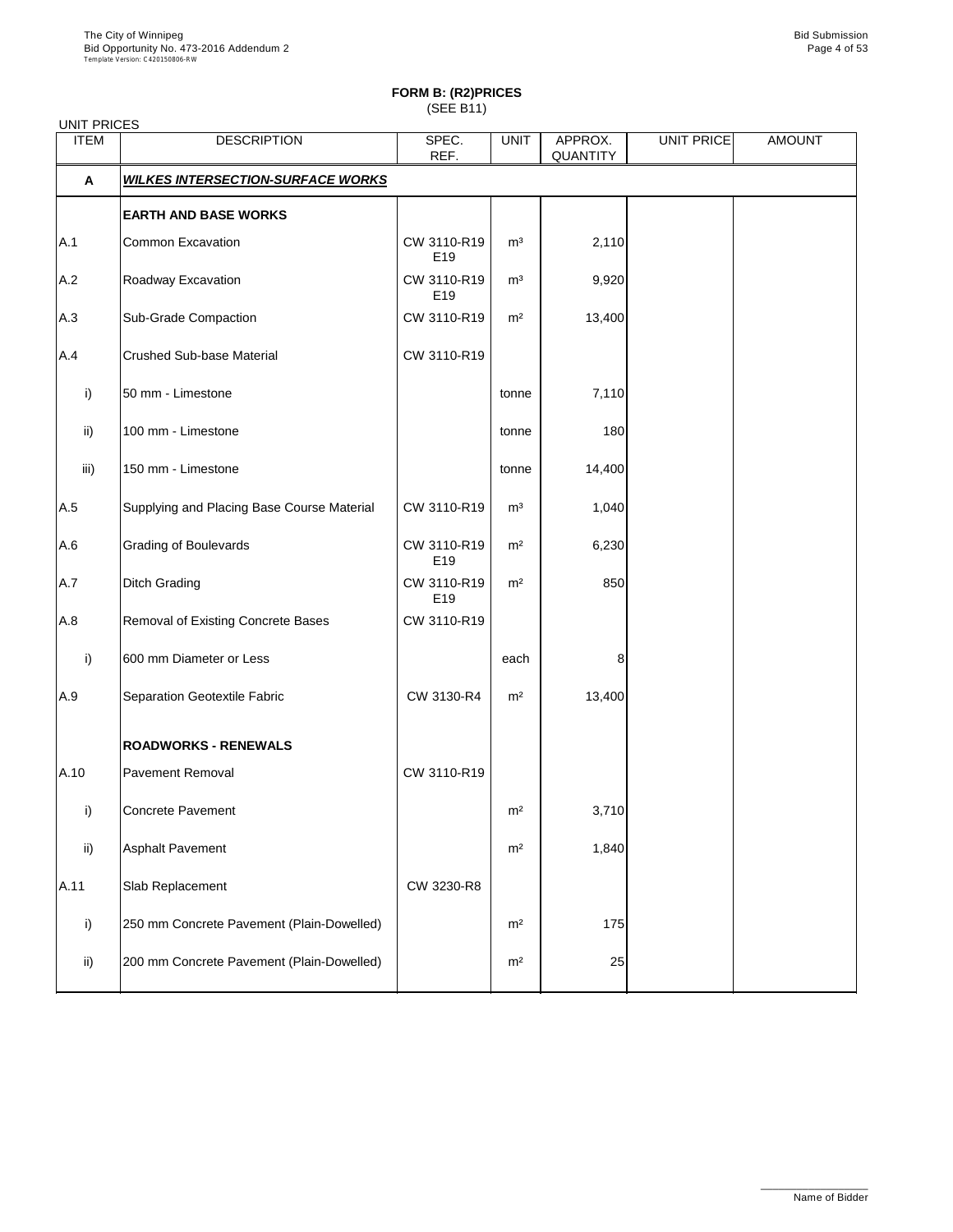| <b>UNIT PRICES</b> |                                                |               |                |                            |                   |               |
|--------------------|------------------------------------------------|---------------|----------------|----------------------------|-------------------|---------------|
| <b>ITEM</b>        | <b>DESCRIPTION</b>                             | SPEC.<br>REF. | <b>UNIT</b>    | APPROX.<br><b>QUANTITY</b> | <b>UNIT PRICE</b> | <b>AMOUNT</b> |
| A.12               | <b>Partial Slab Patches</b>                    | CW 3230-R8    |                |                            |                   |               |
| i)                 | 200 mm Concrete Pavement (Type A)              |               | m <sup>2</sup> |                            |                   |               |
| $\mathsf{ii}$ )    | 200 mm Concrete Pavement (Type B)              |               | m <sup>2</sup> | 135                        |                   |               |
| iii)               | 200 mm Concrete Pavement (Type C)              |               | m <sup>2</sup> | 15                         |                   |               |
| iv)                | 200 mm Concrete Pavement (Type D)              |               | m <sup>2</sup> | 40                         |                   |               |
| A.13               | Slab Replacement - Early Opening (24 hour)     | CW 3230-R8    |                |                            |                   |               |
| i)                 | 150 mm Concrete Pavement (Reinforced)          |               | m <sup>2</sup> | 130                        |                   |               |
| A.14               | Partial Slab Patches - Early Opening (24 hour) | CW 3230-R8    |                |                            |                   |               |
| i)                 | 200 mm Concrete Pavement (Type A)              |               | m <sup>2</sup> | 30                         |                   |               |
| $\mathsf{ii}$ )    | 200 mm Concrete Pavement (Type B)              |               | m <sup>2</sup> | 60                         |                   |               |
| A.15               | Partial Depth Planing of Existing Joints       | E25           | m <sup>2</sup> | 40                         |                   |               |
| A.16               | Asphalt Patching of Partial Depth Joints       | E25           | m <sup>2</sup> | 40                         |                   |               |
| A.17               | <b>Drilled Dowels</b>                          | CW 3230-R8    |                |                            |                   |               |
| i)                 | 19.1 mm Diameter                               |               | each           | 330                        |                   |               |
| A.18               | <b>Drilled Tie Bars</b>                        | CW 3230-R8    |                |                            |                   |               |
| i)                 | 20 M Deformed Tie Bar                          |               | each           | 460                        |                   |               |
| A.19               | Miscellaneous Concrete Slab Removal            | CW 3235-R9    |                |                            |                   |               |
| i)                 | <b>Monolithic Median Slab</b>                  |               | m <sup>2</sup> | 80                         |                   |               |
| $\mathsf{ii}$ )    | 100 mm Sidewalk                                |               | m <sup>2</sup> | 1,300                      |                   |               |
| iii)               | <b>Bullnose</b>                                |               | m <sup>2</sup> | 60                         |                   |               |
| A.20               | Miscellaneous Concrete Slab Installation       | CW 3235-R9    |                |                            |                   |               |
|                    |                                                |               |                |                            |                   |               |

| i)   | <b>Bullnose</b>                     | <b>SD-227C</b> | m <sup>2</sup> | 40 |  |
|------|-------------------------------------|----------------|----------------|----|--|
| A.21 | Miscellaneous Concrete Slab Renewal | CW 3235-R9     |                |    |  |
|      | <b>Bullnose</b>                     | <b>SD-227C</b> | m <sup>2</sup> | 65 |  |
| A.22 | Concrete Curb Removal               | CW 3240-R10    |                |    |  |

\_\_\_\_\_\_\_\_\_\_\_\_\_\_\_\_\_\_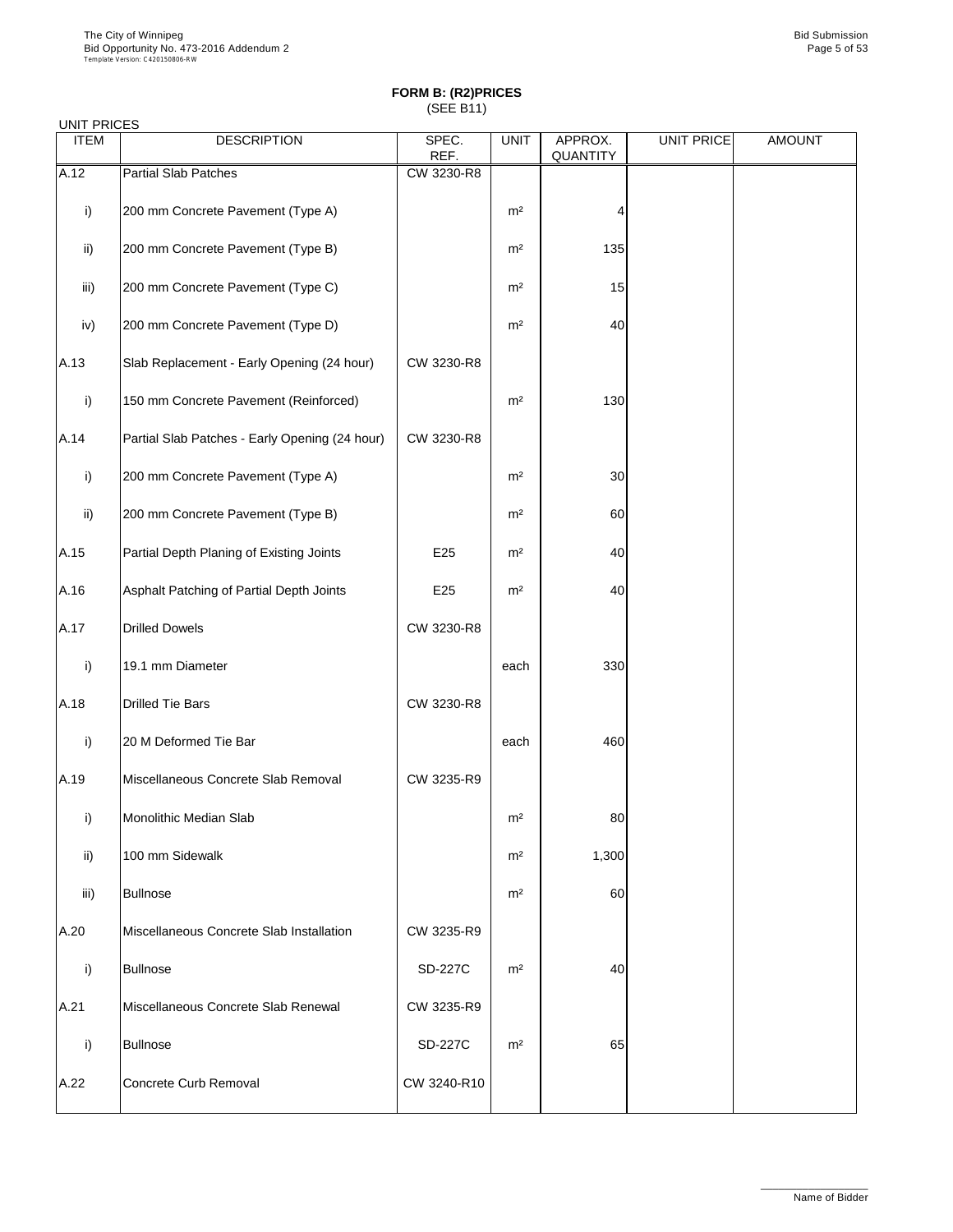| <b>UNIT PRICES</b> |                                             |               |                |                            |                   |               |
|--------------------|---------------------------------------------|---------------|----------------|----------------------------|-------------------|---------------|
| <b>ITEM</b>        | <b>DESCRIPTION</b>                          | SPEC.<br>REF. | <b>UNIT</b>    | APPROX.<br><b>QUANTITY</b> | <b>UNIT PRICE</b> | <b>AMOUNT</b> |
| i)                 | <b>Barrier Curb Separate</b>                |               | m              | 1,400                      |                   |               |
| ii)                | <b>Barrier Curb Integral</b>                |               | m              | 100                        |                   |               |
| iii)               | Curb Ramp                                   |               | m              | 50                         |                   |               |
| iv)                | Splash Strip Monolithic                     |               | m              | 800                        |                   |               |
| A.23               | Supply and Installation of Dowel Assemblies | CW 3310-R17   | m              | 30                         |                   |               |
| A.24               | Construction of Asphaltic Concrete Overlay  | CW 3410-R11   |                |                            |                   |               |
| i)                 | Main Line Paving                            |               |                |                            |                   |               |
|                    | a) Type IA                                  |               | tonne          | 1,700                      |                   |               |
| $\mathsf{ii}$ )    | Tie-ins and Approaches                      |               |                |                            |                   |               |
|                    | a) Type IA                                  |               | tonne          | 180                        |                   |               |
| A.25               | Asphalt Patching of Miscellaneous Concrete  | E26           | m <sup>2</sup> | 110                        |                   |               |
| A.26               | Planing of Pavement                         | CW 3450-R6    |                |                            |                   |               |
| i)                 | 1 - 50 mm Depth (Asphalt)                   |               | m <sup>2</sup> | 700                        |                   |               |
| $\mathsf{ii}$      | 50 - 100 mm Depth (Asphalt)                 |               | m <sup>2</sup> | 700                        |                   |               |
| iii)               | 1 - 50 mm Depth (Concrete)                  |               | m <sup>2</sup> | 80                         |                   |               |
| A.27               | Detectable Warning Surface Tiles            | CW 3326-R3    | each           | 50                         |                   |               |

\_\_\_\_\_\_\_\_\_\_\_\_\_\_\_\_\_\_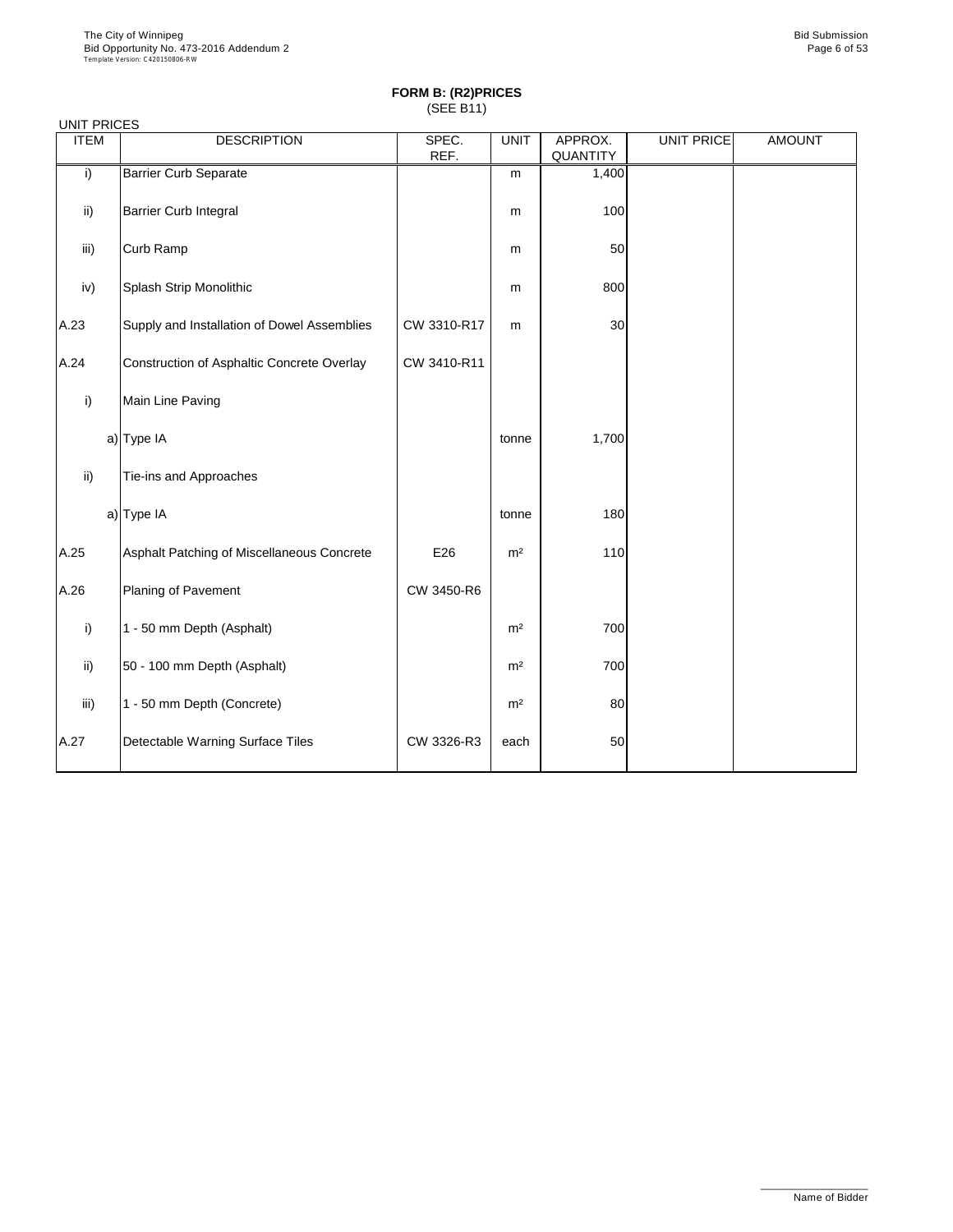| <b>UNIT PRICES</b> |                                                                                                        |                       |                |                            |                   |               |
|--------------------|--------------------------------------------------------------------------------------------------------|-----------------------|----------------|----------------------------|-------------------|---------------|
| <b>ITEM</b>        | <b>DESCRIPTION</b>                                                                                     | SPEC.<br>REF.         | <b>UNIT</b>    | APPROX.<br><b>QUANTITY</b> | <b>UNIT PRICE</b> | <b>AMOUNT</b> |
|                    |                                                                                                        |                       |                |                            |                   |               |
|                    | <b>ROADWORKS - NEW CONSTRUCTION</b>                                                                    |                       |                |                            |                   |               |
| A.28               | Concrete Pavements, Median Slabs, Bull-<br>noses, and Safety Medians                                   | CW 3310-R17           |                |                            |                   |               |
| i)                 | Construction of 230 mm Concrete Pavement<br>(Plain-Dowelled) Slip Form Paving                          |                       | m <sup>2</sup> | 8,800                      |                   |               |
| $\mathsf{ii}$      | Construction of 200 mm Concrete Pavement<br>(Plain-Dowelled)                                           |                       | m <sup>2</sup> | 2,450                      |                   |               |
| iii)               | Construction of 200 mm Concrete Pavement<br>(Plain-Dowelled, Tinted)                                   | E24                   | m <sup>2</sup> | 40                         |                   |               |
| iv)                | <b>Construction of Monolithic Concrete Median</b><br><b>Slabs</b>                                      | <b>SD-226A</b>        | m <sup>2</sup> | 900                        |                   |               |
| V)                 | <b>Construction of Monolithic Concrete Bull-noses</b>                                                  | <b>SD-227C</b>        | m <sup>2</sup> | 100                        |                   |               |
| A.29               | <b>Transit Shelter Foundations</b>                                                                     | E21                   | m <sup>2</sup> | 15                         |                   |               |
| A.30               | Concrete Curbs, Curb and Gutter, and Splash<br><b>Strips</b>                                           | CW 3310-R17           |                |                            |                   |               |
| i)                 | Construction of Modified Barrier (180 mm ht,<br>Dowelled)                                              | <b>SD-203B</b>        | m              | 300                        |                   |               |
| $\mathsf{ii}$      | <b>Construction of Modified Barrier Curb And</b><br>Gutter (180 mm ht, Integral)                       | <b>SD-203B</b><br>E30 | m              | 1,300                      |                   |               |
| iii)               | <b>Pinned Barrier Curb</b>                                                                             | SD-205<br>E30         | m              | 100                        |                   |               |
| iv)                | 75 mm Lip Curb and Gutter                                                                              | <b>SD-202A</b><br>E30 | m              | 75                         |                   |               |
| V)                 | Construction of Curb Ramp (8-12 mm ht,<br>Monolithic)                                                  | <b>SD-229C</b>        | m              | 130                        |                   |               |
| vi)                | Construction of Splash Strip (180 mm ht,<br>Monolithic Barrier Curb, 750 mm width) Slip<br>Form Paving | <b>SD-223A</b>        | m              | 530                        |                   |               |
| vii)               | Construction of Splash Strip, (Separate, 600<br>mm width)                                              | <b>SD-223B</b>        | m              | 1,410                      |                   |               |
| A.31               | Supply and Installation of Dowel Assemblies                                                            | CW 3310-R17           | m              | 1,740                      |                   |               |
| A.32               | Interlocking Paving Stones Charcoal Holland<br>Paver 60x210x210mm                                      | CW 3330-R5<br>E27     | m <sup>2</sup> | 20                         |                   |               |
| A.33               | Interlocking Paving Stones Blue Holland Paver<br>60x105x210mm                                          | CW 3330-R5<br>E27     | m <sup>2</sup> | 5                          |                   |               |
| A.34               | <b>Directional Tactile Strip</b>                                                                       | E28                   | m              | 100                        |                   |               |

\_\_\_\_\_\_\_\_\_\_\_\_\_\_\_\_\_\_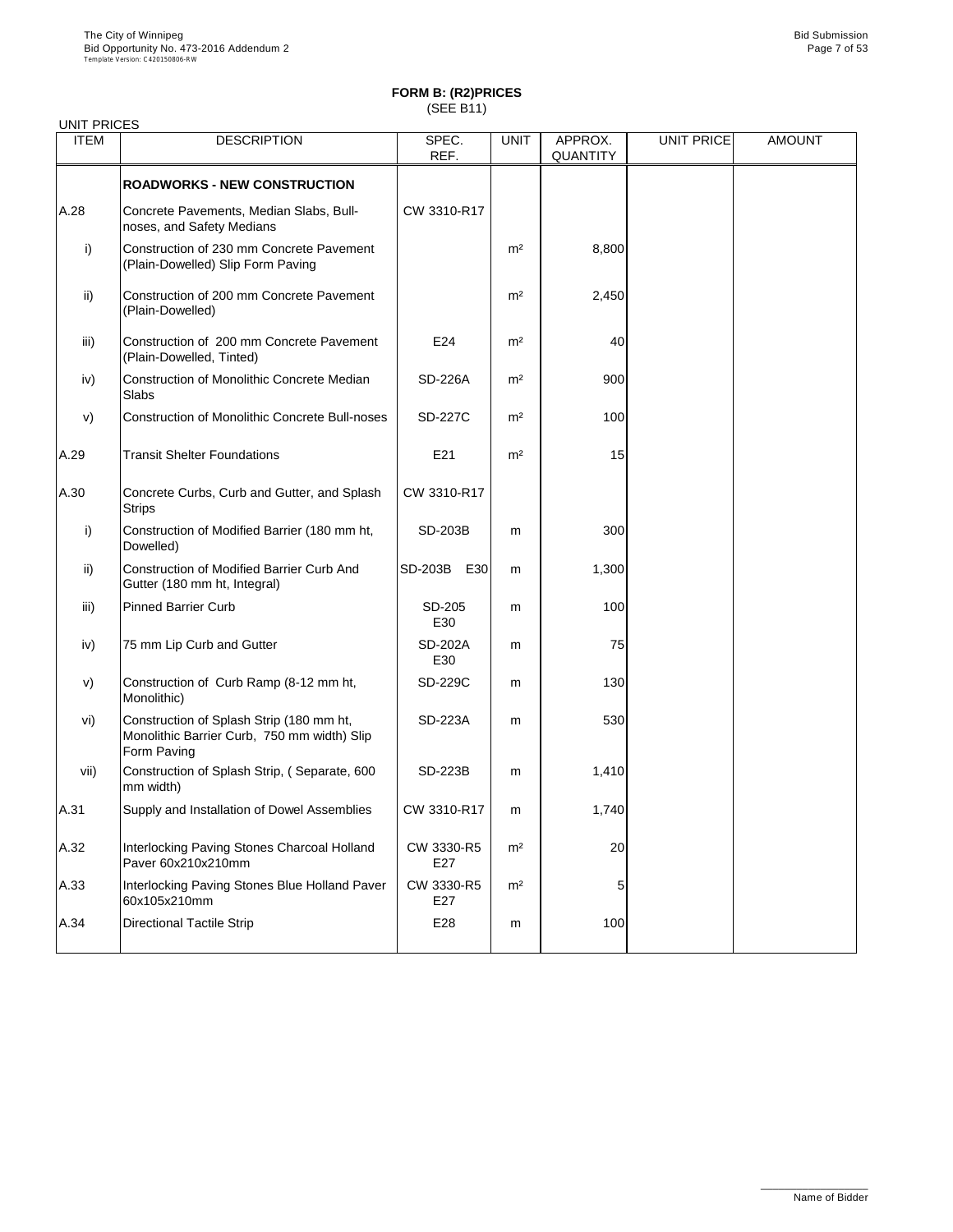| <b>UNIT PRICES</b> |                                                               |                              |             |                            |            |               |
|--------------------|---------------------------------------------------------------|------------------------------|-------------|----------------------------|------------|---------------|
| <b>ITEM</b>        | <b>DESCRIPTION</b>                                            | SPEC.<br>REF.                | <b>UNIT</b> | APPROX.<br><b>QUANTITY</b> | UNIT PRICE | <b>AMOUNT</b> |
|                    | <b>JOINT AND CRACK SEALING</b>                                |                              |             |                            |            |               |
| A.35               | <b>Reflective Crack Maintenance</b>                           | CW 3250-R7                   | m           | 1,100                      |            |               |
|                    | <b>ASSOCIATED DRAINAGE AND</b><br><b>UNDERGROUND WORKS</b>    |                              |             |                            |            |               |
| A.36               | Replacing Existing Manhole and Catch Basin<br>Frames & Covers | CW 2130-R12                  |             |                            |            |               |
| i)                 | AP-004 - Standard Frame for Manhole and<br>Catch Basin        |                              | each        |                            |            |               |
| $\mathsf{ii}$      | AP-005 - Standard Solid Cover for Standard<br>Frame           |                              | each        |                            |            |               |
| iii)               | AP-006 - Standard Grated Cover for Standard<br>Frame          |                              | each        |                            |            |               |
| A.37               | <b>Installation of Subdrains</b>                              | CW 3120-R4                   | m           | 270                        |            |               |
|                    | <b>ADJUSTMENTS</b>                                            |                              |             |                            |            |               |
| A.38               | Adjustment of Catch Basins / Manholes Frames                  | CW 3210-R7                   | each        |                            |            |               |
| A.39               | <b>Replacing Existing Risers</b>                              | CW 2130-R12                  |             |                            |            |               |
| i)                 | <b>Pre-cast Concrete Risers</b>                               |                              | vert. m     | 1.0                        |            |               |
| $\mathsf{ii}$      | <b>Brick Risers</b>                                           |                              | vert. m     | 1.0                        |            |               |
| iii)               | Cast-in-place Concrete                                        |                              | vert. m     | 1.0                        |            |               |
| A.40               | <b>Lifter Rings</b>                                           | CW 3210-R7                   |             |                            |            |               |
| i)                 | 38 mm                                                         |                              | each        |                            |            |               |
| $\mathsf{ii}$      | 51 mm                                                         |                              | each        |                            |            |               |
| iii)               | 64 mm                                                         |                              | each        |                            |            |               |
| iv)                | 76 mm                                                         |                              | each        |                            |            |               |
| $\Lambda$ 1        | Adjustment of Valve Reves                                     | $C\left(\frac{1}{2}a\right)$ | coch        |                            |            |               |

| A.41 | Adjustment of Valve Boxes                          | CW 3210-R7 | each | 9 |  |
|------|----------------------------------------------------|------------|------|---|--|
| A.42 | <b>Valve Box Extensions</b>                        | CW 3210-R7 | each |   |  |
| A.43 | Adjustment of Curb Stop Boxes                      | CW 3210-R7 | each | 3 |  |
| A.44 | Adjustment of Traffic Signal Service Box<br>Frames | CW 3210-R7 | each | ◠ |  |

\_\_\_\_\_\_\_\_\_\_\_\_\_\_\_\_\_\_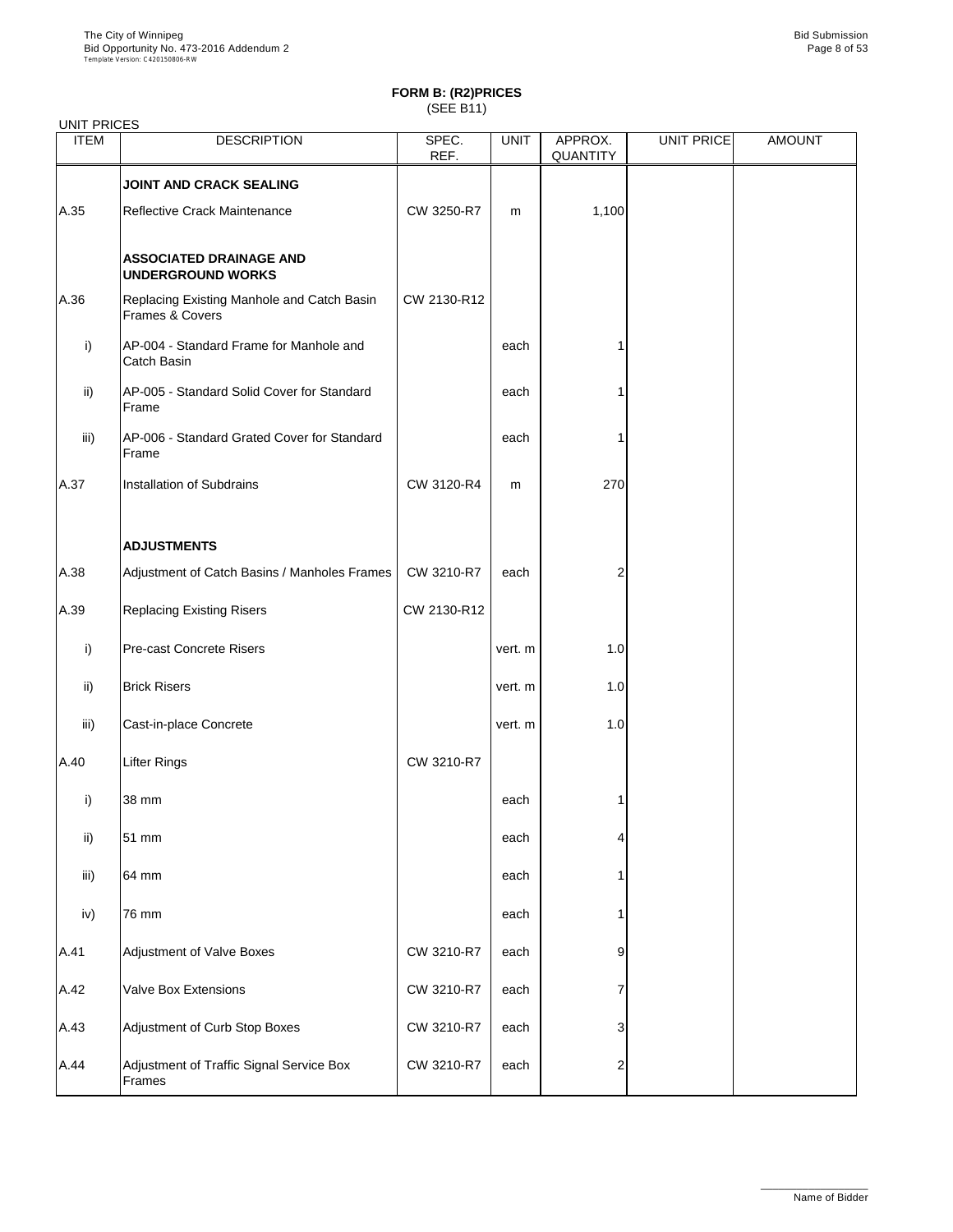| <b>UNIT PRICES</b> |                                                                     |                                     |                |                            |                   |               |
|--------------------|---------------------------------------------------------------------|-------------------------------------|----------------|----------------------------|-------------------|---------------|
| <b>ITEM</b>        | <b>DESCRIPTION</b>                                                  | SPEC.<br>REF.                       | <b>UNIT</b>    | APPROX.<br><b>QUANTITY</b> | <b>UNIT PRICE</b> | <b>AMOUNT</b> |
|                    | <b>ACTIVE TRANSPORTATION PATHWAY</b>                                |                                     |                |                            |                   |               |
| A.45               | Excavation                                                          | CW 3110-R19                         | m <sup>3</sup> | 560                        |                   |               |
| A.46               | Removal of Existing Asphalt                                         | CW 3110-R19                         | m <sup>2</sup> | 870                        |                   |               |
| A.47               | <b>Sub-Grade Compaction</b>                                         | CW 3110-R19                         | m <sup>2</sup> | 3,500                      |                   |               |
| A.48               | <b>Crushed Sub-base Material</b>                                    | CW 3110-R19                         |                |                            |                   |               |
| i)                 | 50 mm - Limestone                                                   |                                     | tonne          | 1,120                      |                   |               |
| A.49               | Supplying and Placing Base Course Material                          | CW 3110-R19                         | m <sup>3</sup> | 350                        |                   |               |
| A.50               | HaTelit C                                                           | E22                                 | m <sup>2</sup> | 320                        |                   |               |
| A.51               | <b>Separation Geotextile Fabric</b>                                 | CW 3130-R4                          | m <sup>2</sup> | 3,500                      |                   |               |
| A.52               | 100 mm Concrete Sidewalk                                            | CW 3325-R5<br><b>SD-228A</b><br>E20 | m <sup>2</sup> | 1,020                      |                   |               |
| A.53               | Construction of Asphaltic Concrete Overlay                          | CW 3410-R11                         |                |                            |                   |               |
| i)                 | Main Line Paving                                                    |                                     |                |                            |                   |               |
|                    | a) Type IA                                                          |                                     | tonne          | 530                        |                   |               |
| A.54               | <b>Construction of Asphaltic Concrete Base</b><br>Course (Type III) | CW 3410-R11                         | tonne          | 40                         |                   |               |
| A.55               | Asphalt Rumble Strip                                                | E32                                 | m              | 320                        |                   |               |
| A.56               | <b>Reflective Crack Maintenance</b>                                 | CW 3250-R7                          | m              | 100                        |                   |               |
|                    | <b>LANDSCAPING</b>                                                  |                                     |                |                            |                   |               |
| A.57               | <b>Clearing and Grubbing</b>                                        | CW 3010-R4<br>E16                   |                |                            |                   |               |
| i)                 | <b>Clearing and Grubbing</b>                                        | CW 3010-R4<br>E16                   | ha             | 0.05                       |                   |               |
| $\mathsf{ii}$      | <b>Tree Removal</b>                                                 | E16                                 | each           | 10                         |                   |               |
| A.58               | <b>Chain Link Fence Removal</b>                                     | E42                                 | m              | 160                        |                   |               |
| A.59               | Fencing                                                             | CW 3550-R3<br>E40                   |                |                            |                   |               |
| i)                 | Chain Link Fencing 3.66 m HT w Barb Wire                            | E40                                 | m              | 155                        |                   |               |
| $\mathsf{ii}$      | Man Gate 1.22 m Wide x 2.44 m High                                  | E40                                 | each           |                            |                   |               |

\_\_\_\_\_\_\_\_\_\_\_\_\_\_\_\_\_\_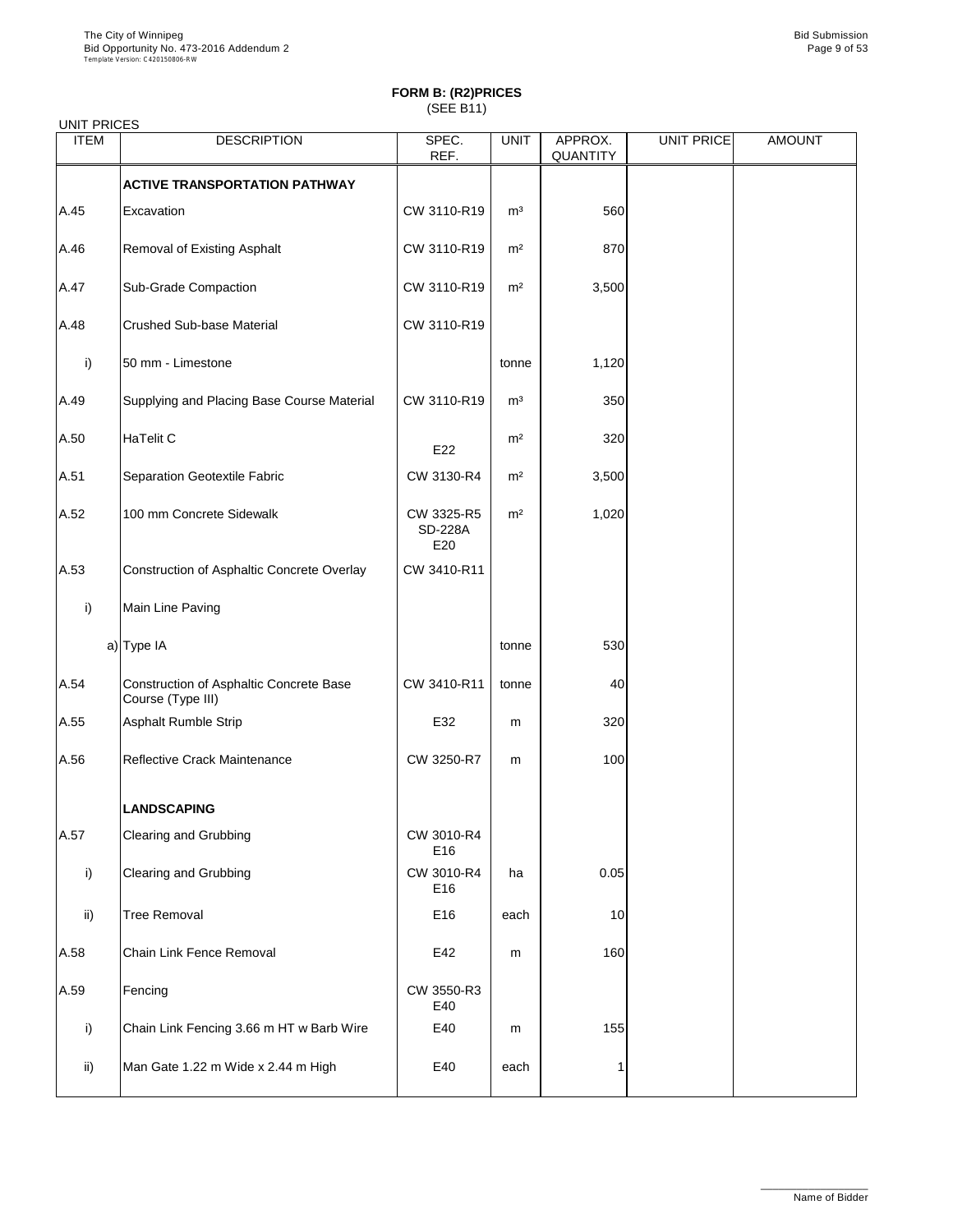| <b>UNIT PRICES</b> |                                                                |                   |                |                            |                   |               |
|--------------------|----------------------------------------------------------------|-------------------|----------------|----------------------------|-------------------|---------------|
| <b>ITEM</b>        | <b>DESCRIPTION</b>                                             | SPEC.<br>REF.     | <b>UNIT</b>    | APPROX.<br><b>QUANTITY</b> | <b>UNIT PRICE</b> | <b>AMOUNT</b> |
| A.60               | Sodding                                                        | CW 3510-R9<br>E46 |                |                            |                   |               |
| $\mathsf{i}$       | Sodding width > 600mm (c/w 75mm imported<br>topsoil)           |                   | m <sup>2</sup> | 7,250                      |                   |               |
| $\mathsf{ii}$      | Sodding width $<$ or = 600mm (c/w 75 mm<br>imported topsoil)   |                   | m <sup>2</sup> | 858                        |                   |               |
| A.61               | Seeding                                                        | CW 3520-R7<br>E47 |                |                            |                   |               |
| $\mathsf{i}$       | Seed Mix                                                       |                   | m <sup>2</sup> | 1,550                      |                   |               |
| $\mathsf{ii}$      | <b>Fescue Overs-seed Mix</b>                                   |                   | m <sup>2</sup> | 7,250                      |                   |               |
| A.62               | Soil Amendments for Seeding                                    | E45               | m <sup>2</sup> | 1,550                      |                   |               |
| A.63               | <b>Plant Material</b>                                          | E48               |                |                            |                   |               |
| i)                 | Ohio Buckeye (50 mm cal.)                                      |                   | each           |                            |                   |               |
| $\mathsf{ii}$      | Delta Hackberry (50 mm cal.)                                   |                   | each           |                            |                   |               |
| iii)               | Japanese Tree Lilac (50 mm cal.)                               |                   | each           | 3                          |                   |               |
| A.64               | Site Furnishings                                               | E39               |                |                            |                   |               |
| $\mathsf{i}$       | Bench (Pick-up and Installation only)                          |                   | each           |                            |                   |               |
| $\mathsf{ii}$      | Waste Receptacle (Pick-up and Installation<br>only)            |                   | each           |                            |                   |               |
| A.65               | <b>Interlocking Paving Stones</b>                              | CW 3335-R1        | m <sup>2</sup> | 9                          |                   |               |
| A.66               | Lean Concrete Base                                             | CW 3335-R1        | m <sup>2</sup> | 9                          |                   |               |
|                    | <b>MISCELLANEOUS</b>                                           |                   |                |                            |                   |               |
| A.67               | Supply and Installation of Crash Attenuation<br><b>Barrier</b> | E36               | each           | 2                          |                   |               |
| A.68               | Supply and Place Crash Attenuation Barrels                     | E37               | each           | 9                          |                   |               |
| $\mathbf{A}$       | <b>WILKES INTERSECTION-SURFACE WORKS</b>                       |                   |                |                            | Subtotal:         |               |

\_\_\_\_\_\_\_\_\_\_\_\_\_\_\_\_\_\_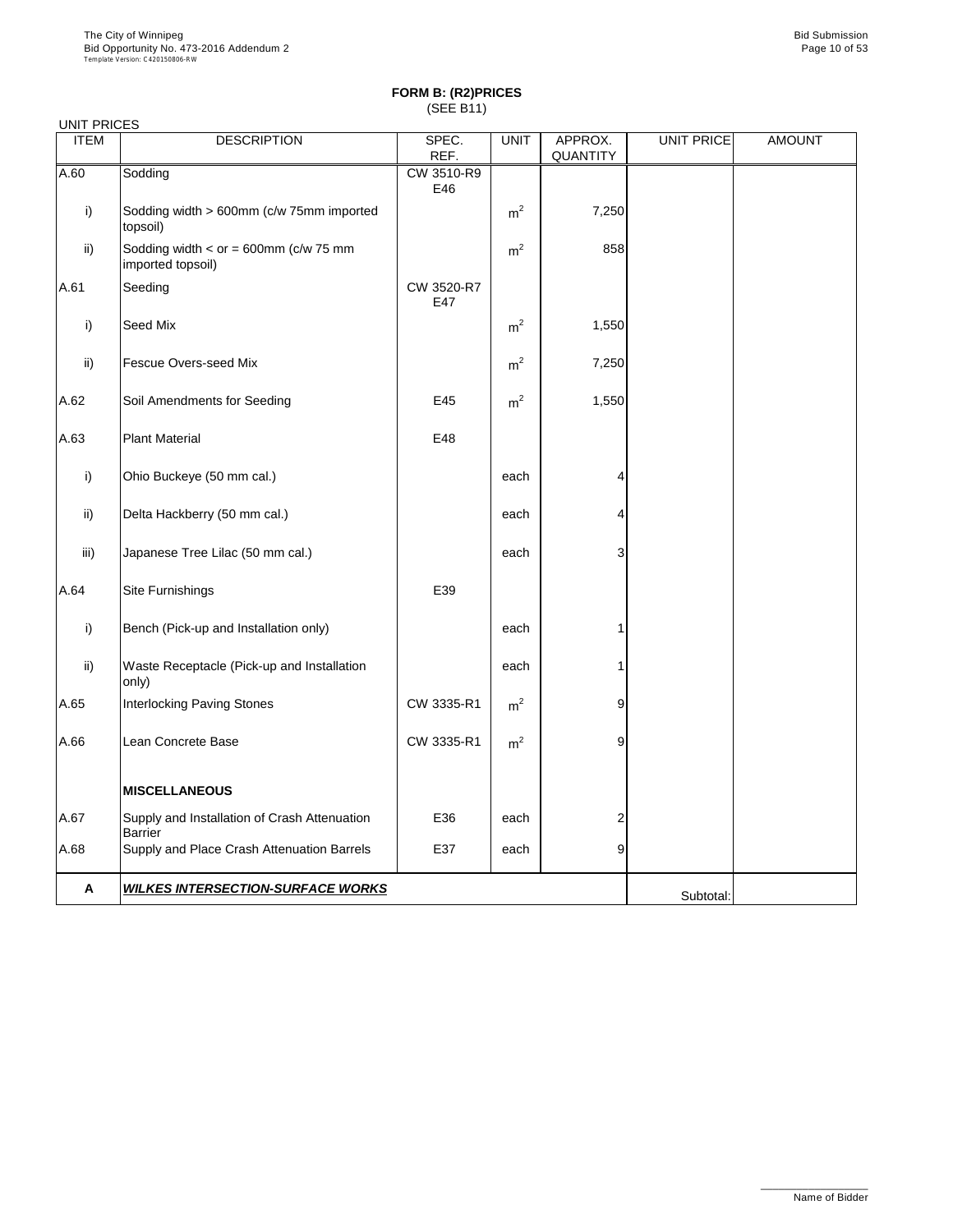# **FORM B: (R2)PRICES**

(SEE B11)

| <b>UNIT PRICES</b> |                                            |                    |                |                            |                   |               |
|--------------------|--------------------------------------------|--------------------|----------------|----------------------------|-------------------|---------------|
| <b>ITEM</b>        | <b>DESCRIPTION</b>                         | SPEC.<br>REF.      | <b>UNIT</b>    | APPROX.<br><b>QUANTITY</b> | <b>UNIT PRICE</b> | <b>AMOUNT</b> |
| $\mathbf B$        | <b>BGSA-SURFACE WORKS</b>                  |                    |                |                            |                   |               |
|                    | <b>EARTH AND BASE WORKS</b>                |                    |                |                            |                   |               |
| B.1                | <b>Common Excavation</b>                   | CW 3110-R19<br>E19 | m <sup>3</sup> | 91,360                     |                   |               |
| B.2                | Roadway Excavation                         | CW 3110-R19<br>E19 | m <sup>3</sup> | 31,210                     |                   |               |
| B.3                | <b>Sub-Grade Compaction</b>                | CW 3110-R19        | m <sup>2</sup> | 32,200                     |                   |               |
| B.4                | <b>Crushed Sub-base Material</b>           | CW 3110-R19        |                |                            |                   |               |
| i)                 | 50 mm - Limestone                          |                    | tonne          | 14,250                     |                   |               |
| ii)                | 100 mm - Limestone                         |                    | tonne          | 3,840                      |                   |               |
| iii)               | 150 mm - Limestone                         |                    | tonne          | 43,860                     |                   |               |
| B.5                | Supplying and Placing Base Course Material | CW 3110-R19        | m <sup>3</sup> | 2,830                      |                   |               |
| B.6                | <b>Grading of Boulevards</b>               | CW 3110-R19<br>E19 | m <sup>2</sup> | 22,100                     |                   |               |
| B.7                | <b>Removal of Existing Concrete Bases</b>  | CW 3110-R19        |                |                            |                   |               |
| i)                 | 600 mm Diameter or Less                    |                    | each           | 4                          |                   |               |
| B.8                | Separation Geotextile Fabric               | CW 3130-R4         | m <sup>2</sup> | 32,200                     |                   |               |
| B.9                | <b>Supply and Install Geogrid</b>          | CW 3135-R1         | m <sup>2</sup> | 7,450                      |                   |               |
| <b>B.10</b>        | <b>Fill Material</b>                       | CW 3170-R3<br>E19  |                |                            |                   |               |
| i)                 | <b>Placing Suitable Site Material</b>      |                    | m <sup>3</sup> | 3,400                      |                   |               |
|                    | <b>ROADWORKS - RENEWALS</b>                |                    |                |                            |                   |               |
| <b>B.11</b>        | <b>Pavement Removal</b>                    | CW 3110-R19        |                |                            |                   |               |
| i)                 | Concrete Pavement                          |                    | m <sup>2</sup> | 9,900                      |                   |               |
| $\mathsf{ii}$      | <b>Asphalt Pavement</b>                    |                    | m <sup>2</sup> | 9,255                      |                   |               |
| <b>B.12</b>        | Miscellaneous Concrete Slab Removal        | CW 3235-R9         |                |                            |                   |               |
| i)                 | <b>Monolithic Median Slab</b>              |                    | m <sup>2</sup> | 400                        |                   |               |
| $\mathsf{ii}$      | 100 mm Sidewalk                            |                    | m <sup>2</sup> | 1,650                      |                   |               |
| iii)               | <b>Bullnose</b>                            |                    | m <sup>2</sup> | 20                         |                   |               |
|                    |                                            |                    |                |                            |                   |               |

\_\_\_\_\_\_\_\_\_\_\_\_\_\_\_\_\_\_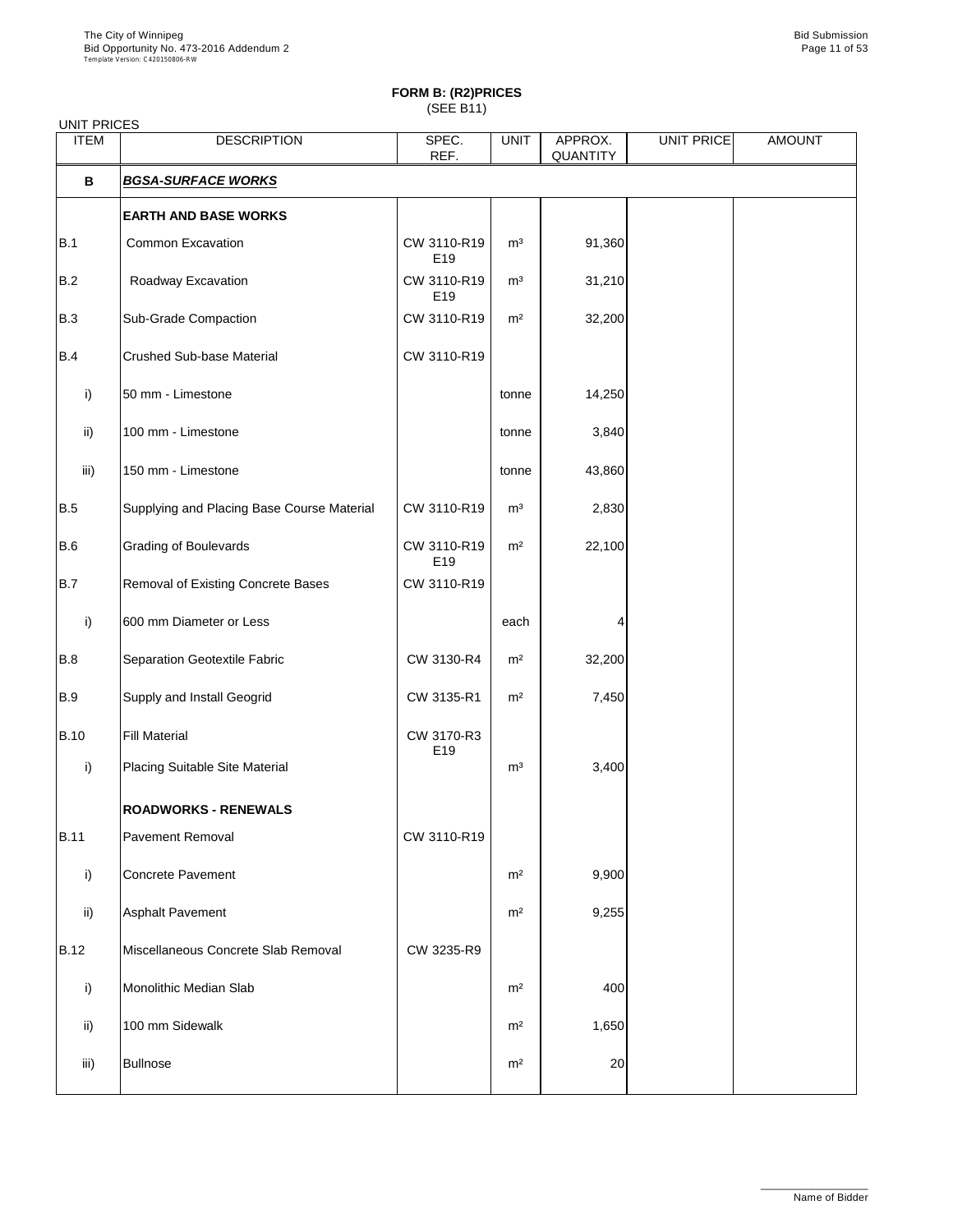#### UNIT PRICES

| <b>ITEM</b>   | <b>DESCRIPTION</b>                                                            | SPEC.<br>REF.         | <b>UNIT</b>    | APPROX.<br><b>QUANTITY</b> | <b>UNIT PRICE</b> | <b>AMOUNT</b> |
|---------------|-------------------------------------------------------------------------------|-----------------------|----------------|----------------------------|-------------------|---------------|
| <b>B.13</b>   | <b>Concrete Curb Removal</b>                                                  | CW 3240-R10           |                |                            |                   |               |
| i)            | <b>Barrier Curb Separate</b>                                                  |                       | m              | 2,130                      |                   |               |
| $\mathsf{ii}$ | <b>Barrier Curb Integral</b>                                                  |                       | m              | 300                        |                   |               |
| iii)          | Curb Ramp                                                                     |                       | m              | 60                         |                   |               |
| <b>B.14</b>   | <b>Line Painting</b>                                                          | E33                   | m              | 200                        |                   |               |
| <b>B.15</b>   | Detectable Warning Surface Tiles                                              | CW 3326-R3            | each           | 35                         |                   |               |
|               | <b>ROADWORKS - NEW CONSTRUCTION</b>                                           |                       |                |                            |                   |               |
| <b>B.16</b>   | Concrete Pavements, Median Slabs, Bull-<br>noses, and Safety Medians          | CW 3310-R17           |                |                            |                   |               |
| i)            | Construction of 250 mm Concrete Pavement<br>(Plain-Dowelled)                  |                       | m <sup>2</sup> | 165                        |                   |               |
| $\mathsf{ii}$ | Construction of 230 mm Concrete Pavement<br>(Plain-Dowelled) Slip Form Paving |                       | m <sup>2</sup> | 13,000                     |                   |               |
| iii)          | Construction of 200 mm Concrete Pavement<br>(Plain-Dowelled)                  |                       | m <sup>2</sup> | 830                        |                   |               |
| iv)           | Construction of Monolithic Concrete Median<br>Slabs                           | <b>SD-226A</b>        | m <sup>2</sup> | 640                        |                   |               |
| V)            | <b>Construction of Concrete Safety Medians</b>                                | <b>SD-226B</b>        | m <sup>2</sup> | 110                        |                   |               |
| vi)           | <b>Construction of Monolithic Concrete Bull-noses</b>                         | <b>SD-227C</b>        | m <sup>2</sup> | 40                         |                   |               |
| <b>B.17</b>   | <b>Transit Shelter Foundations</b>                                            | E21                   | m <sup>2</sup> | 10                         |                   |               |
| <b>B.18</b>   | Concrete Curbs, Curb and Gutter, and Splash<br><b>Strips</b>                  | CW 3310-R17           |                |                            |                   |               |
| i)            | Construction of Barrier (180 mm ht, Dowelled)                                 | SD-205                | m              | 200                        |                   |               |
| $\mathsf{ii}$ | Construction of Barrier (180 mm ht, Separate,<br>Slip Formed)                 | <b>SD-203A</b>        | m              | 155                        |                   |               |
| iii)          | <b>Modified Barrier Curb and Gutter</b>                                       | <b>SD-203B</b><br>E30 | m              | 1,330                      |                   |               |
| iv)           | <b>Barrier Curb and Gutter</b>                                                | <b>SD-200</b><br>E30  | m              | 850                        |                   |               |
| V)            | 75 mm Lip Curb and Gutter                                                     | <b>SD-202A</b>        | m              | 500                        |                   |               |

|       |                                                                                    | E30                   |   |       |  |
|-------|------------------------------------------------------------------------------------|-----------------------|---|-------|--|
| vi)   | <b>Pinned Barrier Curb</b>                                                         | <b>SD-203B</b><br>E30 | m | 110   |  |
| vii)  | Construction of Curb Ramp and Gutter                                               | E30                   | m | 13    |  |
| viii) | Construction of Curb Ramp (8-12 mm ht,<br>Monolithic)                              | <b>SD-229C</b>        | m | 140   |  |
| ix)   | Construction of Splash Strip (180 mm ht,<br>Monolithic Barrier Curb, 750 mm width) | <b>SD-223A</b>        | m | 1,200 |  |

\_\_\_\_\_\_\_\_\_\_\_\_\_\_\_\_\_\_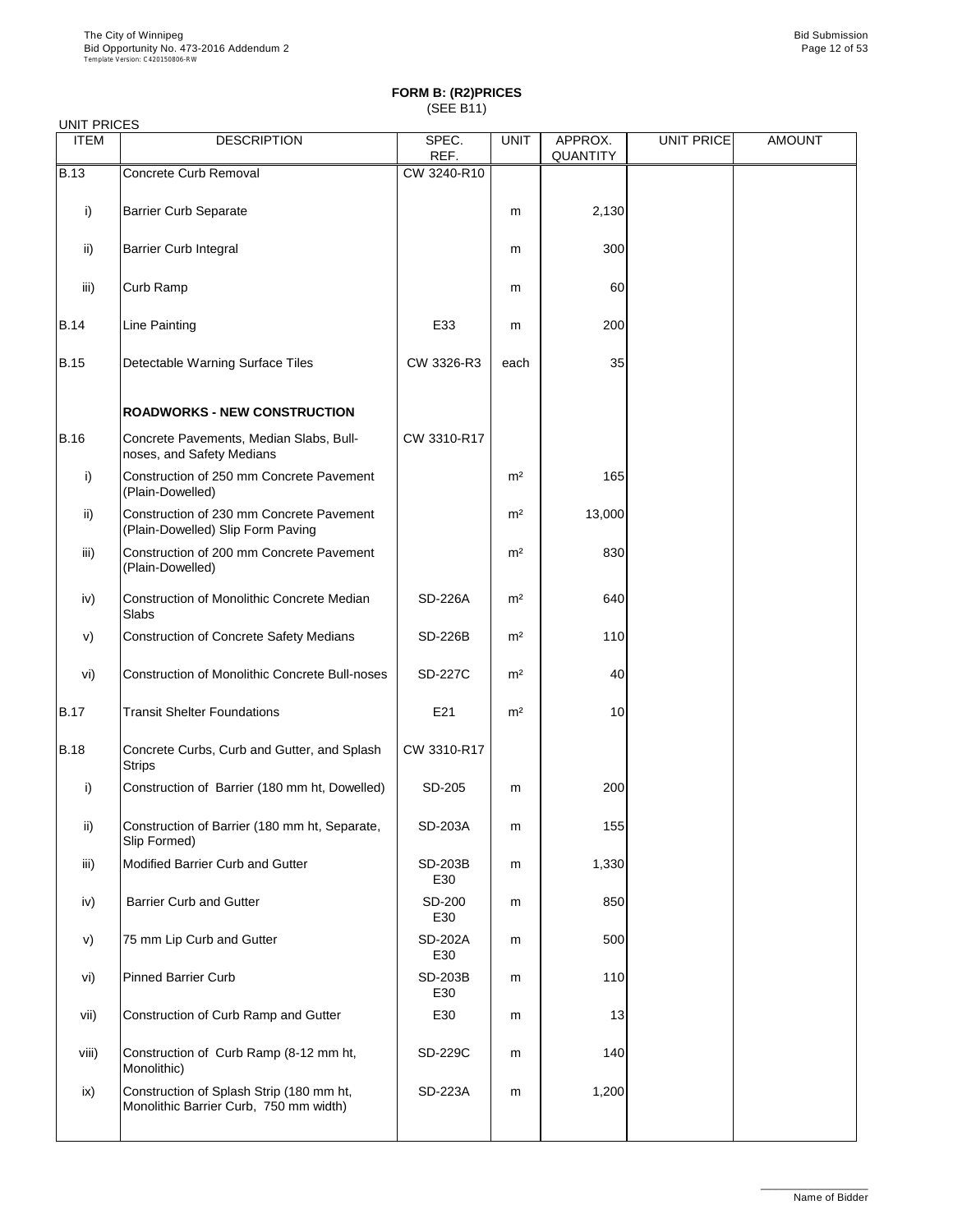| <b>UNIT PRICES</b> |                                                                     |                   |                |                            |                   |               |
|--------------------|---------------------------------------------------------------------|-------------------|----------------|----------------------------|-------------------|---------------|
| <b>ITEM</b>        | <b>DESCRIPTION</b>                                                  | SPEC.<br>REF.     | <b>UNIT</b>    | APPROX.<br><b>QUANTITY</b> | <b>UNIT PRICE</b> | <b>AMOUNT</b> |
| $\mathsf{x}$       | Construction of Splash Strip, (Separate, 600<br>mm width)           | <b>SD-223B</b>    | m              | 1,500                      |                   |               |
| <b>B.19</b>        | Supply and Installation of Dowel Assemblies                         | CW 3310-R17       | m              | 2,375                      |                   |               |
| <b>B.20</b>        | Interlocking Paving Stones Charcoal Holland<br>Paver 60x210x210mm   | CW 3330-R5<br>E27 | m <sup>2</sup> | 15                         |                   |               |
| <b>B.21</b>        | Interlocking Paving Stones Blue Holland Paver<br>60x105x210mm       | CW 3330-R5<br>E27 | m <sup>2</sup> | 5                          |                   |               |
| <b>B.22</b>        | <b>Directional Tactile Strip</b>                                    | E28               | m              | 40                         |                   |               |
| <b>B.23</b>        | <b>Construction of Asphaltic Concrete Pavements</b>                 | CW 3410-R11       |                |                            |                   |               |
| i)                 | Main Line Paving                                                    |                   |                |                            |                   |               |
|                    | a) Type IA                                                          |                   | tonne          | 3,200                      |                   |               |
| ii)                | Tie-ins and Approaches                                              |                   |                |                            |                   |               |
|                    | a) Type IA                                                          |                   | tonne          | 125                        |                   |               |
| <b>B.24</b>        | <b>Construction of Asphaltic Concrete Base</b><br>Course (Type III) | CW 3410-R11       | tonne          | 3,400                      |                   |               |
|                    | <b>JOINT AND CRACK SEALING</b>                                      |                   |                |                            |                   |               |
| <b>B.25</b>        | <b>Reflective Crack Maintenance</b>                                 | CW 3250-R7        | m              | 350                        |                   |               |
|                    | <b>ACTIVE TRANSPORTATION PATHWAY</b>                                |                   |                |                            |                   |               |
| <b>B.26</b>        | Excavation                                                          | CW 3110-R19       | m <sup>3</sup> | 1,850                      |                   |               |
| <b>B.27</b>        | <b>Removal of Existing Asphalt</b>                                  | CW 3110-R19       | m <sup>2</sup> | 2900                       |                   |               |
| <b>B.28</b>        | <b>Sub-Grade Compaction</b>                                         | CW 3110-R19       | m <sup>2</sup> | 7,910                      |                   |               |
| <b>B.29</b>        | <b>Crushed Sub-base Material</b>                                    | CW 3110-R19       |                |                            |                   |               |
| $\mathsf{i}$       | 50 mm - Limestone                                                   |                   | tonne          | 3,040                      |                   |               |
| <b>B.30</b>        | Supplying and Placing Base Course Material                          | CW 3110-R19       | m <sup>3</sup> | 610                        |                   |               |
| <b>B.31</b>        | <b>Separation Geotextile Fabric</b>                                 | CW 3130-R4        | m <sup>2</sup> | 7,910                      |                   |               |

|             | Construction of Monolithic Curb and Sidewalk | <b>SD-228B</b><br>E20 | m <sup>2</sup> | <b>100</b> |  |
|-------------|----------------------------------------------|-----------------------|----------------|------------|--|
| <b>B.32</b> | 100 mm Concrete Sidewalk                     | CW 3325-R5            | m <sup>2</sup> | 2,400      |  |

\_\_\_\_\_\_\_\_\_\_\_\_\_\_\_\_\_\_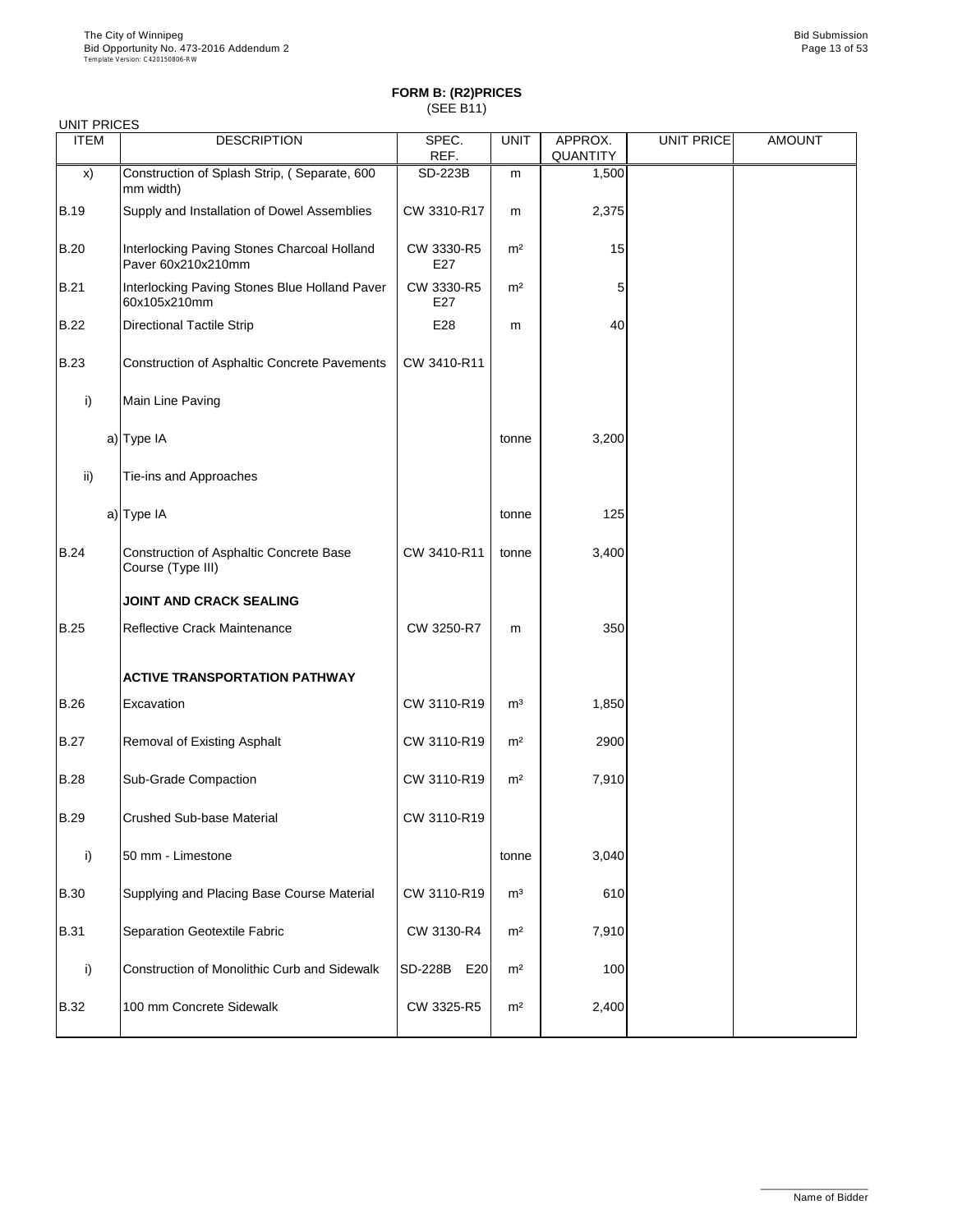| <b>UNIT PRICES</b> |                                                            |                   |             |                            |                   |               |
|--------------------|------------------------------------------------------------|-------------------|-------------|----------------------------|-------------------|---------------|
| <b>ITEM</b>        | <b>DESCRIPTION</b>                                         | SPEC.<br>REF.     | <b>UNIT</b> | APPROX.<br><b>QUANTITY</b> | <b>UNIT PRICE</b> | <b>AMOUNT</b> |
| <b>B.33</b>        | <b>Construction of Asphaltic Concrete Overlay</b>          | CW 3410-R11       |             |                            |                   |               |
| i)                 | Main Line Paving                                           |                   |             |                            |                   |               |
|                    | a) Type IA                                                 |                   | tonne       | 1,155                      |                   |               |
| <b>B.34</b>        | <b>Asphalt Rumble Strip</b>                                | E32               | m           | 920                        |                   |               |
| <b>B.35</b>        | Reflective Crack Maintenance                               | CW 3250-R7        | m           | 230                        |                   |               |
|                    | <b>ASSOCIATED DRAINAGE AND</b><br><b>UNDERGROUND WORKS</b> |                   |             |                            |                   |               |
| <b>B.36</b>        | Installation of Subdrains                                  | CW 3120-R4        | m           | 1,200                      |                   |               |
|                    | <b>LANDSCAPING</b>                                         |                   |             |                            |                   |               |
| <b>B.37</b>        | <b>Clearing and Grubbing</b>                               | CW 3010-R4<br>E16 |             |                            |                   |               |
| i)                 | <b>Clearing and Grubbing</b>                               |                   | ha          | 0.02                       |                   |               |
| $\mathsf{ii}$ )    | <b>Tree Removal</b>                                        |                   | each        | 80                         |                   |               |
| <b>B.38</b>        | <b>Chain Link Fence Removal</b>                            | E42               | ${\sf m}$   | 730                        |                   |               |
| <b>B.39</b>        | Fencing                                                    | CW 3550-R3<br>E40 |             |                            |                   |               |
| i)                 | Chain Link Fencing 1.83 m HT                               |                   | ${\sf m}$   | 255                        |                   |               |
| $\mathsf{ii}$      | Chain Link Fencing 1.83 m HT w Barb Wire                   |                   | m           | 210                        |                   |               |
| iii)               | <b>New Ornamental Fencing</b>                              |                   | m           | 5                          |                   |               |
| iv)                | Man Gate 1.22 m Wide x 1.83 m High                         |                   | each        |                            |                   |               |
| V)                 | Chain Link Baseball Backstop                               |                   | each        |                            |                   |               |
| vi)                | Remove, Salvage and Install Ornamental Fence               |                   | m           | 55                         |                   |               |
| vii)               | Remove, Salvage and Install Wood Fence                     |                   | m           | 13                         |                   |               |

| VII)        | <b>Remove, Salvage and Install Wood Fence</b>                  |                   | m              | 13     |  |
|-------------|----------------------------------------------------------------|-------------------|----------------|--------|--|
| <b>B.40</b> | Sodding                                                        | CW 3510-R9<br>E46 |                |        |  |
|             | Sodding width > 600mm (c/w 75mm imported<br>topsoil)           |                   | m <sup>2</sup> | 20,650 |  |
| ii)         | Sodding width $\lt$ or = 600mm (c/w 75 mm<br>imported topsoil) |                   | m <sup>2</sup> | 1,100  |  |

\_\_\_\_\_\_\_\_\_\_\_\_\_\_\_\_\_\_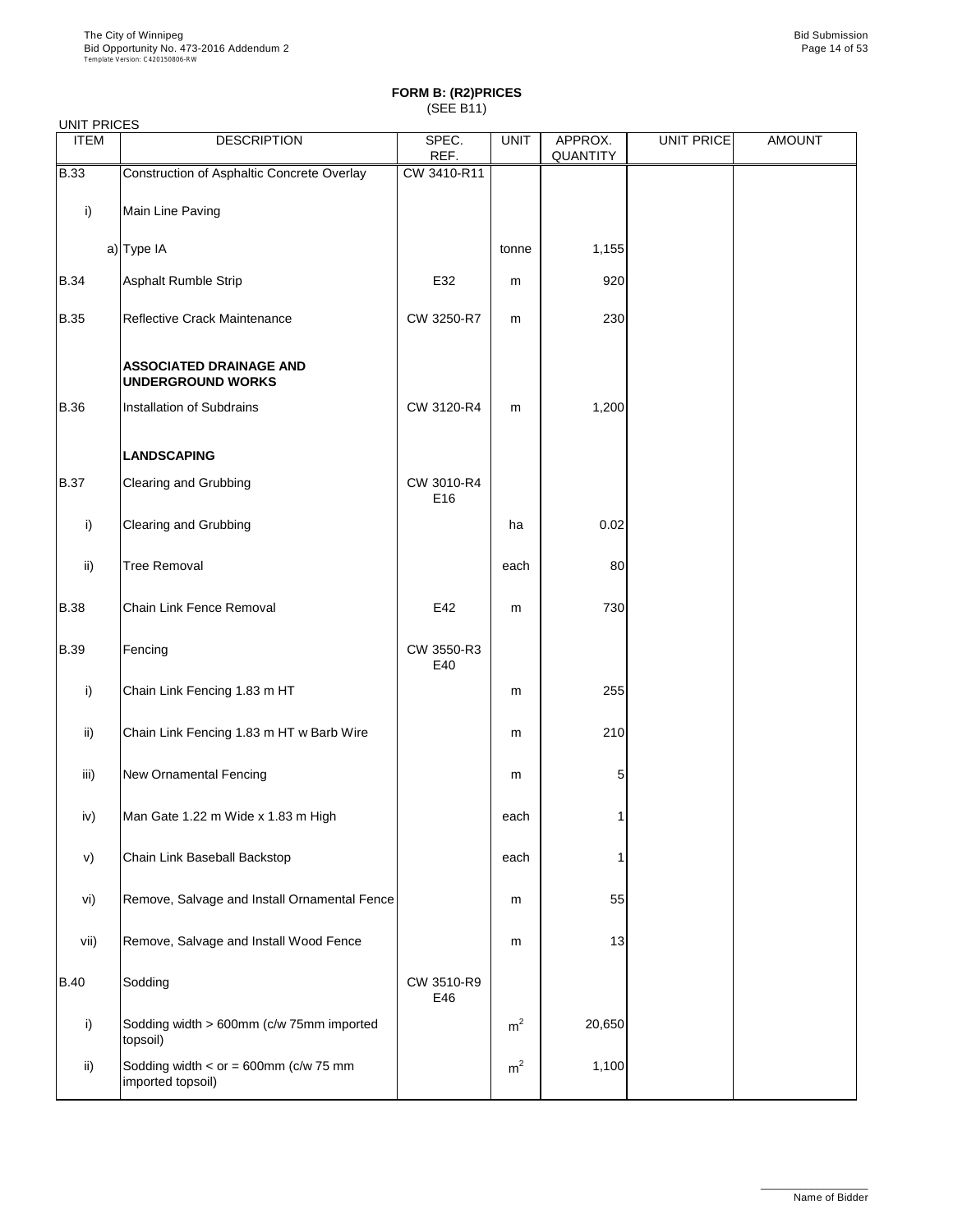| UNII FRIULO     |                                                    |                   |                |                     |                   |               |
|-----------------|----------------------------------------------------|-------------------|----------------|---------------------|-------------------|---------------|
| <b>ITEM</b>     | <b>DESCRIPTION</b>                                 | SPEC.<br>REF.     | <b>UNIT</b>    | APPROX.<br>QUANTITY | <b>UNIT PRICE</b> | <b>AMOUNT</b> |
| <b>B.41</b>     | Seeding                                            | CW 3520-R7<br>E47 |                |                     |                   |               |
| i)              | Seed Mix                                           |                   | m <sup>2</sup> | 11,750              |                   |               |
| $\mathsf{ii}$ ) | <b>Fescue Overs-seed Mix</b>                       |                   | m <sup>2</sup> | 20,650              |                   |               |
| <b>B.42</b>     | Soil Amendments for Seeding                        | E45               | m <sup>2</sup> | 11,750              |                   |               |
| <b>B.43</b>     | Planting Beds with Growing Medium (450mm<br>Depth) | E45               | m <sup>2</sup> | 125                 |                   |               |
| <b>B.44</b>     | Wood Chip Mulch                                    | E45               | m <sup>2</sup> | 125                 |                   |               |
| <b>B.45</b>     | Heavy Duty Plastic Landscape Edger                 | E45               | m              | 60                  |                   |               |
| <b>B.46</b>     | <b>Plant Material</b>                              | E48               |                |                     |                   |               |
| i)              | Colorado Spruce (2.4 m HT)                         |                   | each           | 8                   |                   |               |
| ii)             | Baron Manitoba Maple (65 mm cal.)                  |                   | each           | 11                  |                   |               |
| iii)            | Silver Maple (65 mm cal.)                          |                   | each           | 3                   |                   |               |
| iv)             | Ohio Buckeye (50 mm cal.)                          |                   | each           | 12                  |                   |               |
| V)              | Prairie Horizon Alder (50 mm cal.)                 |                   | each           | 12                  |                   |               |
| vi)             | Delta Hackberry (50 mm cal.)                       |                   | each           | 23                  |                   |               |
| vii)            | Bur Oak (45 mm cal.)                               |                   | each           |                     |                   |               |
| viii)           | Glenleven Linden (65 mm cal.)                      |                   | each           | $\overline{c}$      |                   |               |
| ix)             | American Elm (65 mm cal.)                          |                   | each           | 10                  |                   |               |
| x)              | Brandon Elm (65 mm cal)                            |                   | each           | 14                  |                   |               |
| xi)             | Amur Maple (50 mm cal.)                            |                   | each           | 9                   |                   |               |

| xii)  | Japanese Tree Lilac (50 mm cal.) | each |                 |  |
|-------|----------------------------------|------|-----------------|--|
| xiii) | False Spirea (0.80 m HT)         | each | 15              |  |
| xiv)  | Charles Joly Lilac (1.2 m HT)    | each | 12 <sub>l</sub> |  |

\_\_\_\_\_\_\_\_\_\_\_\_\_\_\_\_\_\_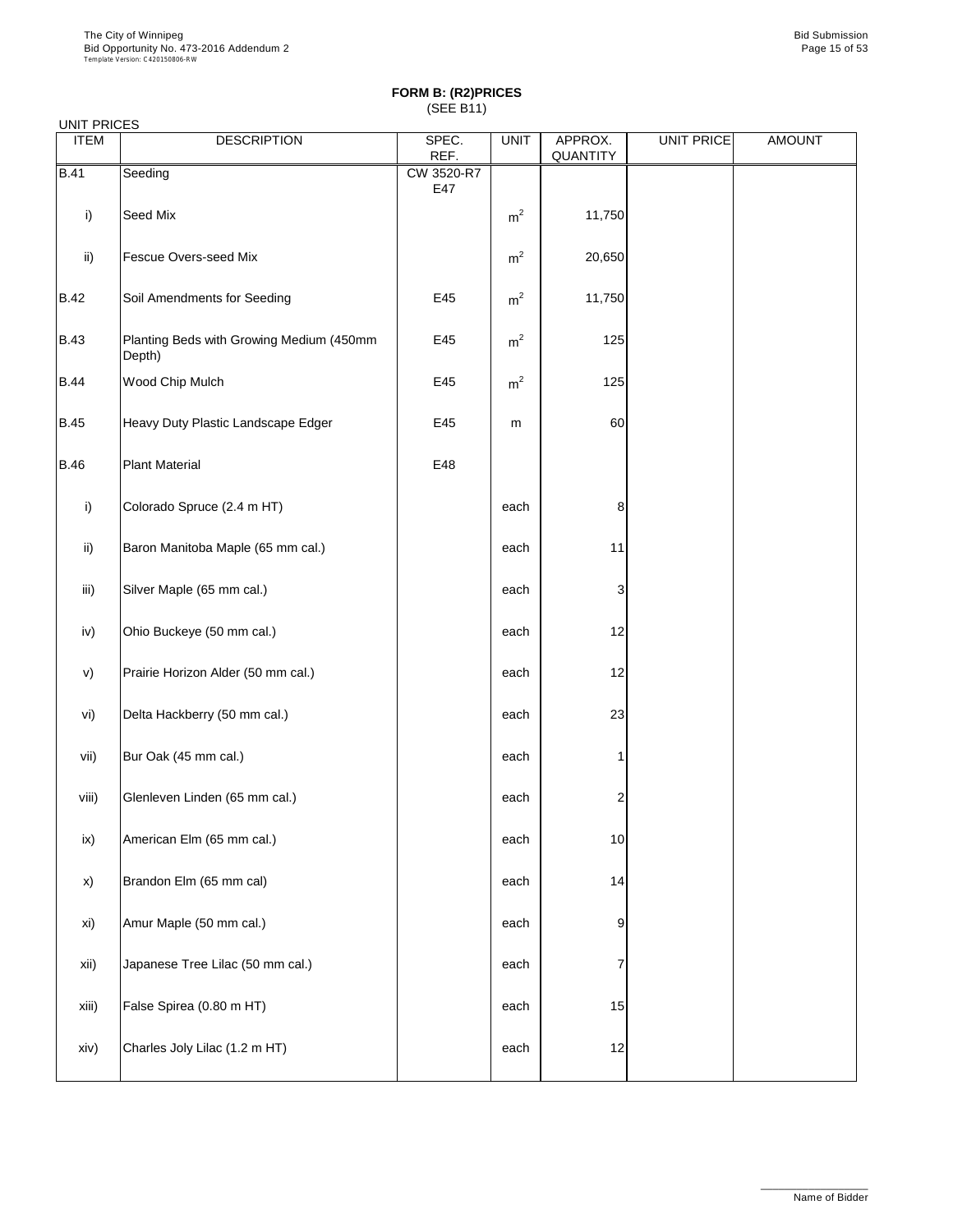| <b>UNIT PRICES</b> |                                                                   |               |                |                            |                   |               |
|--------------------|-------------------------------------------------------------------|---------------|----------------|----------------------------|-------------------|---------------|
| <b>ITEM</b>        | <b>DESCRIPTION</b>                                                | SPEC.<br>REF. | <b>UNIT</b>    | APPROX.<br><b>QUANTITY</b> | <b>UNIT PRICE</b> | <b>AMOUNT</b> |
| XV)                | Meyer Lilac (0.60 m HT)                                           |               | each           | 45                         |                   |               |
| xvi)               | Nannyberry (0.80 m HT)                                            |               | each           | 9                          |                   |               |
| xvii)              | Abbotswood Potentilla (0.50 m ht)                                 |               | each           | 45                         |                   |               |
| xviii)             | Gray Gleam Junipers (1.0 m ht)                                    |               | each           | 8                          |                   |               |
| xix)               | Big Tuna Mugo Pine (0.80 m ht.)                                   |               | each           | 5                          |                   |               |
| XX)                | Calgary Carpet Juniper (0.60 m width)                             |               | each           | 13                         |                   |               |
| xxi)               | Hughes Juniper (0.60 m width)                                     |               | each           | 5                          |                   |               |
| xxii)              | Blue Chip Juniper (0.50 m width)                                  |               | each           | 11                         |                   |               |
| <b>B.47</b>        | <b>Chemical Application of Herbicide</b>                          | E51           | m <sup>2</sup> | 1000                       |                   |               |
| <b>B.48</b>        | <b>Site Furnishings</b>                                           | E39           |                |                            |                   |               |
| $\vert$ i)         | Bench (Pick-up and Installation only)                             |               | each           | $\mathcal{P}$              |                   |               |
| $\mathsf{ii}$      | Waste Receptacle (Pick-up and Installation<br>only)               |               | each           | $\overline{2}$             |                   |               |
| <b>B.49</b>        | <b>Interlocking Paving Stones</b>                                 | CW 3335-R1    | m <sup>2</sup> | 18                         |                   |               |
| <b>B.50</b>        | Lean Concrete Base                                                | CW 3335-R1    | m <sup>2</sup> | 18                         |                   |               |
| <b>B.51</b>        | <b>Crushed Limestone Path</b>                                     | E43           | m <sup>2</sup> | 600                        |                   |               |
| <b>B.52</b>        | Infield Granular                                                  | E44           | m <sup>2</sup> | 725                        |                   |               |
| <b>B.53</b>        | Cash Allowance for Irrigation Systems                             | E53           | $\mathsf{L}$ s |                            | \$5,000.00        | \$5,000.00]   |
| <b>B.54</b>        | Long Term Maintenance                                             | E49           |                |                            |                   |               |
| i)                 | General Maintenance of Plant Material and<br><b>Planting Beds</b> |               | annual         | 2                          |                   |               |
|                    | <b>MISCELLANEOUS</b>                                              |               |                |                            |                   |               |
| <b>B.55</b>        | Supply and Installation of Crash Attenuation<br><b>Barrier</b>    | E36           | each           | 2                          |                   |               |
| <b>B.56</b>        | <b>Steel Beam Guardrail</b>                                       | E38           | m              | 11.4                       |                   |               |
| <b>B.57</b>        | ET-31 End Treatment                                               | E38           | each           |                            |                   |               |
| B                  | <b>BGSA-SURFACE WORKS</b>                                         |               |                |                            | Subtotal:         | \$5,000.00    |

\_\_\_\_\_\_\_\_\_\_\_\_\_\_\_\_\_\_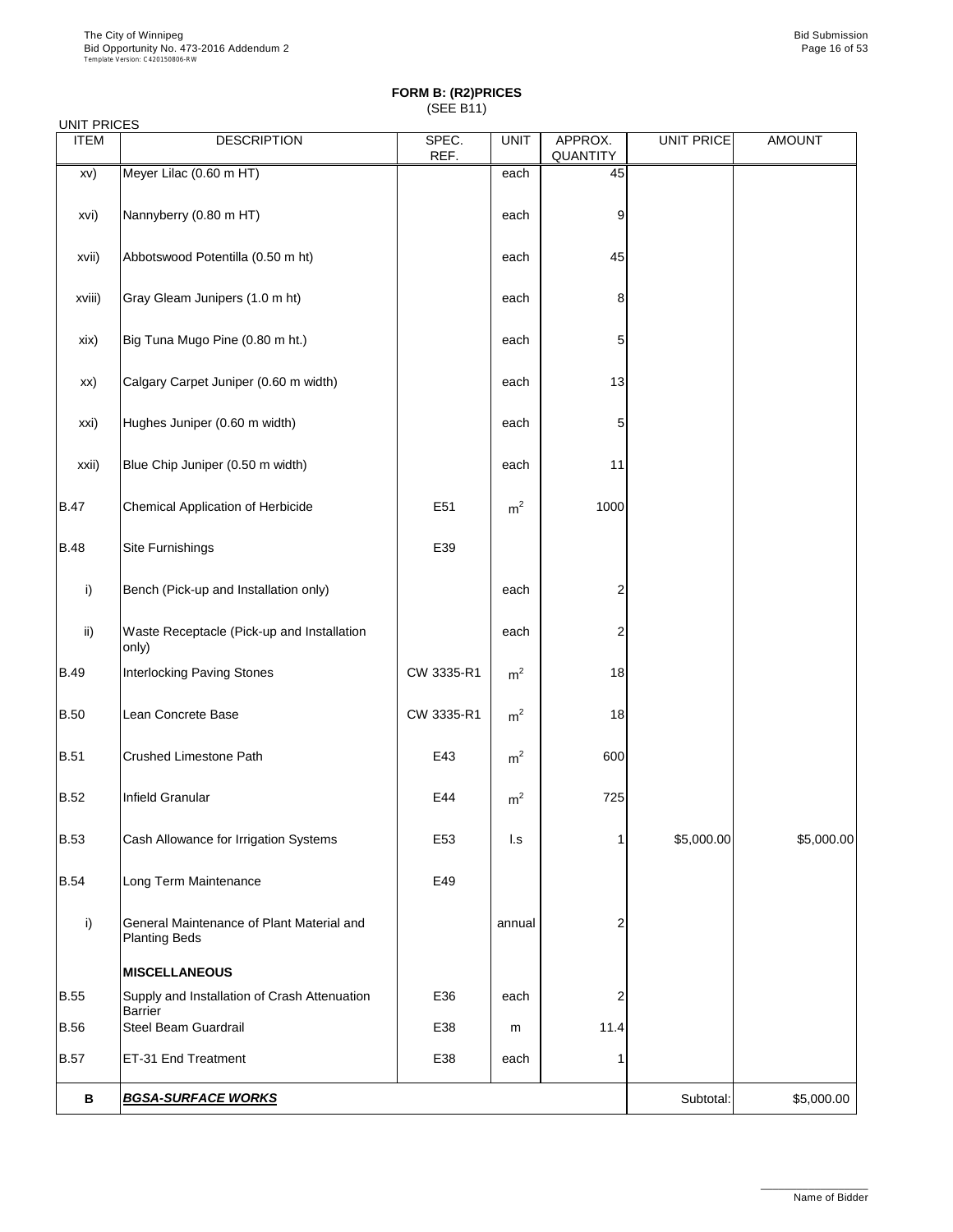# **FORM B: (R2)PRICES**

| ישטיי ונשטן יש ויוירט ו |
|-------------------------|
| (SEE B11)               |

| <b>UNIT PRICES</b> |                                                                      |                                |                |                            |                   |               |  |  |  |
|--------------------|----------------------------------------------------------------------|--------------------------------|----------------|----------------------------|-------------------|---------------|--|--|--|
| <b>ITEM</b>        | <b>DESCRIPTION</b>                                                   | SPEC.<br>REF.                  | <b>UNIT</b>    | APPROX.<br><b>QUANTITY</b> | <b>UNIT PRICE</b> | <b>AMOUNT</b> |  |  |  |
| $\mathbf C$        | <b>DETOUR-SURFACE WORKS</b>                                          |                                |                |                            |                   |               |  |  |  |
|                    | <b>EARTH AND BASE WORKS</b>                                          |                                |                |                            |                   |               |  |  |  |
| C.1                | <b>Common Excavation</b>                                             | CW 3110-R19<br>E <sub>19</sub> | m <sup>3</sup> | 11,120                     |                   |               |  |  |  |
| C.2                | Roadway Excavation                                                   | CW 3110-R19<br>E <sub>19</sub> | m <sup>3</sup> | 5,200                      |                   |               |  |  |  |
| C.3                | <b>Sub-Grade Compaction</b>                                          | CW 3110-R19                    | m <sup>2</sup> | 13,450                     |                   |               |  |  |  |
| C.4                | <b>Crushed Sub-base Material</b>                                     | CW 3110-R19                    |                |                            |                   |               |  |  |  |
| i)                 | 50 mm - Limestone                                                    |                                | tonne          | 6,030                      |                   |               |  |  |  |
| $\mathsf{ii}$      | 100 mm - Limestone                                                   |                                | tonne          | 10,210                     |                   |               |  |  |  |
| C.5                | Supplying and Placing Base Course Material                           | CW 3110-R19                    | m <sup>3</sup> | 1,110                      |                   |               |  |  |  |
| C.6                | <b>Separation Geotextile Fabric</b>                                  | CW 3130-R4                     | m <sup>2</sup> | 13,560                     |                   |               |  |  |  |
| C.7                | <b>Pavement Removal</b>                                              | CW 3110-R19                    |                |                            |                   |               |  |  |  |
| i)                 | <b>Asphalt Pavement</b>                                              |                                | m <sup>2</sup> | 9,900                      |                   |               |  |  |  |
|                    | <b>ROADWORKS - NEW CONSTRUCTION</b>                                  |                                |                |                            |                   |               |  |  |  |
| C.8                | Concrete Pavements, Median Slabs, Bull-<br>noses, and Safety Medians | CW 3310-R17                    |                |                            |                   |               |  |  |  |
| i)                 | Temporary Asphalt Curb (150 mm ht) Slip Form                         | E31                            | m              | 1,200                      |                   |               |  |  |  |
| ii)                | Temporary Asphalt Median (180 mm ht)                                 | E31                            | m <sup>2</sup> | 240                        |                   |               |  |  |  |
| iii)               | <b>Temporary Safety Curb</b>                                         | E31                            | m              | 20                         |                   |               |  |  |  |
| C.9                | <b>Construction of Asphaltic Concrete Pavements</b>                  | CW 3410-R11                    |                |                            |                   |               |  |  |  |
| i)                 | Main Line Paving                                                     |                                |                |                            |                   |               |  |  |  |
|                    | a) Type IA                                                           |                                | tonne          | 1,650                      |                   |               |  |  |  |

\_\_\_\_\_\_\_\_\_\_\_\_\_\_\_\_\_\_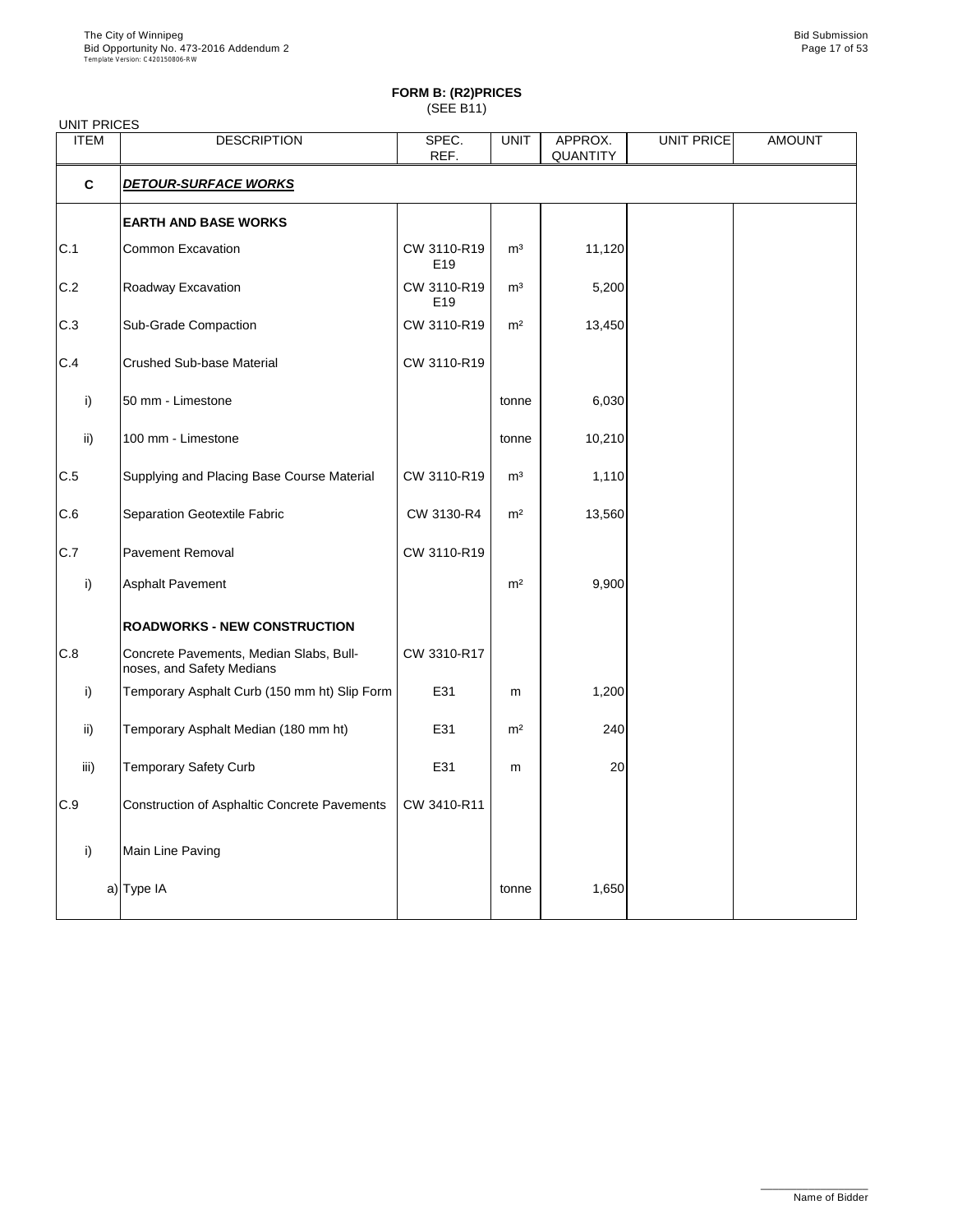L

# **FORM B: (R2)PRICES** (SEE B11)

| <b>UNIT PRICES</b> |                                                               |                   |                |                            |            |               |
|--------------------|---------------------------------------------------------------|-------------------|----------------|----------------------------|------------|---------------|
| <b>ITEM</b>        | <b>DESCRIPTION</b>                                            | SPEC.<br>REF.     | <b>UNIT</b>    | APPROX.<br><b>QUANTITY</b> | UNIT PRICE | <b>AMOUNT</b> |
| C.10               | Construction of Asphaltic Concrete Base<br>Course (Type III)  | CW 3410-R11       | tonne          | 2,300                      |            |               |
|                    | <b>ACTIVE TRANSPORTATION PATHWAY</b>                          |                   |                |                            |            |               |
| C.11               | Supplying and Placing Base Course Material                    | CW 3110-R19       | m <sup>3</sup> | 234                        |            |               |
| C.12               | Construction of Asphaltic Concrete Overlay                    | CW 3410-R11       |                |                            |            |               |
| i)                 | Main Line Paving                                              |                   |                |                            |            |               |
|                    | $a)$ Type IA                                                  |                   | tonne          | 310                        |            |               |
|                    | <b>LANDSCAPING</b>                                            |                   |                |                            |            |               |
| C.13               | <b>Clearing and Grubbing</b>                                  | CW 3010-R4<br>E16 |                |                            |            |               |
| i)                 | <b>Clearing and Grubbing</b>                                  |                   | ha             | 0.01                       |            |               |
| $\mathsf{ii}$      | <b>Tree Removal</b>                                           |                   | each           | 40                         |            |               |
| C.14               | Fencing                                                       | CW 3550-R3<br>E40 |                |                            |            |               |
| i)                 | Chain Link Fencing 1.22 m HT                                  |                   | m              | 70                         |            |               |
| $\mathsf{ii}$      | Chain Link Fencing 1.83 m HT, with<br><b>Conspicuity Rail</b> |                   | m              | 80                         |            |               |
| C.15               | Sodding                                                       | CW 3510-R9<br>E46 |                |                            |            |               |
| i)                 | Sodding width > 600mm (c/w 75mm imported<br>topsoil)          |                   | m <sup>2</sup> | 2,000                      |            |               |
| $\mathsf{ii}$      | Sodding width $<$ or = 600mm (c/w 75 mm<br>imported topsoil)  |                   | m <sup>2</sup> | 500                        |            |               |
|                    | <b>MISCELLANEOUS</b>                                          |                   |                |                            |            |               |
| C.16               | Supply and Place Crash Attenuation Barrels                    | E37               | each           | 14                         |            |               |
| C.17               | <b>Detour Temporary Lighting</b>                              | E35               | l.s            | 1                          |            |               |
| $\mathbf C$        | <b>DETOUR-SURFACE WORKS</b>                                   |                   |                |                            | Subtotal:  |               |

\_\_\_\_\_\_\_\_\_\_\_\_\_\_\_\_\_\_

Name of Bidder

 $\overline{\phantom{a}}$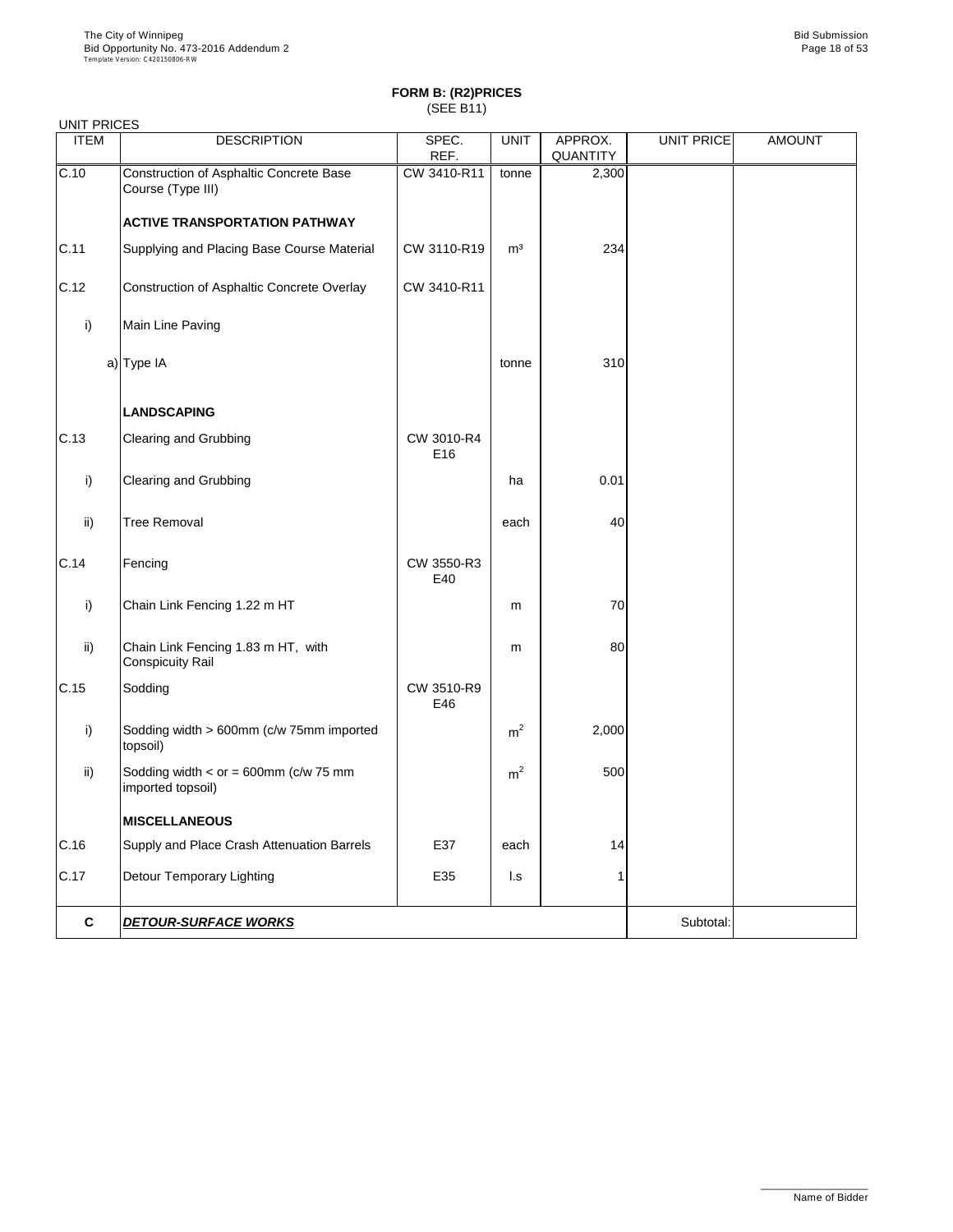| <b>UNIT PRICES</b> |                                                      |                    |                |                            |            |               |
|--------------------|------------------------------------------------------|--------------------|----------------|----------------------------|------------|---------------|
| <b>ITEM</b>        | <b>DESCRIPTION</b>                                   | SPEC.<br>REF.      | <b>UNIT</b>    | APPROX.<br><b>QUANTITY</b> | UNIT PRICE | <b>AMOUNT</b> |
| D                  | <u>1360 TAYLOR AVENUE</u>                            |                    |                |                            |            |               |
|                    | <b>EARTH AND BASE WORKS</b>                          |                    |                |                            |            |               |
| D.1                | Roadway Excavation                                   | CW 3110-R19<br>E19 | m <sup>3</sup> | 470                        |            |               |
| D.2                | <b>Sub-Grade Compaction</b>                          | CW 3110-R19        | m <sup>2</sup> | 1,100                      |            |               |
| D.3                | Supplying and Placing Base Course Material           | CW 3110-R19        | m <sup>3</sup> | 90                         |            |               |
|                    | <b>ROADWORKS - RENEWALS</b>                          |                    |                |                            |            |               |
| D.4                | <b>Pavement Removal</b>                              | CW 3110-R19        |                |                            |            |               |
| i)                 | <b>Concrete Pavement</b>                             |                    | m <sup>2</sup> | 30                         |            |               |
| $\mathsf{ii}$      | <b>Asphalt Pavement</b>                              |                    | m <sup>2</sup> | 600                        |            |               |
| iii)               | Monolithic Median Slab                               | <b>SD-226A</b>     | m <sup>2</sup> | 70                         |            |               |
| D.5                | <b>Concrete Curb Renewal</b>                         | CW 3240-R10        |                |                            |            |               |
| i)                 | <b>Pinned Barrier Curb</b>                           | SD-205<br>E30      | m              | 170                        |            |               |
| D.6                | <b>Line Painting</b>                                 | E33                | ${\sf m}$      | 200                        |            |               |
| D.7                | <b>Construction of Asphaltic Concrete Overlay</b>    | CW 3410-R11        |                |                            |            |               |
| i)                 | Main Line Paving                                     |                    |                |                            |            |               |
|                    | a) Type IA                                           |                    | tonne          | 210                        |            |               |
|                    | <b>LANDSCAPING</b>                                   |                    |                |                            |            |               |
| D.8                | <b>Tree Removal</b>                                  | E16                | each           | 5                          |            |               |
| D.9                | Sodding                                              | CW 3510-R9<br>E46  |                |                            |            |               |
| i)                 | Sodding width > 600mm (c/w 75mm imported<br>topsoil) |                    | m <sup>2</sup> | 100                        |            |               |
| $\mathsf{ii}$      | Sodding width $<$ or = 600mm (c/w 75 mm              |                    | m <sup>2</sup> | 10                         |            |               |

|      | imported topsoil)                                  |     |   |            |  |
|------|----------------------------------------------------|-----|---|------------|--|
| D.10 | Planting Beds with Growing Medium (450mm<br>Depth) | E45 | m | <b>110</b> |  |
| D.11 | <b>Wood Chip Mulch</b>                             | E45 | m | 110        |  |

\_\_\_\_\_\_\_\_\_\_\_\_\_\_\_\_\_\_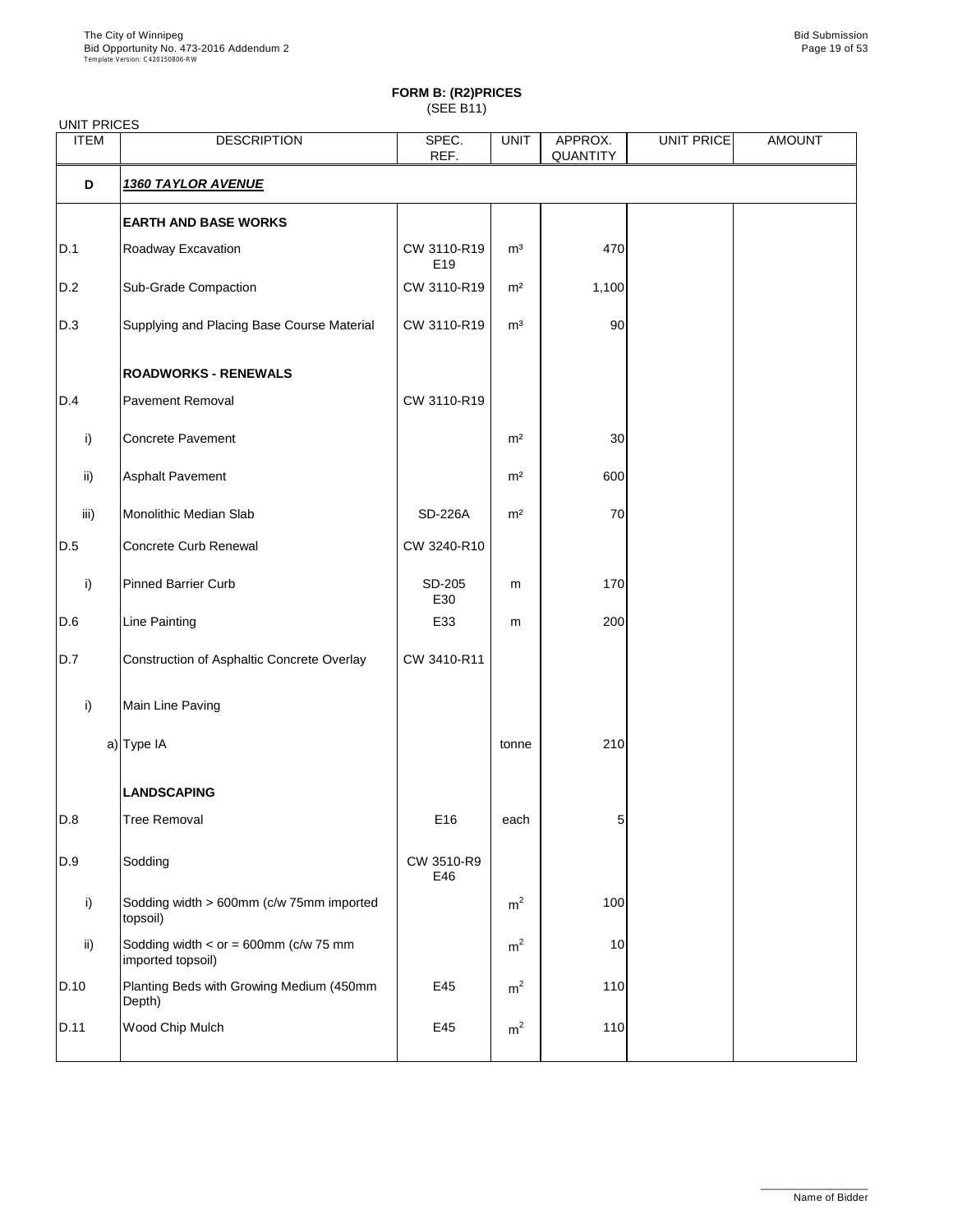| <b>UNIT PRICES</b> |                                            |                                |                |                            |                   |               |  |  |  |
|--------------------|--------------------------------------------|--------------------------------|----------------|----------------------------|-------------------|---------------|--|--|--|
| <b>ITEM</b>        | <b>DESCRIPTION</b>                         | SPEC.<br>REF.                  | <b>UNIT</b>    | APPROX.<br><b>QUANTITY</b> | <b>UNIT PRICE</b> | <b>AMOUNT</b> |  |  |  |
| D.12               | Heavy Duty Plastic Landscape Edger         | E45                            | m <sup>2</sup> | 40                         |                   |               |  |  |  |
| D.13               | <b>Plant Material</b>                      | E48                            |                |                            |                   |               |  |  |  |
| i)                 | Ohio Buckeye (50 mm cal.)                  |                                | each           | 4                          |                   |               |  |  |  |
| $\mathsf{ii}$      | Delta Hackberry (50 mm cal.)               |                                | each           |                            |                   |               |  |  |  |
| iii)               | Green Ash (65 mm cal.)                     |                                | each           |                            |                   |               |  |  |  |
| iv)                | Miss Kim Lilac (0.60 m ht.)                |                                | each           | 45                         |                   |               |  |  |  |
| D                  | <b>1360 TAYLOR AVENUE</b>                  |                                |                |                            |                   |               |  |  |  |
| E                  | <b>GRANT INTERSECTION-SURFACE WORKS</b>    |                                |                |                            |                   |               |  |  |  |
|                    | <b>EARTH AND BASE WORKS</b>                |                                |                |                            |                   |               |  |  |  |
| E.1                | Roadway Excavation                         | CW 3110-R19<br>E19             | m <sup>3</sup> | 720                        |                   |               |  |  |  |
| E.2                | <b>Sub-Grade Compaction</b>                | CW 3110-R19                    | m <sup>2</sup> | 1,500                      |                   |               |  |  |  |
| i)                 | 50 mm - Limestone                          |                                | tonne          | 150                        |                   |               |  |  |  |
| E.3                | Supplying and Placing Base Course Material | CW 3110-R19                    | m <sup>3</sup> | 250                        |                   |               |  |  |  |
| E.4                | <b>Grading of Boulevards</b>               | CW 3110-R19<br>E <sub>19</sub> | m <sup>2</sup> | 2,117                      |                   |               |  |  |  |
| E.5                | <b>Removal of Existing Concrete Bases</b>  | CW 3110-R19                    |                |                            |                   |               |  |  |  |
| i)                 | 600 mm Diameter or Less                    |                                | each           | 3                          |                   |               |  |  |  |
| E.6                | Separation Geotextile Fabric               | CW 3130-R4                     | m <sup>2</sup> | 1,500                      |                   |               |  |  |  |
| E.7                | HaTelit BL                                 | E23                            | m <sup>2</sup> | 210                        |                   |               |  |  |  |
|                    | <b>ROADWORKS - RENEWALS</b>                |                                |                |                            |                   |               |  |  |  |
| E.8                | <b>Pavement Removal</b>                    | CW 3110-R19                    |                |                            |                   |               |  |  |  |
| i)                 | Concrete Pavement                          |                                | m <sup>2</sup> | 200                        |                   |               |  |  |  |

| Ш   | IOONGIELE FAVENIENI                        |            | 11 I T         | ZUUI  |  |
|-----|--------------------------------------------|------------|----------------|-------|--|
| E.9 | <b>Slab Replacement</b>                    | CW 3230-R8 |                |       |  |
|     | [250 mm Concrete Pavement (Plain-Dowelled) |            | m <sup>2</sup> | 220   |  |
| ii) | 200 mm Concrete Pavement (Plain-Dowelled)  |            | m <sup>2</sup> | 1,300 |  |
|     |                                            |            |                |       |  |

\_\_\_\_\_\_\_\_\_\_\_\_\_\_\_\_\_\_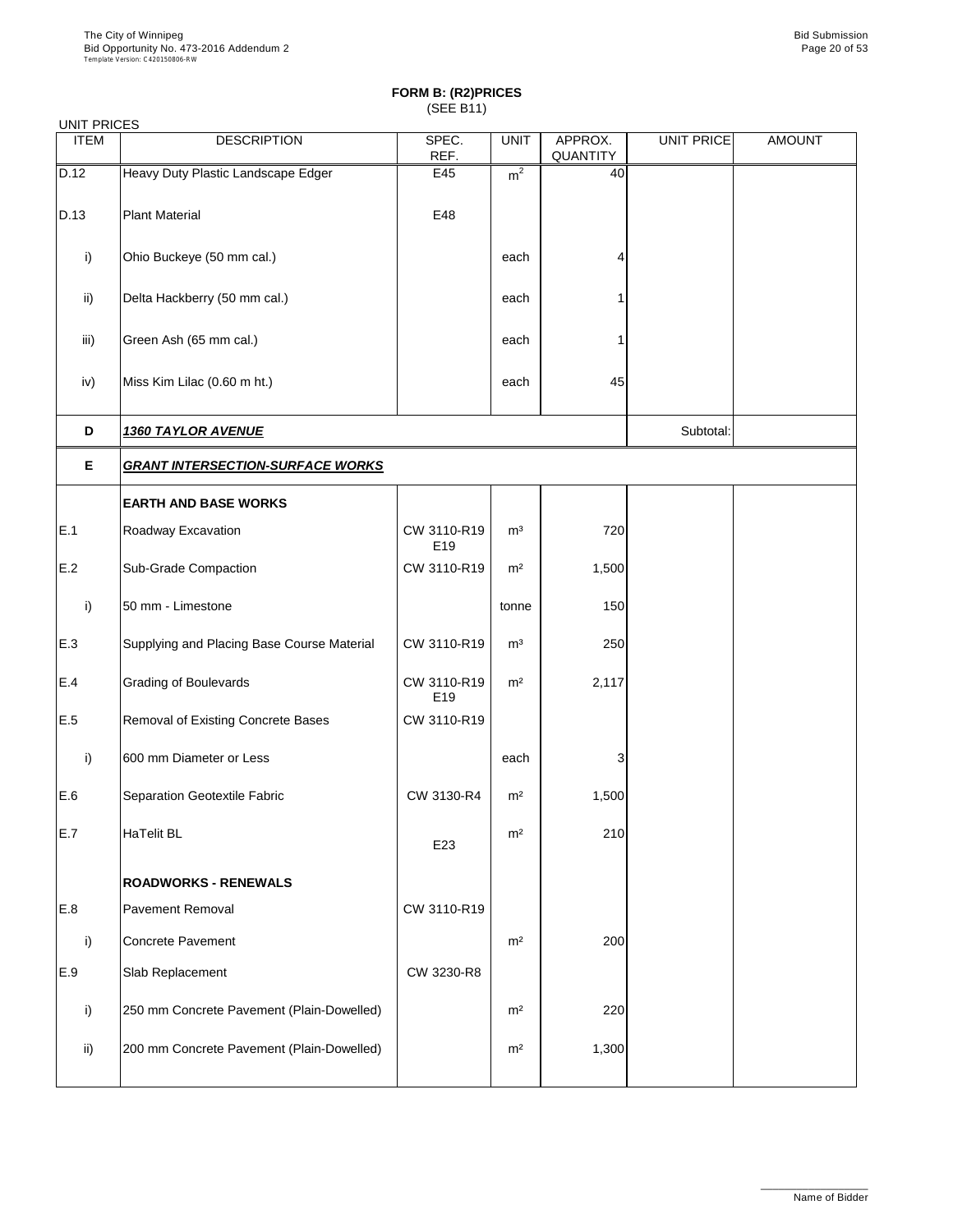#### UNIT PRICES

| <b>ITEM</b>   | <b>DESCRIPTION</b>                             | SPEC.<br>REF.  | <b>UNIT</b>    | APPROX.<br><b>QUANTITY</b> | <b>UNIT PRICE</b> | <b>AMOUNT</b> |
|---------------|------------------------------------------------|----------------|----------------|----------------------------|-------------------|---------------|
| E.10          | <b>Partial Slab Patches</b>                    | CW 3230-R8     |                |                            |                   |               |
| i)            | 200 mm Concrete Pavement (Type A)              |                | m <sup>2</sup> | 15                         |                   |               |
| $\mathsf{ii}$ | 200 mm Concrete Pavement (Type B)              |                | m <sup>2</sup> | 910                        |                   |               |
| iii)          | 200 mm Concrete Pavement (Type C)              |                | m <sup>2</sup> | 35                         |                   |               |
| iv)           | 200 mm Concrete Pavement (Type D)              |                | m <sup>2</sup> | 65                         |                   |               |
| E.11          | Slab Replacement - Early Opening (24 hour)     | CW 3230-R8     |                |                            |                   |               |
| i)            | 150 mm Concrete Pavement (Reinforced)          |                | m <sup>2</sup> | 55                         |                   |               |
| E.12          | Partial Slab Patches - Early Opening (24 hour) | CW 3230-R8     |                |                            |                   |               |
| i)            | 200 mm Concrete Pavement (Type A)              |                | m <sup>2</sup> | 40                         |                   |               |
| $\mathsf{ii}$ | 200 mm Concrete Pavement (Type B)              |                | m <sup>2</sup> | 110                        |                   |               |
| E.13          | <b>Drilled Dowels</b>                          | CW 3230-R8     |                |                            |                   |               |
| i)            | 19.1 mm Diameter                               |                | each           | 1,770                      |                   |               |
| E.14          | <b>Drilled Tie Bars</b>                        | CW 3230-R8     |                |                            |                   |               |
| i)            | 20 M Deformed Tie Bar                          |                | each           | 2,560                      |                   |               |
| E.15          | Miscellaneous Concrete Slab Removal            | CW 3235-R9     |                |                            |                   |               |
| i)            | 100 mm Sidewalk                                |                | m <sup>2</sup> | 2,230                      |                   |               |
| E.16          | Miscellaneous Concrete Slab Renewal            | CW 3235-R9     |                |                            |                   |               |
| $\mathsf{i}$  | <b>Monolithic Median Slab</b>                  | <b>SD-226A</b> | m <sup>2</sup> | 360                        |                   |               |
| $\mathsf{ii}$ | <b>Safety Median</b>                           | <b>SD-226B</b> | m <sup>2</sup> | 230                        |                   |               |
| iii)          | 100 mm Sidewalk                                | <b>SD-228A</b> |                |                            |                   |               |
|               | a) Greater than 20 sq.m.                       |                | m <sup>2</sup> | 550                        |                   |               |

| iv)  | Bullnose                              | <b>SD-227C</b> | m <sup>2</sup> | 60 |  |
|------|---------------------------------------|----------------|----------------|----|--|
| E.17 | Adjustment of Precast Sidewalk Blocks | CW 3235-R9     | m <sup>2</sup> | 35 |  |

\_\_\_\_\_\_\_\_\_\_\_\_\_\_\_\_\_\_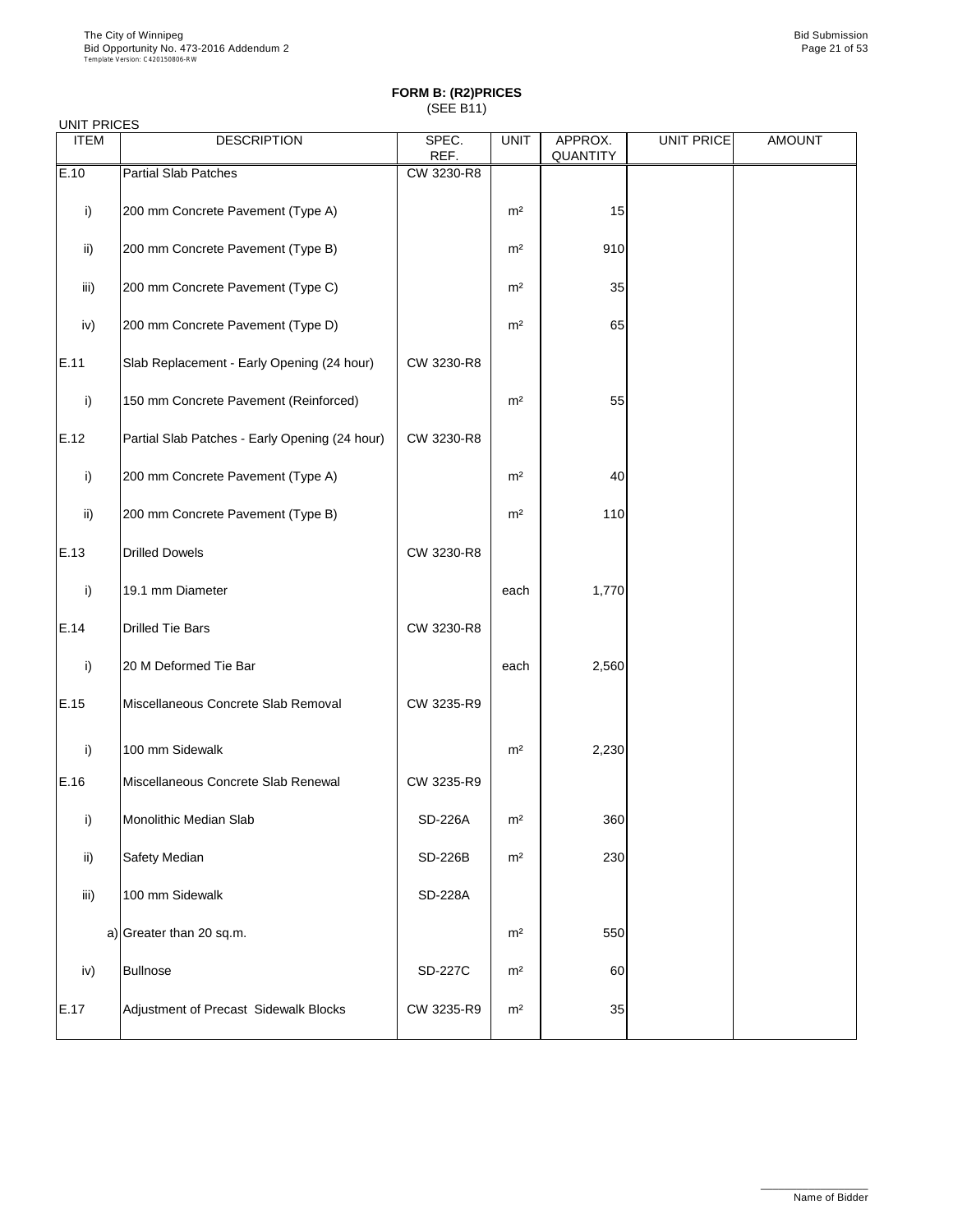#### UNIT PRICES

| <b>ITEM</b>     | <b>DESCRIPTION</b>                                                   | SPEC.                     | <b>UNIT</b>    | APPROX.         | <b>UNIT PRICE</b> | <b>AMOUNT</b> |
|-----------------|----------------------------------------------------------------------|---------------------------|----------------|-----------------|-------------------|---------------|
|                 |                                                                      | REF.                      |                | <b>QUANTITY</b> |                   |               |
| E.18            | <b>Concrete Curb Renewal</b>                                         | CW 3240-R10               |                |                 |                   |               |
| i)              | Barrier (150 mm reveal ht, Dowelled)                                 | SD-205,<br><b>SD-206A</b> |                |                 |                   |               |
| a)              | Greater than 30 m                                                    |                           | m              | 900             |                   |               |
| $\mathsf{ii}$   | Barrier (150 mm reveal ht, Separate)                                 | <b>SD-203A</b>            |                |                 |                   |               |
|                 | a) $ 3 \text{ m}$ to 30 m                                            |                           | m              | 4               |                   |               |
| iii)            | Curb Ramp (8-12 mm reveal ht, Monolithic)                            | SD-229C,D                 | m              | 115             |                   |               |
| E.19            | Supply and Installation of Dowel Assemblies                          | CW 3310-R17               | m              | 190             |                   |               |
| E.20            | <b>Construction of Asphaltic Concrete Overlay</b>                    | CW 3410-R11               |                |                 |                   |               |
| i)              | Main Line Paving                                                     |                           |                |                 |                   |               |
|                 | a) Type IA                                                           |                           | tonne          | 2,500           |                   |               |
| $\mathsf{ii}$ ) | Tie-ins and Approaches                                               |                           |                |                 |                   |               |
|                 | a) Type IA                                                           |                           | tonne          | 140             |                   |               |
| E.21            | Asphalt Patching of Miscellaneous Concrete                           | E26                       | m <sup>2</sup> | 600             |                   |               |
| E.22            | Planing of Pavement                                                  | CW 3450-R6                |                |                 |                   |               |
| $\mathsf{i}$    | 1 - 50 mm Depth (Asphalt)                                            |                           | m <sup>2</sup> | 6,500           |                   |               |
| $\mathsf{ii}$   | 50 - 100 mm Depth (Asphalt)                                          |                           | m <sup>2</sup> | 6,500           |                   |               |
| E.23            | Detectable Warning Surface Tiles                                     | CW 3326-R3                | each           | 40              |                   |               |
|                 | <b>ROADWORKS - NEW CONSTRUCTION</b>                                  |                           |                |                 |                   |               |
| E.24            | Concrete Pavements, Median Slabs, Bull-<br>noses, and Safety Medians | CW 3310-R17               |                |                 |                   |               |
| i)              | <b>Construction of Monolithic Curb and Sidewalk</b>                  | <b>SD-228B</b>            | m <sup>2</sup> | 2,400           |                   |               |
| E.25            | Supplying and Placing Base Course Material                           | CW 3110-R19               | m <sup>3</sup> | 125             |                   |               |

| ___ |                                                                                    |                | - - - | ---- |  |
|-----|------------------------------------------------------------------------------------|----------------|-------|------|--|
|     | Construction of Splash Strip (180 mm ht,<br>Monolithic Barrier Curb, 750 mm width) | <b>SD-223A</b> | m     | 10   |  |
|     |                                                                                    |                |       |      |  |

\_\_\_\_\_\_\_\_\_\_\_\_\_\_\_\_\_\_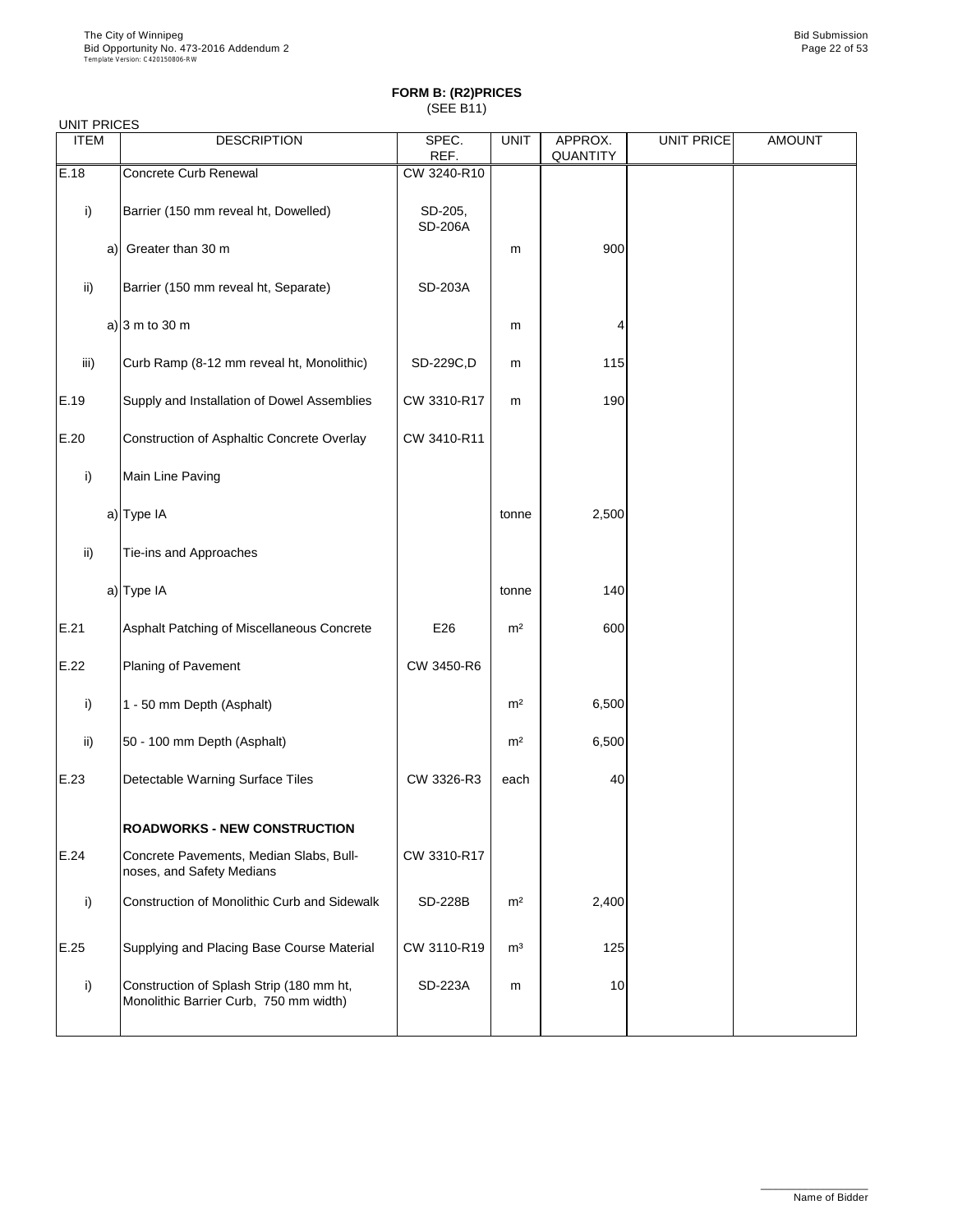| <b>UNIT PRICES</b> |                                                                          |                   |                |                            |                   |               |
|--------------------|--------------------------------------------------------------------------|-------------------|----------------|----------------------------|-------------------|---------------|
| <b>ITEM</b>        | <b>DESCRIPTION</b>                                                       | SPEC.<br>REF.     | <b>UNIT</b>    | APPROX.<br><b>QUANTITY</b> | <b>UNIT PRICE</b> | <b>AMOUNT</b> |
| E.26               | Interlocking Paving Stones Charcoal Holland<br>Paver 60x210x210mm        | CW 3330-R5<br>E27 | m <sup>2</sup> | 180                        |                   |               |
| E.27               | Interlocking Paving Stones Blue Holland Paver<br>60x105x210mm            | CW 3330-R5<br>E27 | m <sup>2</sup> | 4                          |                   |               |
|                    | <b>JOINT AND CRACK SEALING</b>                                           |                   |                |                            |                   |               |
| E.28               | <b>Reflective Crack Maintenance</b>                                      | CW 3250-R7        | m              | 1,860                      |                   |               |
|                    | <b>ASSOCIATED DRAINAGE AND</b><br><b>UNDERGROUND WORKS</b>               |                   |                |                            |                   |               |
| E.29               | Replacing Existing Manhole and Catch Basin<br><b>Frames &amp; Covers</b> | CW 2130-R12       |                |                            |                   |               |
| $\mathsf{i}$       | AP-004 - Standard Frame for Manhole and<br><b>Catch Basin</b>            |                   | each           |                            |                   |               |
| $\mathsf{ii}$      | AP-005 - Standard Solid Cover for Standard<br>Frame                      |                   | each           | 4                          |                   |               |
| iii)               | AP-006 - Standard Grated Cover for Standard<br>Frame                     |                   | each           | 12                         |                   |               |
| E.30               | <b>Installation of Subdrains</b>                                         | CW 3120-R4        | m              | 10                         |                   |               |
|                    | <b>ADJUSTMENTS</b>                                                       |                   |                |                            |                   |               |
| E.31               | Adjustment of Catch Basins / Manholes Frames                             | CW 3210-R7        | each           | 20                         |                   |               |
| E.32               | <b>Replacing Existing Risers</b>                                         | CW 2130-R12       |                |                            |                   |               |
| $\mathsf{i}$       | <b>Pre-cast Concrete Risers</b>                                          |                   | vert. m        | 1.0                        |                   |               |
| $\mathsf{ii}$      | <b>Brick Risers</b>                                                      |                   | vert. m        | 1.0                        |                   |               |
| E.33               | <b>Lifter Rings</b>                                                      | CW 3210-R7        |                |                            |                   |               |
| i)                 | 38 mm                                                                    |                   | each           |                            |                   |               |
| $\mathsf{ii}$      | 51 mm                                                                    |                   | each           | 10                         |                   |               |
| iii)               | 64 mm                                                                    |                   | each           | $\overline{2}$             |                   |               |
| iv)                | 76 mm                                                                    |                   | each           |                            |                   |               |
| E.34               | <b>Adjustment of Valve Boxes</b>                                         | CW 3210-R7        | each           |                            |                   |               |
| E.35               | <b>Valve Box Extensions</b>                                              | CW 3210-R7        | each           | 3                          |                   |               |
| E.36               | Adjustment of Curb Stop Boxes                                            | CW 3210-R7        | each           | 5                          |                   |               |
| E.37               | Supply of Curb Inlet Box Covers                                          | CW 3210-R7        | each           | 2                          |                   |               |

\_\_\_\_\_\_\_\_\_\_\_\_\_\_\_\_\_\_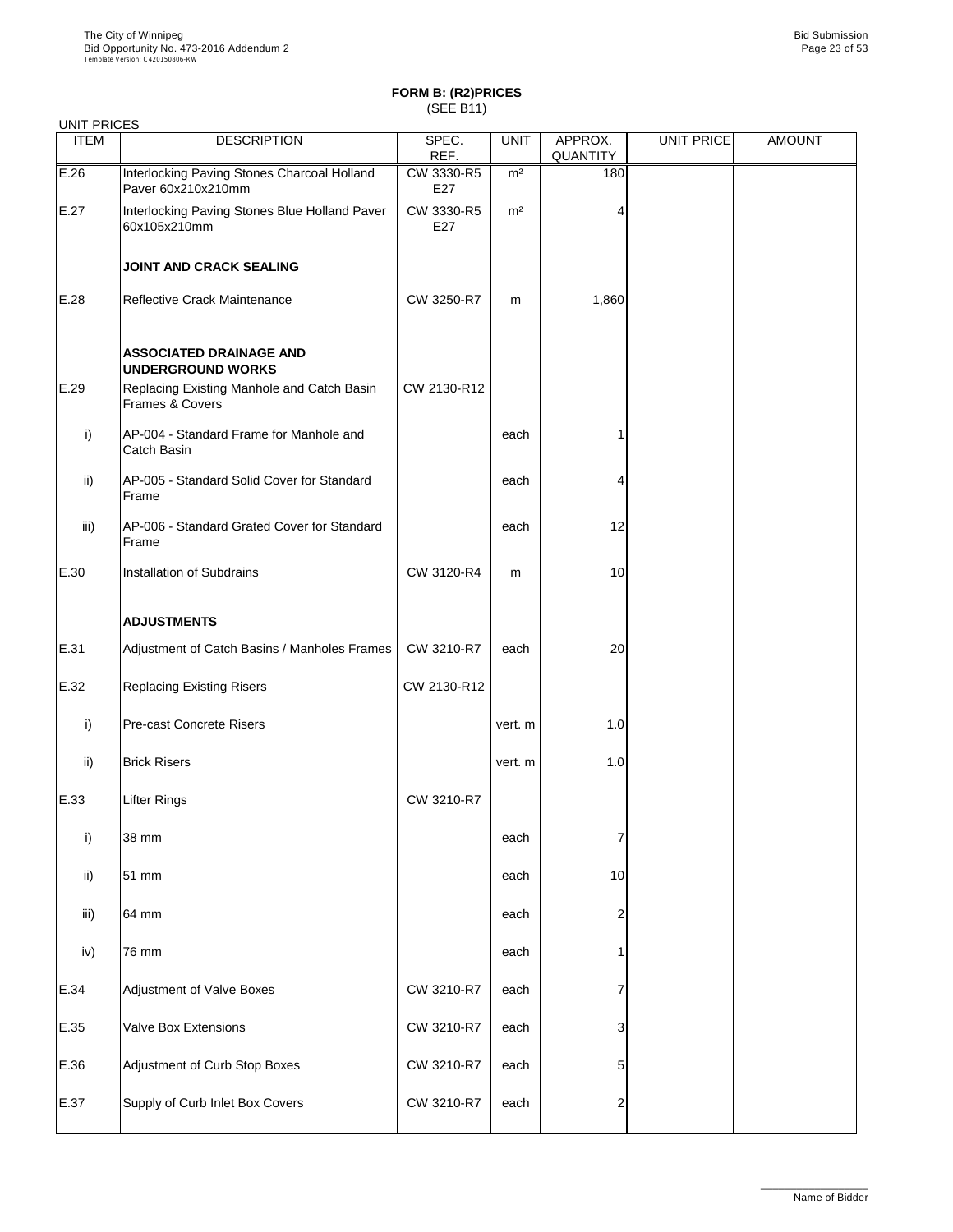|               | <b>UNIT PRICES</b>                                           |                   |                |                 |            |               |  |  |  |
|---------------|--------------------------------------------------------------|-------------------|----------------|-----------------|------------|---------------|--|--|--|
| <b>ITEM</b>   | <b>DESCRIPTION</b>                                           | SPEC.             | <b>UNIT</b>    | APPROX.         | UNIT PRICE | <b>AMOUNT</b> |  |  |  |
|               |                                                              | REF.              |                | <b>QUANTITY</b> |            |               |  |  |  |
| E.38          | <b>Curb Stop Extensions</b>                                  | CW 3210-R7        | each           | 4               |            |               |  |  |  |
| E.39          | Adjustment of Traffic Signal Service Box<br>Frames           | CW 3210-R7        | each           | 3               |            |               |  |  |  |
|               | <b>LANDSCAPING</b>                                           |                   |                |                 |            |               |  |  |  |
| E.40          | <b>Tree Removal</b>                                          | E16               | each           | 3               |            |               |  |  |  |
| E.41          | <b>Chain Link Fence Removal</b>                              | E42               | m              | 95              |            |               |  |  |  |
| E.42          | Fencing                                                      | CW 3550-R3<br>E40 |                |                 |            |               |  |  |  |
| i)            | Chain Link Fencing 1.83 m HT                                 |                   | m              | 70              |            |               |  |  |  |
| $\mathsf{ii}$ | Double Vehicular Gate 6.1 m Wide x 1.93 m HT                 |                   | each           |                 |            |               |  |  |  |
| E.43          | Sodding                                                      | CW 3510-R9<br>E46 |                |                 |            |               |  |  |  |
| i)            | Sodding width > 600mm (c/w 75mm imported<br>topsoil)         |                   | m <sup>2</sup> | 1,650           |            |               |  |  |  |
| $\mathsf{ii}$ | Sodding width $<$ or = 600mm (c/w 75 mm<br>imported topsoil) |                   | m <sup>2</sup> | 700             |            |               |  |  |  |
| E.44          | Seeding                                                      | CW 3520-R7<br>E47 |                |                 |            |               |  |  |  |
| i)            | <b>Fescue Overs-seed Mix</b>                                 |                   | m <sup>2</sup> | 1,650           |            |               |  |  |  |
|               | <b>MISCELLANEOUS</b>                                         |                   |                |                 |            |               |  |  |  |
| E.45          | <b>Bus Stop Flag Foundation</b>                              | E <sub>17</sub>   | $\mathsf{L}$ s |                 |            |               |  |  |  |
| E.46          | Removal of Concrete Foundation                               | E18               | $\mathsf{L}$ s |                 |            |               |  |  |  |
| E             | <b>GRANT INTERSECTION-SURFACE WORKS</b>                      | Subtotal:         |                |                 |            |               |  |  |  |

\_\_\_\_\_\_\_\_\_\_\_\_\_\_\_\_\_\_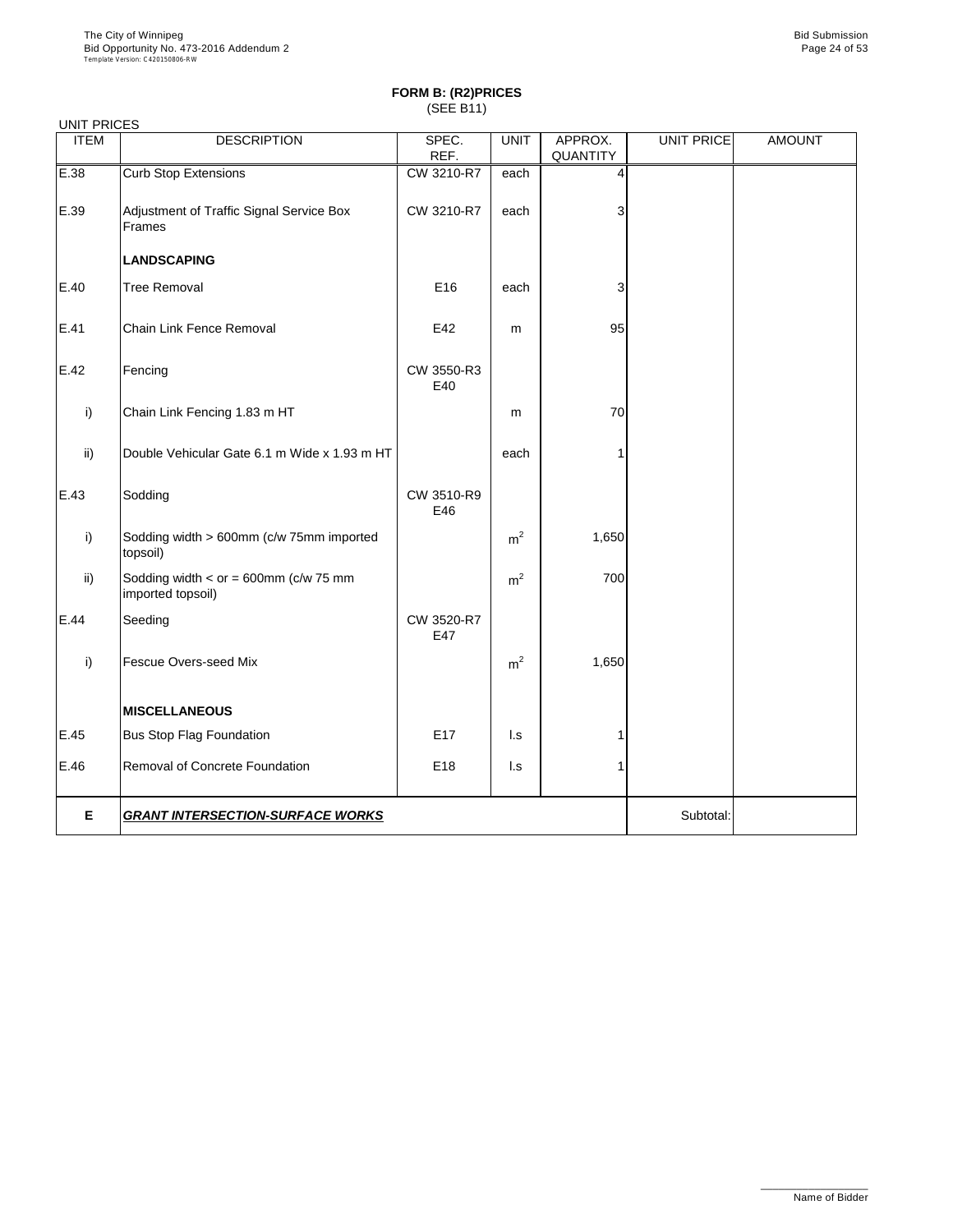| <b>UNIT PRICES</b> |                                            |                                |                |                            |            |               |
|--------------------|--------------------------------------------|--------------------------------|----------------|----------------------------|------------|---------------|
| <b>ITEM</b>        | <b>DESCRIPTION</b>                         | SPEC.<br>REF.                  | <b>UNIT</b>    | APPROX.<br><b>QUANTITY</b> | UNIT PRICE | <b>AMOUNT</b> |
| F                  | <b>TAYLOR AVENUE WEST-SURFACE WORKS</b>    |                                |                |                            |            |               |
|                    | <b>EARTH AND BASE WORKS</b>                |                                |                |                            |            |               |
| F.1                | <b>Common Excavation</b>                   | CW 3110-R19<br>E19             | m <sup>3</sup> | 1,760                      |            |               |
| F.2                | Roadway Excavation                         | CW 3110-R19<br>E <sub>19</sub> | m <sup>3</sup> | 14,340                     |            |               |
| F.3                | <b>Sub-Grade Compaction</b>                | CW 3110-R19                    | m <sup>2</sup> | 15,310                     |            |               |
| F.4                | <b>Crushed Sub-base Material</b>           | CW 3110-R19                    |                |                            |            |               |
| $\mathsf{i}$       | 50 mm - Limestone                          |                                | tonne          | 6,020                      |            |               |
| $\mathsf{ii}$      | 100 mm - Limestone                         |                                | tonne          | 510                        |            |               |
| iii)               | 150 mm - Limestone                         |                                | tonne          | 23,055                     |            |               |
| F.5                | Supplying and Placing Base Course Material | CW 3110-R19                    | m <sup>3</sup> | 250                        |            |               |
| F.6                | <b>Grading of Boulevards</b>               | CW 3110-R19<br>E19             | m <sup>2</sup> | 9,700                      |            |               |
| F.7                | <b>Removal of Existing Concrete Bases</b>  | CW 3110-R19                    |                |                            |            |               |
| i)                 | 600 mm Diameter or Less                    |                                | each           |                            |            |               |
| F.8                | <b>Separation Geotextile Fabric</b>        | CW 3130-R4                     | m <sup>2</sup> | 15,310                     |            |               |
| F.9                | Supply and Install Geogrid                 | CW 3135-R1                     | m <sup>2</sup> | 6,021                      |            |               |
| F.10               | <b>Fill Material</b>                       | CW 3170-R3                     |                |                            |            |               |
| i)                 | <b>Placing Suitable Site Material</b>      |                                | m <sup>3</sup> | 350                        |            |               |
|                    | <b>ROADWORKS - RENEWALS</b>                |                                |                |                            |            |               |
| F.11               | <b>Pavement Removal</b>                    | CW 3110-R19                    |                |                            |            |               |
| i)                 | <b>Concrete Pavement</b>                   |                                | m <sup>2</sup> | 2,240                      |            |               |
| $\mathsf{ii}$      | <b>Asphalt Pavement</b>                    |                                | m <sup>2</sup> | 2,236                      |            |               |
| F.12               | Slab Replacement                           | CW 3230-R8                     |                |                            |            |               |
| i)                 | 250 mm Concrete Pavement (Plain-Dowelled)  |                                | m <sup>2</sup> | 220                        |            |               |
| F.13               | <b>Partial Slab Patches</b>                | CW 3230-R8                     |                |                            |            |               |
| i)                 | 200 mm Concrete Pavement (Type A)          |                                | m <sup>2</sup> | 5.                         |            |               |

\_\_\_\_\_\_\_\_\_\_\_\_\_\_\_\_\_\_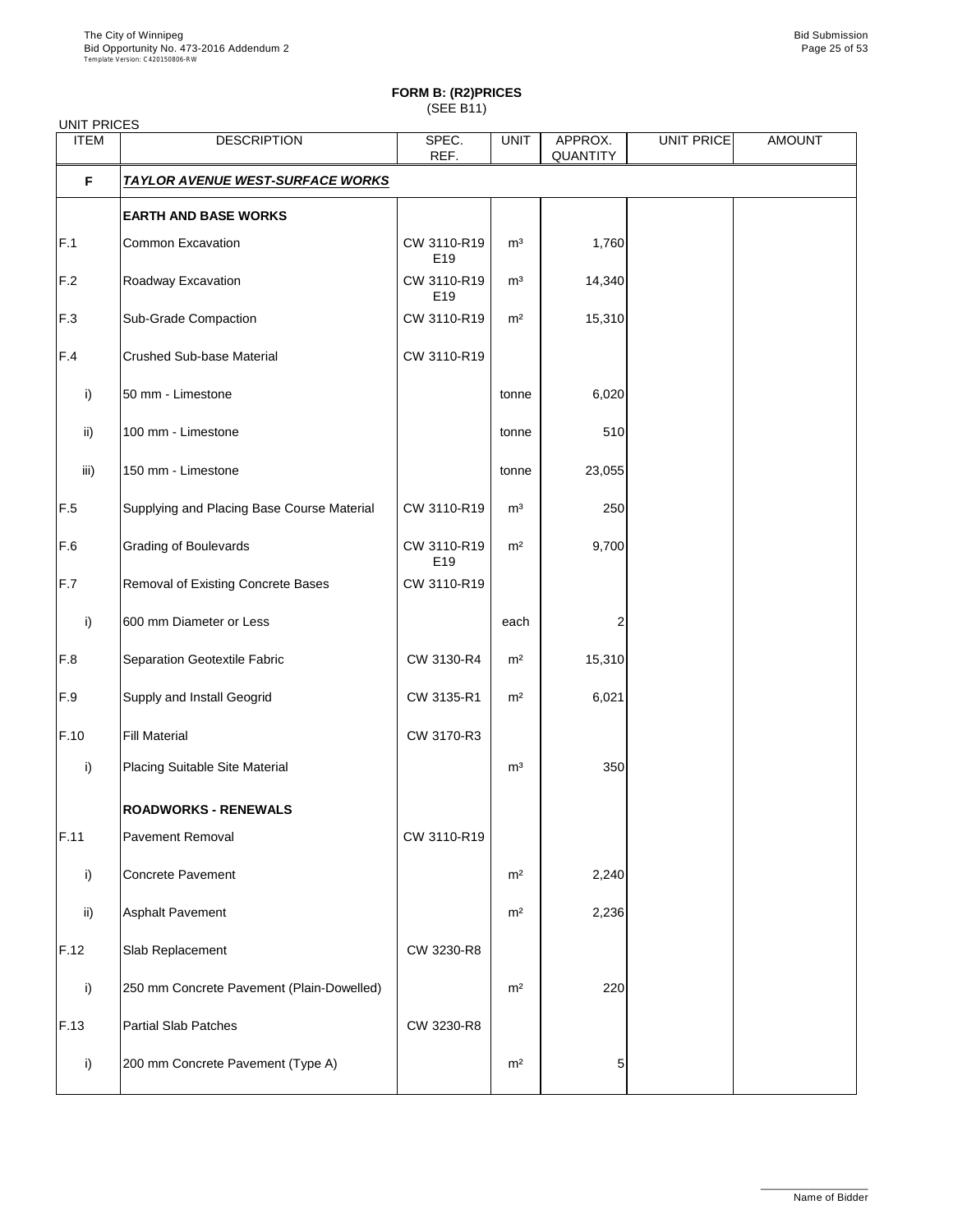| <b>UNIT PRICES</b> |                                                |               |                |                            |                   |               |
|--------------------|------------------------------------------------|---------------|----------------|----------------------------|-------------------|---------------|
| <b>ITEM</b>        | <b>DESCRIPTION</b>                             | SPEC.<br>REF. | <b>UNIT</b>    | APPROX.<br><b>QUANTITY</b> | <b>UNIT PRICE</b> | <b>AMOUNT</b> |
| $\mathsf{ii}$ )    | 200 mm Concrete Pavement (Type B)              |               | m <sup>2</sup> | 1,040                      |                   |               |
| iii)               | 200 mm Concrete Pavement (Type C)              |               | m <sup>2</sup> | 40                         |                   |               |
| iv)                | 200 mm Concrete Pavement (Type D)              |               | m <sup>2</sup> | 80                         |                   |               |
| F.14               | Slab Replacement - Early Opening (24 hour)     | CW 3230-R8    |                |                            |                   |               |
| i)                 | 200 mm Concrete Pavement (Plain-Dowelled)      |               | m <sup>2</sup> | 70                         |                   |               |
| $\mathsf{ii}$      | 150 mm Concrete Pavement (Reinforced)          |               | m <sup>2</sup> | 100                        |                   |               |
| F.15               | Partial Slab Patches - Early Opening (24 hour) | CW 3230-R8    |                |                            |                   |               |
| i)                 | 200 mm Concrete Pavement (Type A)              |               | m <sup>2</sup> | 10                         |                   |               |
| $\mathsf{ii}$      | 200 mm Concrete Pavement (Type B)              |               | m <sup>2</sup> | 60                         |                   |               |
| F.16               | <b>Drilled Dowels</b>                          | CW 3230-R8    |                |                            |                   |               |
| i)                 | 19.1 mm Diameter                               |               | each           | 2,425                      |                   |               |
| F.17               | <b>Drilled Tie Bars</b>                        | CW 3230-R8    |                |                            |                   |               |
| i)                 | 20 M Deformed Tie Bar                          |               | each           | 3,530                      |                   |               |
| F.18               | Miscellaneous Concrete Slab Removal            | CW 3235-R9    |                |                            |                   |               |
| i)                 | 100 mm Sidewalk                                |               | m <sup>2</sup> | 1,800                      |                   |               |
| F.19               | Supply and Installation of Dowel Assemblies    | CW 3310-R17   | m              | 65                         |                   |               |
| F.20               | Construction of Asphaltic Concrete Overlay     | CW 3410-R11   |                |                            |                   |               |
| i)                 | Main Line Paving                               |               |                |                            |                   |               |
|                    | a) Type IA                                     |               | tonne          | 990                        |                   |               |
| $\mathsf{ii}$      | Tie-ins and Approaches                         |               |                |                            |                   |               |
|                    | $a)$ Type IA                                   |               | tonne          | 255                        |                   |               |

| IE 04.<br>ا ک | Asphalt Patching of Miscellaneous Concrete | E26 | m <sup>2</sup> | 650 |  |  |
|---------------|--------------------------------------------|-----|----------------|-----|--|--|
|---------------|--------------------------------------------|-----|----------------|-----|--|--|

\_\_\_\_\_\_\_\_\_\_\_\_\_\_\_\_\_\_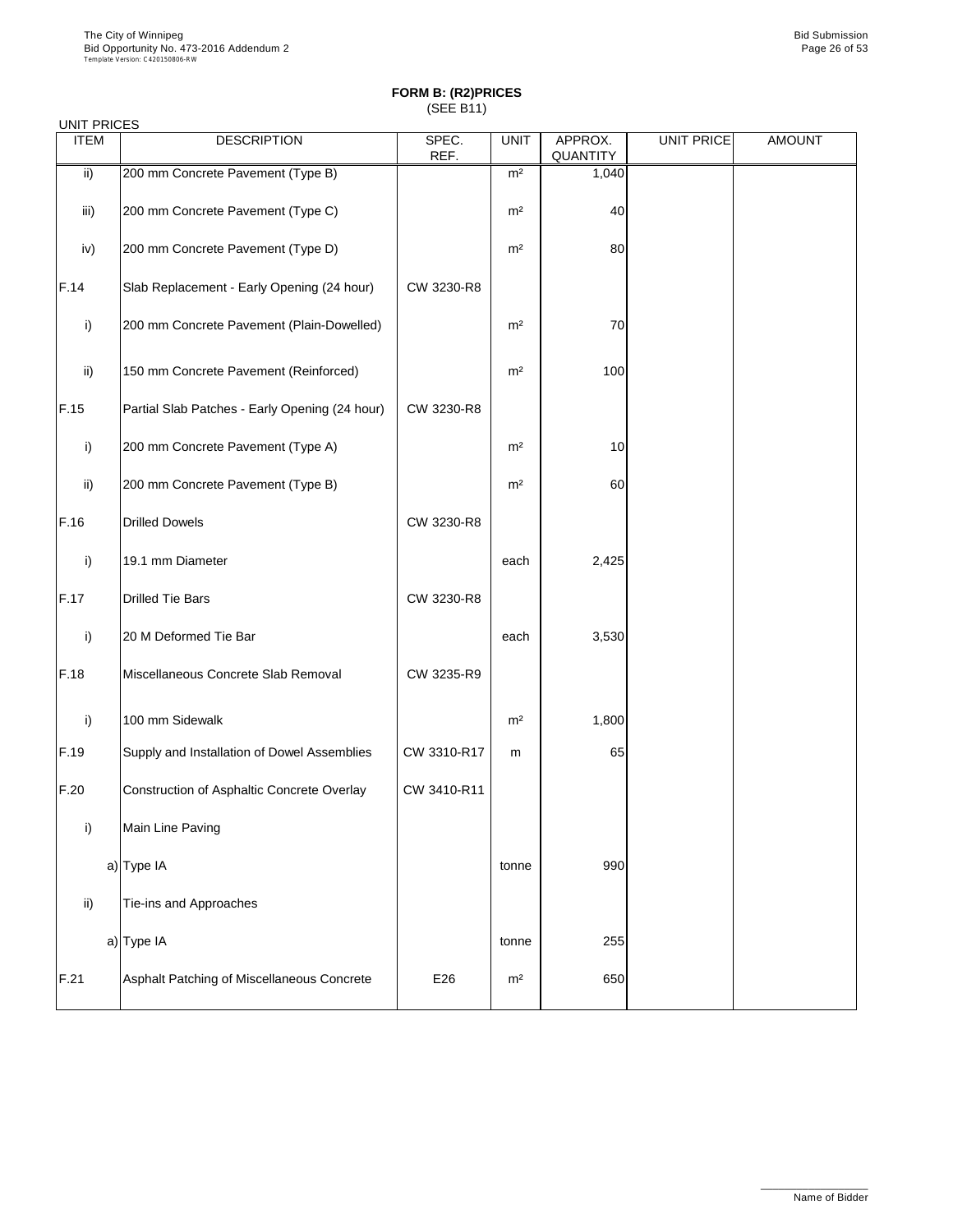| <b>UNIT PRICES</b> |                                                                                                         |                |                |                            |                   |               |
|--------------------|---------------------------------------------------------------------------------------------------------|----------------|----------------|----------------------------|-------------------|---------------|
| <b>ITEM</b>        | <b>DESCRIPTION</b>                                                                                      | SPEC.<br>REF.  | <b>UNIT</b>    | APPROX.<br><b>QUANTITY</b> | <b>UNIT PRICE</b> | <b>AMOUNT</b> |
| F.22               | Planing of Pavement                                                                                     | CW 3450-R6     |                |                            |                   |               |
| $\mathsf{i}$       | 1 - 50 mm Depth (Asphalt)                                                                               |                | m <sup>2</sup> | 2,800                      |                   |               |
| ii)                | 50 - 100 mm Depth (Asphalt)                                                                             |                | m <sup>2</sup> | 2,800                      |                   |               |
| F.23               | <b>Detectable Warning Surface Tiles</b>                                                                 | CW 3326-R3     | each           | 40                         |                   |               |
|                    | <b>ROADWORKS - NEW CONSTRUCTION</b>                                                                     |                |                |                            |                   |               |
| F.24               | Concrete Pavements, Median Slabs, Bull-<br>noses, and Safety Medians                                    | CW 3310-R17    |                |                            |                   |               |
| i)                 | Construction of 250 mm Concrete Pavement<br>(Plain-Dowelled)                                            |                | m <sup>2</sup> | 240                        |                   |               |
| ii)                | Construction of 230 mm Concrete Pavement<br>(Plain-Dowelled) Slip Form Paving                           |                | m <sup>2</sup> | 3,165                      |                   |               |
| iii)               | Construction of 200 mm Concrete Pavement<br>(Plain-Dowelled)                                            |                | m <sup>2</sup> | 1,720                      |                   |               |
| iv)                | <b>Construction of Monolithic Concrete Median</b><br><b>Slabs</b>                                       | <b>SD-226A</b> | m <sup>2</sup> | 525                        |                   |               |
| V)                 | <b>Construction of Monolithic Concrete Bull-noses</b>                                                   | <b>SD-227C</b> | m <sup>2</sup> | 40                         |                   |               |
| F.25               | Concrete Curbs, Curb and Gutter, and Splash<br><b>Strips</b>                                            | CW 3310-R17    |                |                            |                   |               |
| $\mathsf{i}$       | Construction of Barrier (180 mm ht, Dowelled)                                                           | SD-205         | m              | 80                         |                   |               |
| $\mathsf{ii}$      | <b>Barrier Curb and Gutter</b>                                                                          | E30            | m              | 1,840                      |                   |               |
| iii)               | <b>Pinned Barrier Curb</b>                                                                              | E30            | m              | 100                        |                   |               |
| iv)                | Construction of Curb Ramp and Gutter                                                                    | E30            | m              | 75                         |                   |               |
| V)                 | Construction of Curb Ramp (8-12 mm ht,<br>Monolithic)                                                   | <b>SD-229C</b> | m              | 125                        |                   |               |
| vi)                | Construction of Splash Strip (180 mm ht,<br>Monolithic Barrier Curb, 750 mm width, Slip<br>Form Paving) | <b>SD-223A</b> | m              | 1,300                      |                   |               |
| vii)               | Construction of Splash Strip, (Separate, 600<br>mm width)                                               | <b>SD-223B</b> | m              | 1,545                      |                   |               |
| $\Omega$           | realistics of Deural Assemblist                                                                         | OMO            |                | $\sim$ $\sim$              |                   |               |

| F.26 | Supply and Installation of Dowel Assemblies                       | CW 3310-R17       | m              | 670 |  |
|------|-------------------------------------------------------------------|-------------------|----------------|-----|--|
| F.27 | Interlocking Paving Stones Charcoal Holland<br>Paver 60x210x210mm | CW 3330-R5<br>E27 | m <sup>2</sup> | 40  |  |
| F.28 | Interlocking Paving Stones Blue Holland Paver<br>60x105x210mm     | CW 3330-R5<br>E27 | m <sup>2</sup> | 5   |  |
| F.29 | Construction of Asphaltic Concrete Pavements                      | CW 3410-R11       |                |     |  |
|      | Main Line Paving                                                  |                   |                |     |  |

\_\_\_\_\_\_\_\_\_\_\_\_\_\_\_\_\_\_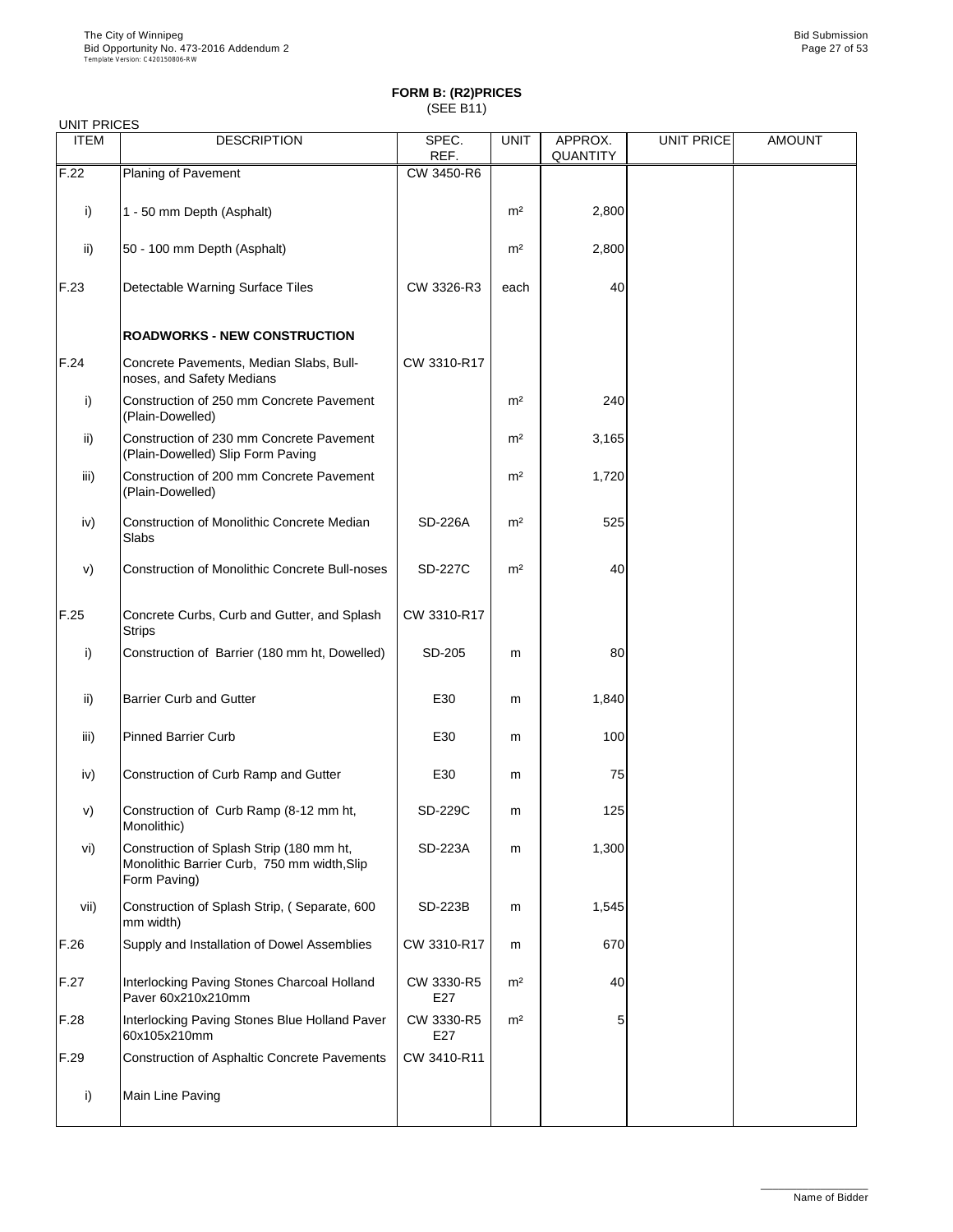|  | UNIT PRICES |
|--|-------------|
|--|-------------|

| UNII FRIULO<br><b>ITEM</b> | <b>DESCRIPTION</b>                                            | SPEC.<br>REF.  | <b>UNIT</b>    | APPROX.<br><b>QUANTITY</b> | <b>UNIT PRICE</b> | <b>AMOUNT</b> |
|----------------------------|---------------------------------------------------------------|----------------|----------------|----------------------------|-------------------|---------------|
|                            | $a)$ Type IA                                                  |                | tonne          | 900                        |                   |               |
| $\mathsf{ii}$              | Tie-ins and Approaches                                        |                |                |                            |                   |               |
|                            | a) Type IA                                                    |                | tonne          | 130                        |                   |               |
| F.30                       | Construction of Asphaltic Concrete Base<br>Course (Type III)  | CW 3410-R11    | tonne          | 1,300                      |                   |               |
|                            | <b>JOINT AND CRACK SEALING</b>                                |                |                |                            |                   |               |
| F.31                       | Reflective Crack Maintenance                                  | CW 3250-R7     | m              | 1,400                      |                   |               |
|                            | <b>ACTIVE TRANSPORTATION PATHWAY</b>                          |                |                |                            |                   |               |
| F.32                       | Excavation                                                    | CW 3110-R19    | m <sup>3</sup> | 1,120                      |                   |               |
| F.33                       | <b>Removal of Existing Asphalt</b>                            | CW 3110-R19    | m <sup>2</sup> | 2130                       |                   |               |
| F.34                       | <b>Sub-Grade Compaction</b>                                   | CW 3110-R19    | m <sup>2</sup> | 6,000                      |                   |               |
| F.35                       | <b>Crushed Sub-base Material</b>                              | CW 3110-R19    |                |                            |                   |               |
| $\mathsf{i}$               | 50 mm - Limestone                                             |                | tonne          | 1,350                      |                   |               |
| F.36                       | Supplying and Placing Base Course Material                    | CW 3110-R19    | m <sup>3</sup> | 415                        |                   |               |
| F.37                       | <b>Construction of Monolithic Curb and Sidewalk</b>           | <b>SD-228B</b> | m <sup>2</sup> | 1,025                      |                   |               |
| F.38                       | 100 mm Concrete Sidewalk                                      | CW 3325-R5     | m <sup>2</sup> | 2,000                      |                   |               |
| F.39                       | Separation Geotextile Fabric                                  | CW 3130-R4     | m <sup>2</sup> | 3,000                      |                   |               |
| F.40                       | Construction of Asphaltic Concrete Overlay                    | CW 3410-R11    |                |                            |                   |               |
| i)                         | Main Line Paving                                              |                |                |                            |                   |               |
|                            | a) Type IA                                                    |                | tonne          | 570                        |                   |               |
|                            | <b>ASSOCIATED DRAINAGE AND</b><br><b>UNDERGROUND WORKS</b>    |                |                |                            |                   |               |
| F.41                       | Replacing Existing Manhole and Catch Basin<br>Frames & Covers | CW 2130-R12    |                |                            |                   |               |
| i)                         | AP-004 - Standard Frame for Manhole and<br><b>Catch Basin</b> |                | each           |                            |                   |               |
| $\mathsf{ii}$              | AP-005 - Standard Solid Cover for Standard<br>Frame           |                | each           |                            |                   |               |
| iii)                       | AP-006 - Standard Grated Cover for Standard<br>Frame          |                | each           | $\overline{2}$             |                   |               |

\_\_\_\_\_\_\_\_\_\_\_\_\_\_\_\_\_\_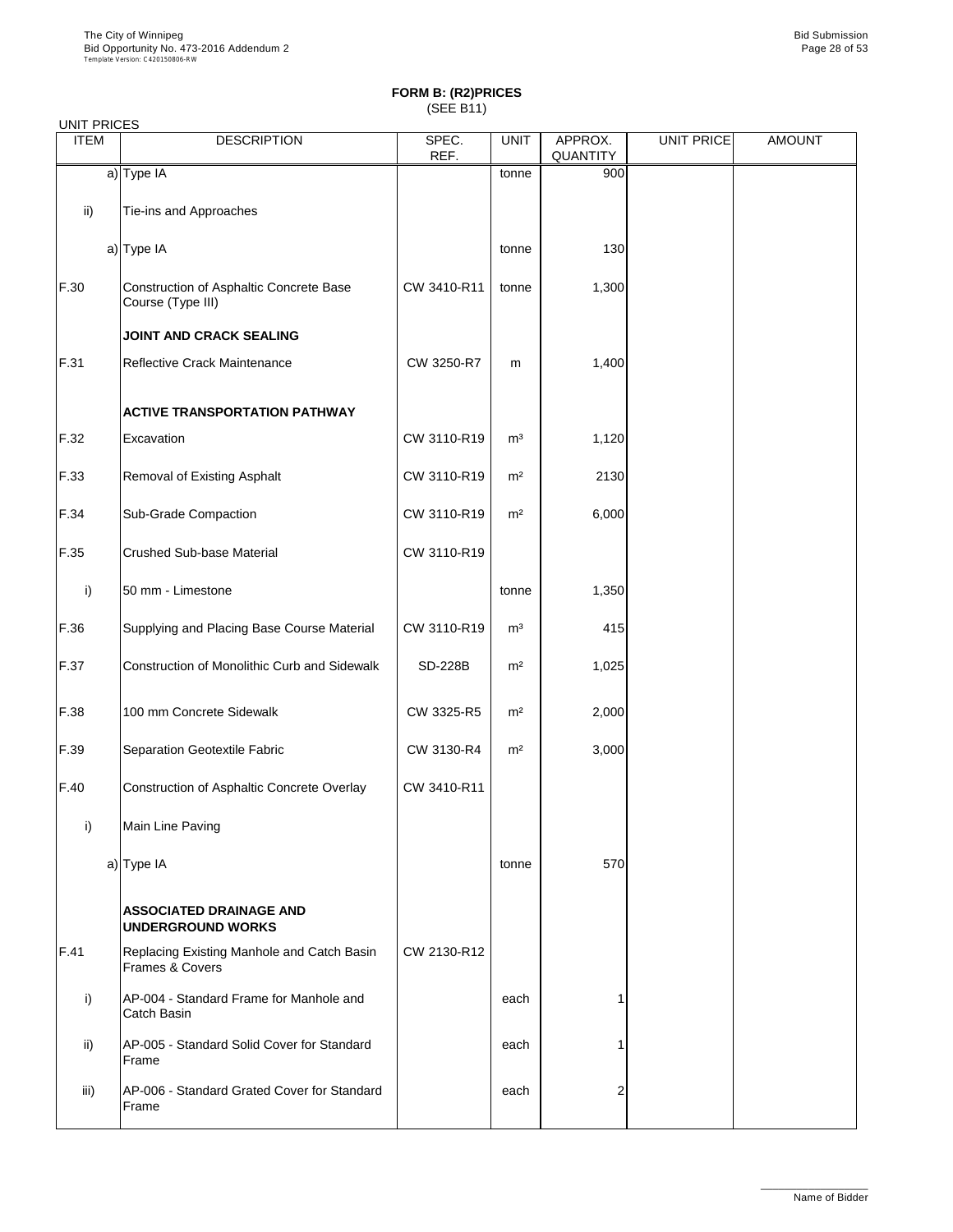#### UNIT PRICES

| <b>UIVIII FRIULD</b><br><b>ITEM</b> | <b>DESCRIPTION</b>                                           | SPEC.<br>REF.     | <b>UNIT</b>    | APPROX.<br>QUANTITY | UNIT PRICE | <b>AMOUNT</b> |
|-------------------------------------|--------------------------------------------------------------|-------------------|----------------|---------------------|------------|---------------|
| F.42                                | Installation of Subdrains                                    | CW 3120-R4        | m              | 58                  |            |               |
|                                     |                                                              |                   |                |                     |            |               |
|                                     | <b>ADJUSTMENTS</b>                                           |                   |                |                     |            |               |
| F.43                                | Adjustment of Catch Basins / Manholes Frames                 | CW 3210-R7        | each           | 3 <sup>1</sup>      |            |               |
| F.44                                | <b>Replacing Existing Risers</b>                             | CW 2130-R12       |                |                     |            |               |
| i)                                  | <b>Brick Risers</b>                                          |                   | vert. m        | 1.0                 |            |               |
| F.45                                | <b>Lifter Rings</b>                                          | CW 3210-R7        |                |                     |            |               |
| i)                                  | 38 mm                                                        |                   | each           | 2                   |            |               |
| ii)                                 | 51 mm                                                        |                   | each           | 2                   |            |               |
| iii)                                | 64 mm                                                        |                   | each           |                     |            |               |
| iv)                                 | 76 mm                                                        |                   | each           |                     |            |               |
| F.46                                | Adjustment of Valve Boxes                                    | CW 3210-R7        | each           | 2                   |            |               |
| F.47                                | <b>Valve Box Extensions</b>                                  | CW 3210-R7        | each           | 2                   |            |               |
| F.48                                | Adjustment of Curb Stop Boxes                                | CW 3210-R7        | each           |                     |            |               |
|                                     | <b>LANDSCAPING</b>                                           |                   |                |                     |            |               |
| F.49                                | <b>Clearing and Grubbing</b>                                 | CW 3010-R4<br>E16 |                |                     |            |               |
| i)                                  | <b>Clearing and Grubbing</b>                                 |                   | ha             | 0.01                |            |               |
| $\mathsf{ii}$                       | <b>Tree Removal</b>                                          |                   | each           | 10                  |            |               |
| F.50                                | Sodding                                                      | CW 3510-R9<br>E46 |                |                     |            |               |
| i)                                  | Sodding width > 600mm (c/w 75mm imported<br>topsoil)         |                   | m <sup>2</sup> | 11,850              |            |               |
| $\mathsf{ii}$                       | Sodding width $<$ or = 600mm (c/w 75 mm<br>imported topsoil) |                   | m <sup>2</sup> | 800                 |            |               |

\_\_\_\_\_\_\_\_\_\_\_\_\_\_\_\_\_\_

Name of Bidder

┙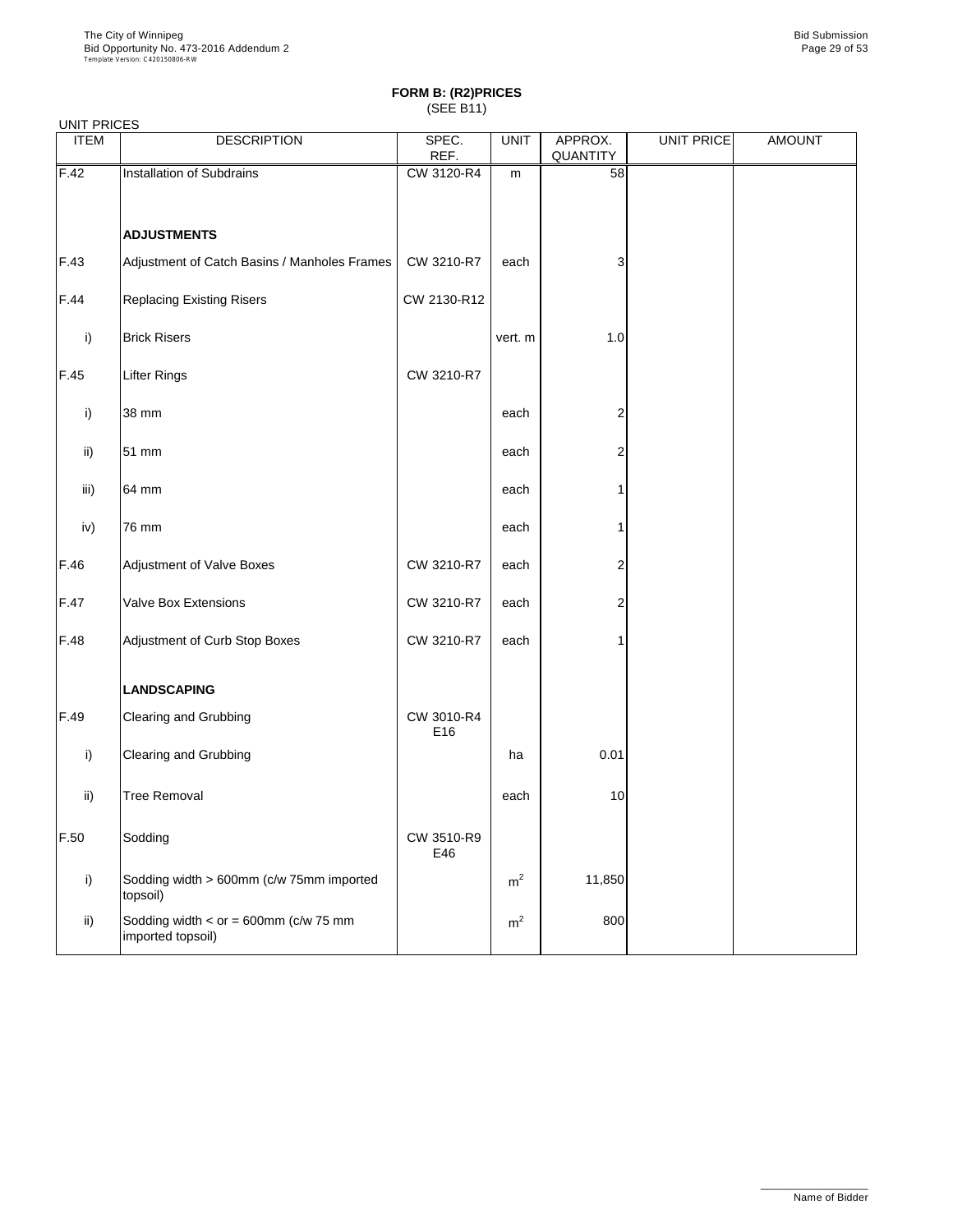|  | UNIT PRICES |
|--|-------------|
|--|-------------|

| <b>ITEM</b>   | <b>DESCRIPTION</b>                 | SPEC.<br>REF.     | <b>UNIT</b>    | APPROX.<br><b>QUANTITY</b> | UNIT PRICE | <b>AMOUNT</b> |  |
|---------------|------------------------------------|-------------------|----------------|----------------------------|------------|---------------|--|
| F.51          | Seeding                            | CW 3520-R7<br>E47 |                |                            |            |               |  |
| i)            | <b>Fescue Overs-seed Mix</b>       |                   | m <sup>2</sup> | 11,850                     |            |               |  |
| F.52          | <b>Plant Material</b>              | E48               |                |                            |            |               |  |
| i)            | Ohio Buckeye (50 mm cal.)          |                   | each           | 9                          |            |               |  |
| $\mathsf{ii}$ | Prairie Horizon Alder (50 mm cal.) |                   | each           | 6                          |            |               |  |
| iii)          | Delta Hackberry (50 mm cal.)       |                   | each           | $\overline{2}$             |            |               |  |
| iv)           | Bur Oak (45 mm cal.)               |                   | each           | 5                          |            |               |  |
| V)            | Glenleven Linden (65 mm cal.)      |                   | each           | 4                          |            |               |  |
| vi)           | Harvest Gold Linden (65 mm cal.)   |                   | each           | $\overline{2}$             |            |               |  |
| vii)          | Brandon Elm (65 mm cal)            |                   | each           | $\overline{2}$             |            |               |  |
| viii)         | Gladiator Crabapple (50 mm cal.)   |                   | each           | 7                          |            |               |  |
| ix)           | Pink Spires Crabapple (50 mm cal.) |                   | each           | 5                          |            |               |  |
| x)            | Japanese Tree Lilac (50 mm cal.)   |                   | each           | 3                          |            |               |  |
| F.53          | Site Furnishings                   | E39               |                |                            |            |               |  |
| i)            | <b>Bench</b>                       |                   | each           |                            |            |               |  |
| $\mathsf{ii}$ | <b>Waste Receptacle</b>            |                   | each           |                            |            |               |  |
| F.54          | <b>Interlocking Paving Stones</b>  | CW 3335-R1        | m <sup>2</sup> | 9                          |            |               |  |
| F.55          | Lean Concrete Base                 | CW 3335-R1        | m <sup>2</sup> | $9\,$                      |            |               |  |
|               |                                    |                   |                |                            |            |               |  |

**F** TAYLOR AVENUE WEST-SURFACE WORKS **SUBSEX AND A CONSTANT SUBTOR AVENUE WEST-SURFACE WORKS** 

\_\_\_\_\_\_\_\_\_\_\_\_\_\_\_\_\_\_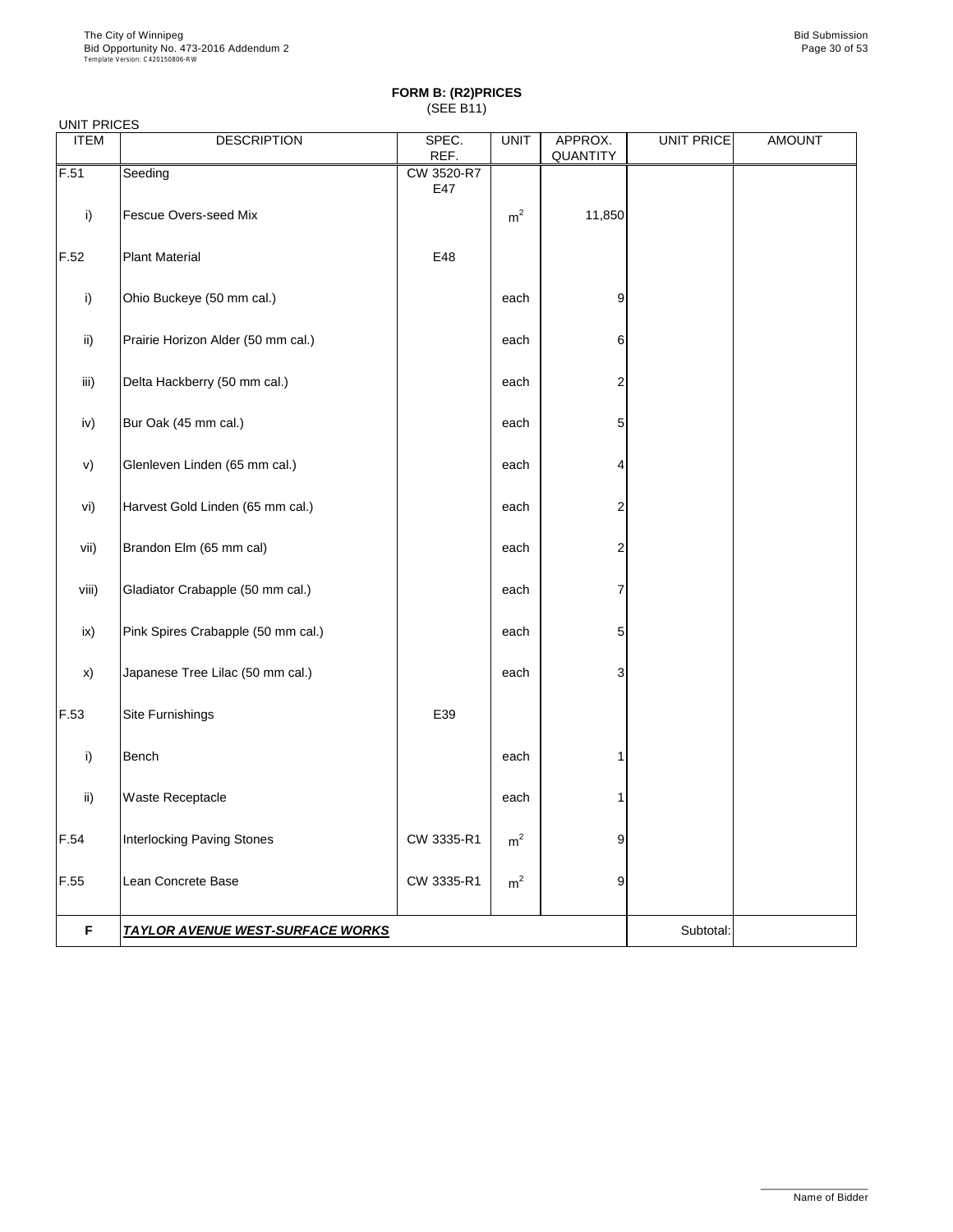| <b>UNIT PRICES</b> |                                                            |                                       |             |                            |                   |               |
|--------------------|------------------------------------------------------------|---------------------------------------|-------------|----------------------------|-------------------|---------------|
| <b>ITEM</b>        | <b>DESCRIPTION</b>                                         | SPEC.<br>REF.                         | <b>UNIT</b> | APPROX.<br><b>QUANTITY</b> | <b>UNIT PRICE</b> | <b>AMOUNT</b> |
| G                  | <b>WILKES INTERSECTION-UNDERGROUND WORKS</b>               |                                       |             |                            |                   |               |
|                    | <b>ASSOCIATED DRAINAGE AND</b><br><b>UNDERGROUND WORKS</b> |                                       |             |                            |                   |               |
|                    | <b>WATERMAINS</b>                                          |                                       |             |                            |                   |               |
| G.1                | Watermain                                                  | CW 2110-R11                           |             |                            |                   |               |
| i)                 | <b>150mm</b>                                               |                                       |             |                            |                   |               |
|                    | a) trenchless installation                                 |                                       | m           | 20                         |                   |               |
| G.2                | Watermain and Water Service Insulation                     | CW 2110-R11                           |             |                            |                   |               |
| $\mathsf{i}$       | Under Roadway Excavation (SD-018)                          |                                       |             |                            |                   |               |
|                    | a) 100mm thick x 3000mm wide                               |                                       | m           | 30 <sub>l</sub>            |                   |               |
| $\mathsf{ii}$      | Insulation Under Rail Ditch (CN R.O.W. STA<br>$5 + 930$    |                                       |             |                            |                   |               |
|                    | a) 100mm thick x 3600mm wide                               |                                       | m           | 15                         |                   |               |
| G.3                | U-Box around LDS                                           | E95                                   | each        | $\overline{\mathbf{c}}$    |                   |               |
| G.4                | Insulate Catch Basin                                       | E95                                   | each        | 5                          |                   |               |
| G.5                | Adjust, Relocate Existing Hydrant and Plug<br>Drain        | CW 2110-R11,<br>E88                   | each        | 6 <sup>1</sup>             |                   |               |
| G.6                | <b>Watermain Vertical Re-alignment</b>                     | CW 2110-R11,<br>E90                   |             |                            |                   |               |
| i)                 | 250mm                                                      |                                       | each        |                            |                   |               |
|                    | <b>GRAVITY SEWERS</b>                                      |                                       |             |                            |                   |               |
| G.7                | <b>Land Drainage Sewers</b>                                | CW 2130-R12,<br>E82, E83, E84,<br>E85 |             |                            |                   |               |
| $\mathsf{i}$       | 250mm                                                      |                                       |             |                            |                   |               |
|                    | a) trench or trenchless installation SDR35                 | E83.13                                | m           | 250                        |                   |               |
| $\mathsf{ii}$      | 300mm                                                      |                                       |             |                            |                   |               |
|                    | a) trench or trenchless installation C76-III or            | E83.13                                | m           | 175                        |                   |               |

|      | SDR35                                                    | - -    |   |    |  |
|------|----------------------------------------------------------|--------|---|----|--|
| iii) | 450mm                                                    |        |   |    |  |
|      | a) trench or trenchless installation C76-III or<br>SDR35 | E83.13 | m | 60 |  |

\_\_\_\_\_\_\_\_\_\_\_\_\_\_\_\_\_\_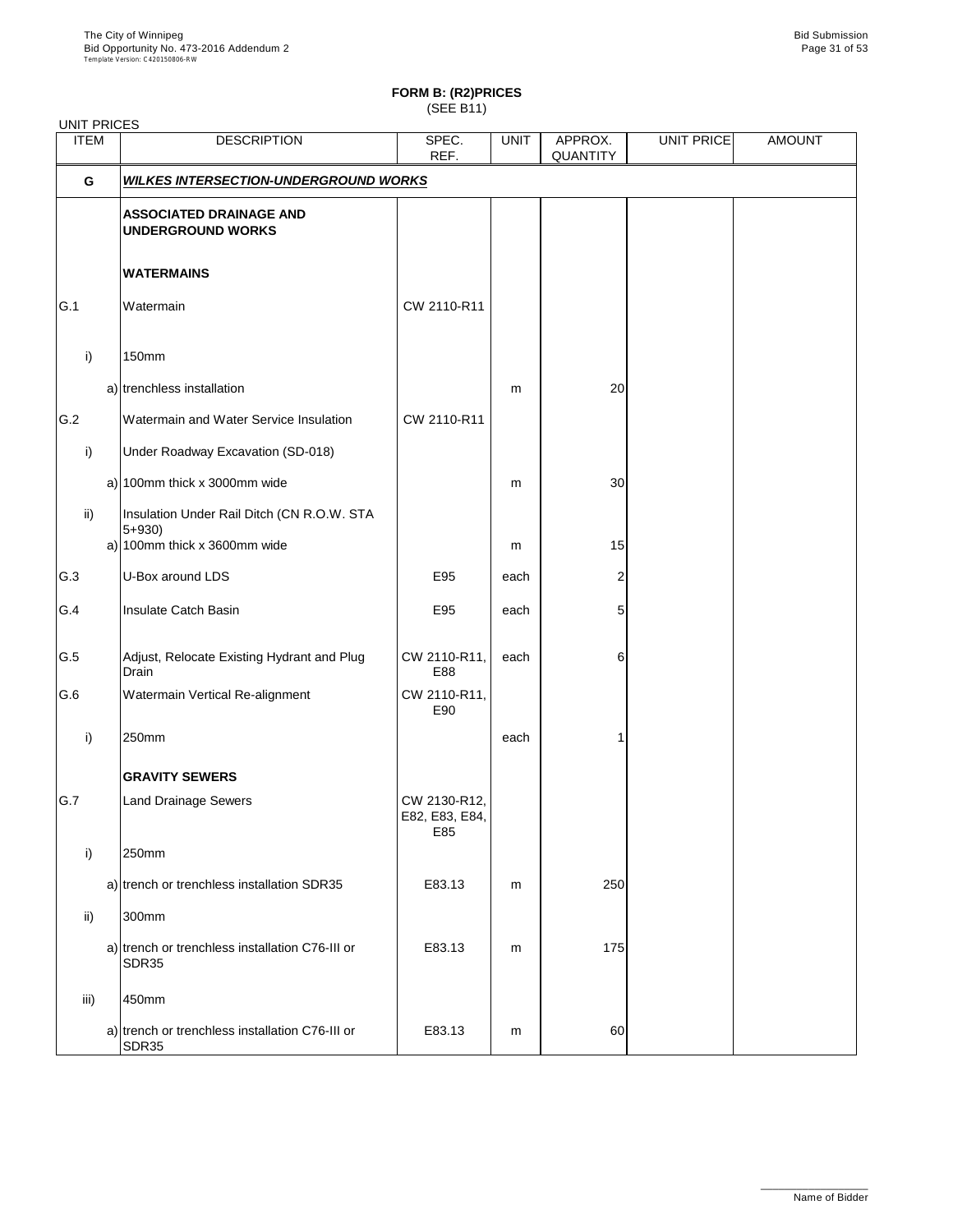#### UNIT PRICES

| <b>ITEM</b>     | <b>DESCRIPTION</b>                  | SPEC.               | <b>UNIT</b> | APPROX.        | UNIT PRICE | <b>AMOUNT</b> |
|-----------------|-------------------------------------|---------------------|-------------|----------------|------------|---------------|
|                 |                                     | REF.                |             | QUANTITY       |            |               |
| G.8             | Manhole                             | CW 2130-R12,<br>E96 |             |                |            |               |
| i)              | SD-010                              |                     |             |                |            |               |
|                 | a) 1200mm diameter base             |                     | vert. m     | 3              |            |               |
| G.9             | New Manhole on Existing Sewer       | CW 2130-R12         |             |                |            |               |
| i)              | SD-010                              |                     |             |                |            |               |
|                 | a) 1200mm diameter base             |                     | vert. m     | 10             |            |               |
| G.10            | Catch Basin                         | CW 2130-R12,<br>E95 |             |                |            |               |
| i)              | SD-024                              |                     | each        | 15             |            |               |
| $\mathsf{ii}$   | SD-025                              |                     | each        |                |            |               |
| G.11            | <b>Beehive Ditch Inlet</b>          | CW 2130-R12,<br>E95 | each        | $\overline{2}$ |            |               |
| G.12            | Catch Pit                           | CW 2130-R12         |             |                |            |               |
| i)              | SD-023                              |                     | each        | 14             |            |               |
| G.13            | Connecting to Existing Manhole      | CW 2130-R12         |             |                |            |               |
| i)              | 250mm                               |                     | each        | $\overline{2}$ |            |               |
| $\mathsf{ii}$   | 300mm                               |                     | each        | 4              |            |               |
| iii)            | 450mm                               |                     | each        | 1              |            |               |
| G.14            | <b>Connecting to Existing Sewer</b> | CW 2130-R12,<br>E86 |             |                |            |               |
| i)              | 250mm LDS to 525 LDS                |                     | each        |                |            |               |
| $\mathsf{ii}$ ) | 250mm LDS to 600 LDS                |                     | each        | 1              |            |               |
| iii)            | 300mm LDS to 300 LDS                |                     | each        | 2              |            |               |
| iv)             | 250mm LDS to 250 LDS                |                     | each        | 2              |            |               |

\_\_\_\_\_\_\_\_\_\_\_\_\_\_\_\_\_\_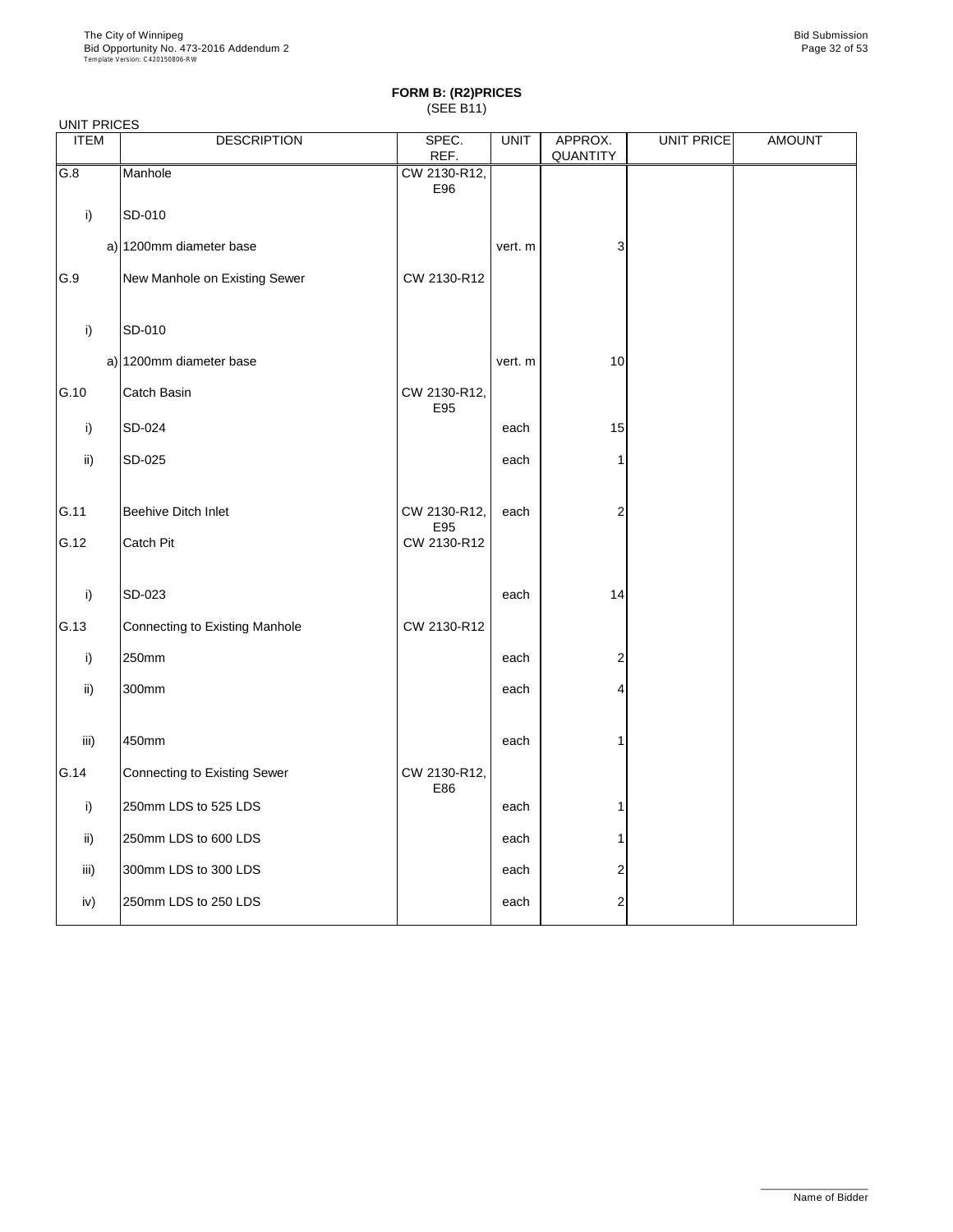| <b>UNIT PRICES</b> |                                                                            |                     |                |                            |                   |               |
|--------------------|----------------------------------------------------------------------------|---------------------|----------------|----------------------------|-------------------|---------------|
| <b>ITEM</b>        | <b>DESCRIPTION</b>                                                         | SPEC.<br>REF.       | <b>UNIT</b>    | APPROX.<br><b>QUANTITY</b> | <b>UNIT PRICE</b> | <b>AMOUNT</b> |
| G.15               | Connecting to Existing Catch Basin                                         | CW 2130-R12         |                |                            |                   |               |
| i)                 | 250mm                                                                      |                     | each           |                            |                   |               |
| $\mathsf{ii}$      | 300mm                                                                      |                     | each           |                            |                   |               |
| G.16               | Adjustment of Catch Basin Frames                                           | CW 3210-R7          | each           | 3                          |                   |               |
| G.17               | Abandoning Existing Sewers with Cement-<br><b>Stabilized Flowable Fill</b> | CW 2130-R12,<br>E93 | m <sup>3</sup> | 9                          |                   |               |
| G.18               | Removal of Existing Catch Basins                                           | CW 2130-R12,<br>E94 | each           | 10                         |                   |               |
| G.19               | Removal of Existing Catch Pits                                             | CW 2130-R12,<br>E94 | each           |                            |                   |               |
| G.20               | Sewer Inspection                                                           | CW 2145-R3          |                |                            |                   |               |
| i)                 | 250mm to 900mm                                                             |                     | m              | 485                        |                   |               |
| G.21               | Manhole Inspection                                                         | CW 2145-R3          | each           | 4                          |                   |               |
| G.22               | Beehive Inlet Cover for Manhole                                            | E96                 | each           | $\overline{2}$             |                   |               |
| G                  | <b>WILKES INTERSECTION-UNDERGROUND WORKS</b>                               |                     |                |                            |                   |               |
| H                  | BGSA-UNDERGROUND WORKS/TAYLOR AVENUE EAST-UNDERGROUND<br><b>WORKS</b>      |                     |                |                            |                   |               |
|                    | <b>ASSOCIATED DRAINAGE AND</b>                                             |                     |                |                            |                   |               |
|                    | <b>UNDERGROUND WORKS</b>                                                   |                     |                |                            |                   |               |
|                    | <b>WATERMAINS</b>                                                          |                     |                |                            |                   |               |
| H.1                | Watermain                                                                  | CW 2110-R11         |                |                            |                   |               |
| i)                 | <b>150mm</b>                                                               |                     |                |                            |                   |               |
|                    | a) trenchless installation                                                 |                     | m              | 145                        |                   |               |
| $\mathsf{ii}$      | 200mm                                                                      |                     |                |                            |                   |               |
|                    | a) trenchless installation                                                 |                     | m              | 410                        |                   |               |
| H.2                | <b>Hydrant Assembly</b>                                                    | CW 2110-R11         |                |                            |                   |               |
| i)                 | SD-006                                                                     |                     | each           | 5                          |                   |               |
| H.3                | New Hydrant Assembly on Existing Watermain                                 | CW-2110-R11,<br>E89 |                |                            |                   |               |
| i)                 | SD-006                                                                     |                     | each           |                            |                   |               |
| $\mathsf{ii}$      | SD-007                                                                     |                     | each           | 2                          |                   |               |
| H.4                | <b>Watermain Valve</b>                                                     | CW 2110-R11         |                |                            |                   |               |
| $\mathbf{I}$       | 150mm                                                                      |                     | each           | 3                          |                   |               |
| ii)                | 200mm                                                                      |                     | each           | 3                          |                   |               |

\_\_\_\_\_\_\_\_\_\_\_\_\_\_\_\_\_\_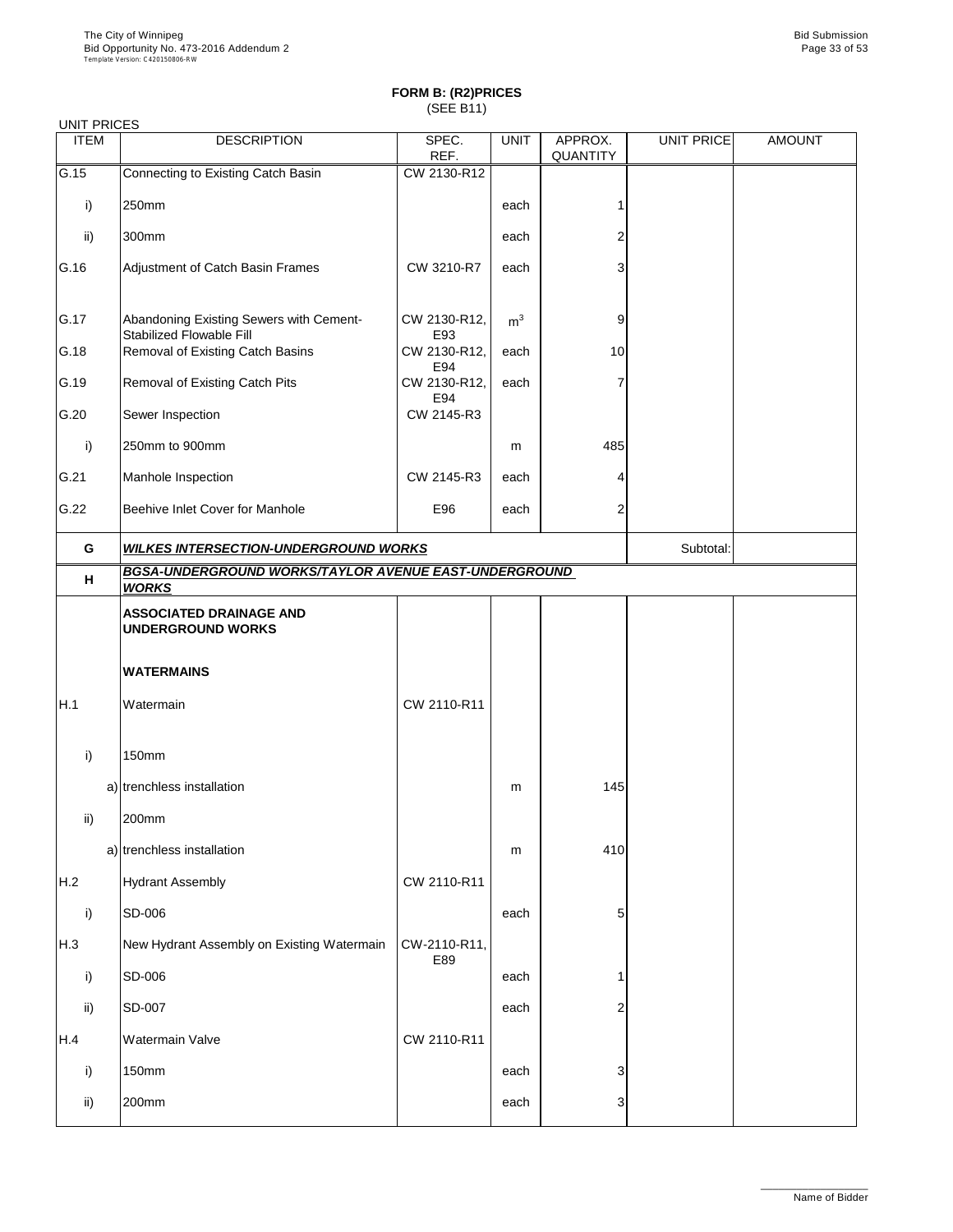|               | <b>UNIT PRICES</b> |                                                                               |               |             |                            |                   |               |  |
|---------------|--------------------|-------------------------------------------------------------------------------|---------------|-------------|----------------------------|-------------------|---------------|--|
| <b>ITEM</b>   |                    | <b>DESCRIPTION</b>                                                            | SPEC.<br>REF. | <b>UNIT</b> | APPROX.<br><b>QUANTITY</b> | <b>UNIT PRICE</b> | <b>AMOUNT</b> |  |
| H.5           |                    | Fittings                                                                      | CW 2110-R11   |             |                            |                   |               |  |
| i)            |                    | Tees                                                                          |               |             |                            |                   |               |  |
|               |                    | a) 200mm X 200mm X 150mm                                                      |               | each        | 3                          |                   |               |  |
| $\mathsf{ii}$ |                    | Bends (SD-004)                                                                |               |             |                            |                   |               |  |
|               |                    | a) $150$ mm - $45^{\circ}$                                                    |               | each        | $\overline{2}$             |                   |               |  |
|               |                    | b) 200mm - 11 $1/4^{\circ}$                                                   |               | each        | $\overline{2}$             |                   |               |  |
|               |                    | c) 200mm - 22 $1/2^{\circ}$                                                   |               | each        | 3                          |                   |               |  |
|               |                    | $d$ ) 200mm - 45°                                                             |               | each        | $\overline{2}$             |                   |               |  |
| iii)          |                    | Bends (SD-005)                                                                |               |             |                            |                   |               |  |
|               |                    | a) $50$ mm - 45 $^{\circ}$                                                    |               | each        | 4                          |                   |               |  |
|               |                    | b) $150$ mm - $45^{\circ}$                                                    |               | each        | 6                          |                   |               |  |
|               |                    | c) 200mm - $45^{\circ}$                                                       |               | each        | $\overline{2}$             |                   |               |  |
| iv)           |                    | Couplings                                                                     |               |             |                            |                   |               |  |
|               |                    | $a)$ 150mm                                                                    |               | each        | 3                          |                   |               |  |
|               |                    | b) $ 200$ mm                                                                  |               | each        | 3                          |                   |               |  |
| H.6           |                    | <b>Water Services</b>                                                         | CW 2110-R11   |             |                            |                   |               |  |
| i)            |                    | 19mm                                                                          |               |             |                            |                   |               |  |
| ii)           |                    | a) trenchless installation, Class B sand bedding,<br>Class 1 backfill<br>50mm |               | m           | 10                         |                   |               |  |
|               |                    | a) trenchless installation                                                    |               | m           | 35                         |                   |               |  |
| H.7           |                    | <b>Corporation Stops</b>                                                      | CW 2110-R11   |             |                            |                   |               |  |
| i)            |                    | 19mm                                                                          |               | each        |                            |                   |               |  |
| $\mathsf{ii}$ |                    | 50mm                                                                          |               | each        |                            |                   |               |  |
| H.8           |                    | Curb Stops - Replace Existing                                                 | CW 2110-R11   |             |                            |                   |               |  |
| i)            |                    | 19mm                                                                          |               | each        |                            |                   |               |  |

| ii) | 50 <sub>mm</sub>                   |             | each |  |  |
|-----|------------------------------------|-------------|------|--|--|
| H.9 | Curb Stop Boxes - Replace Existing | CW 2110-R11 |      |  |  |
|     | 19 <sub>mm</sub>                   |             | each |  |  |
| ii) | 50mm                               |             | each |  |  |
|     |                                    |             |      |  |  |

\_\_\_\_\_\_\_\_\_\_\_\_\_\_\_\_\_\_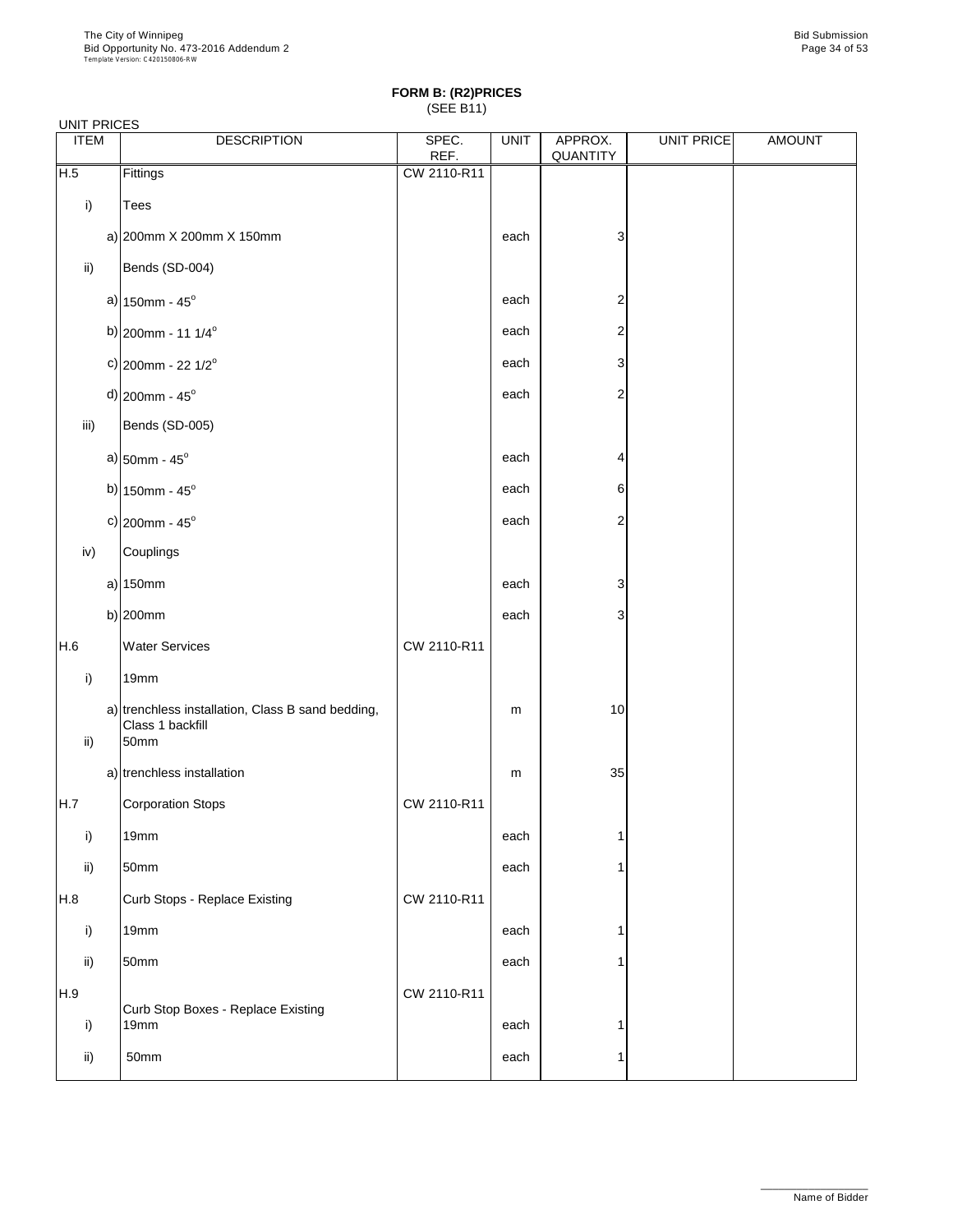| <b>ITEM</b>   | <b>DESCRIPTION</b>                                                                                                 | SPEC.<br>REF.                         | <b>UNIT</b> | APPROX.<br><b>QUANTITY</b> | <b>UNIT PRICE</b> | <b>AMOUNT</b> |
|---------------|--------------------------------------------------------------------------------------------------------------------|---------------------------------------|-------------|----------------------------|-------------------|---------------|
| H.10          | Watermain and Water Service Insulation                                                                             | CW 2110-R11                           |             |                            |                   |               |
| i)            | Under Roadway Excavation (SD-018)                                                                                  |                                       |             |                            |                   |               |
|               | a) $100$ mm thick x 3000mm wide                                                                                    |                                       | m           | 35                         |                   |               |
| H.11<br>i)    | Connecting to Existing Watermains and Large<br><b>Diameter Water Services</b><br>Inline connection - plug existing | CW 2110-R11                           |             |                            |                   |               |
|               | $a)$  200mm                                                                                                        |                                       | each        |                            |                   |               |
| $\mathsf{ii}$ | In-line connection - no plug existing                                                                              |                                       |             |                            |                   |               |
|               | a) $150$ mm                                                                                                        |                                       | each        | 3                          |                   |               |
|               | b) $200$ mm                                                                                                        |                                       | each        | $\overline{2}$             |                   |               |
| H.12<br>i)    | Connecting Existing Copper Water Services to<br><b>New Watermains</b><br>12mm                                      | CW 2110-R11                           | each        |                            |                   |               |
| ii)           | 50mm                                                                                                               |                                       | each        |                            |                   |               |
| H.13          | Abandoning Large Diameter Water Services                                                                           | CW 2110-R11                           |             |                            |                   |               |
| i)            | <b>150mm</b>                                                                                                       |                                       | each        | 3                          |                   |               |
| H.14          | Abandoning Small Diameter Water Services                                                                           | CW 2110-R11                           |             |                            |                   |               |
| i)            | 50mm                                                                                                               |                                       | each        |                            |                   |               |
| H.15          | Adjust, Relocate Existing Hydrant and Plug<br>Drain                                                                | CW 2110-R11,<br>E88                   | each        |                            |                   |               |
| H.16          | 10.9 Kilogram Sacrificial Zinc Anode                                                                               |                                       |             |                            |                   |               |
| i)            | on metallic watermains                                                                                             |                                       | each        | 8                          |                   |               |
|               | <b>GRAVITY SEWERS</b>                                                                                              |                                       |             |                            |                   |               |
| H.17          | <b>Combined Sewers</b>                                                                                             | CW 2130-R12,<br>E82, E83, E84,<br>E85 |             |                            |                   |               |

| $\cdot$ | 300mm                            |   |     |  |
|---------|----------------------------------|---|-----|--|
|         | a) trenchless installation SDR35 | m | 125 |  |

\_\_\_\_\_\_\_\_\_\_\_\_\_\_\_\_\_\_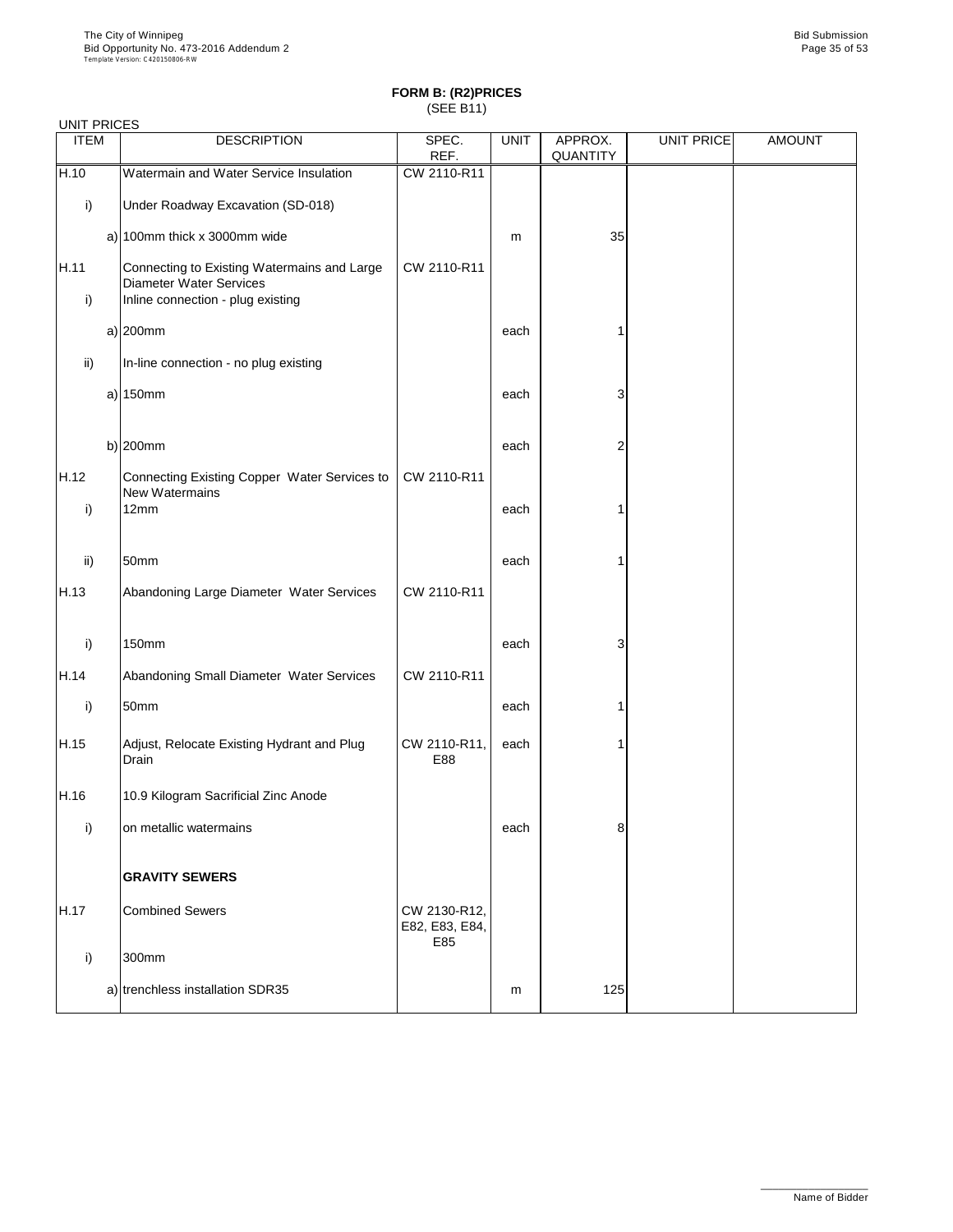| <b>UNIT PRICES</b> |                                                                                     |                     |             |                            |                   |               |
|--------------------|-------------------------------------------------------------------------------------|---------------------|-------------|----------------------------|-------------------|---------------|
| <b>ITEM</b>        | <b>DESCRIPTION</b>                                                                  | SPEC.<br>REF.       | <b>UNIT</b> | APPROX.<br><b>QUANTITY</b> | <b>UNIT PRICE</b> | <b>AMOUNT</b> |
| H.18               | <b>Land Drainage Sewers</b>                                                         | CW 2130-R12         |             |                            |                   |               |
| i)                 | 250mm                                                                               |                     |             |                            |                   |               |
|                    | a) trench or trenchless installation SDR35                                          | E83.13              | m           | 350                        |                   |               |
| $\mathsf{ii}$      | 300mm                                                                               |                     |             |                            |                   |               |
|                    | a) trench or trenchless installation C76-III or<br>SDR35                            | E83.13              | m           | 600                        |                   |               |
|                    | b) trenchless installation C76-V (CN ROW)                                           |                     | m           | 100                        |                   |               |
| iii)               | 375mm                                                                               |                     |             |                            |                   |               |
| iv)                | a) trench or trenchless installation C76-IV or<br><b>SDR35</b><br>450mm             | E83.13              | m           | 160                        |                   |               |
| V)                 | a) trench or trenchless installation C76-IV or<br><b>SDR35</b><br>525mm             | E83.13              | m           | 190                        |                   |               |
|                    | a) trench or trenchless installation C76-IV or<br><b>SDR35</b>                      | E83.13              | m           | 75                         |                   |               |
| vi)                | 1050mm                                                                              |                     |             |                            |                   |               |
|                    | a) trench or trenchless installation C76-IV or                                      | E83.13              | m           | 80                         |                   |               |
|                    | SDR35<br>b) trenchless installation C76-V (CN ROW)                                  |                     | m           | 55                         |                   |               |
| H.19<br>i)         | <b>Pre-Insulated Heat Traced Leads</b><br><b>Land Drainage Sewers</b><br>250mm      | CW 2130-R12,<br>E97 |             |                            |                   |               |
| $\mathsf{ii}$      | a) trench installation, SDR35, Class B sand<br>bedding, Class 2 backfill<br>300mm   |                     | m           | 50                         |                   |               |
| H.20               | a) trench installation, SDR35, Class B sand<br>bedding, Class 2 backfill<br>Manhole | CW 2130-R12,        | m           | 50                         |                   |               |
| i)                 | SD-010                                                                              | E96                 |             |                            |                   |               |
|                    | a) 1200mm diameter base                                                             |                     | vert. m     | 47                         |                   |               |
|                    | b) 1500mm diameter base                                                             |                     | vert. m     | 9                          |                   |               |

|      | c) 2400mm diameter base    |                     | each | 6  |  |
|------|----------------------------|---------------------|------|----|--|
|      | d) 3050 $mm$ diameter base |                     | each |    |  |
| H.21 | <b>Catch Basin</b>         | CW 2130-R12,<br>E95 |      |    |  |
| i)   | <b>SD-024</b>              |                     | each | 41 |  |

\_\_\_\_\_\_\_\_\_\_\_\_\_\_\_\_\_\_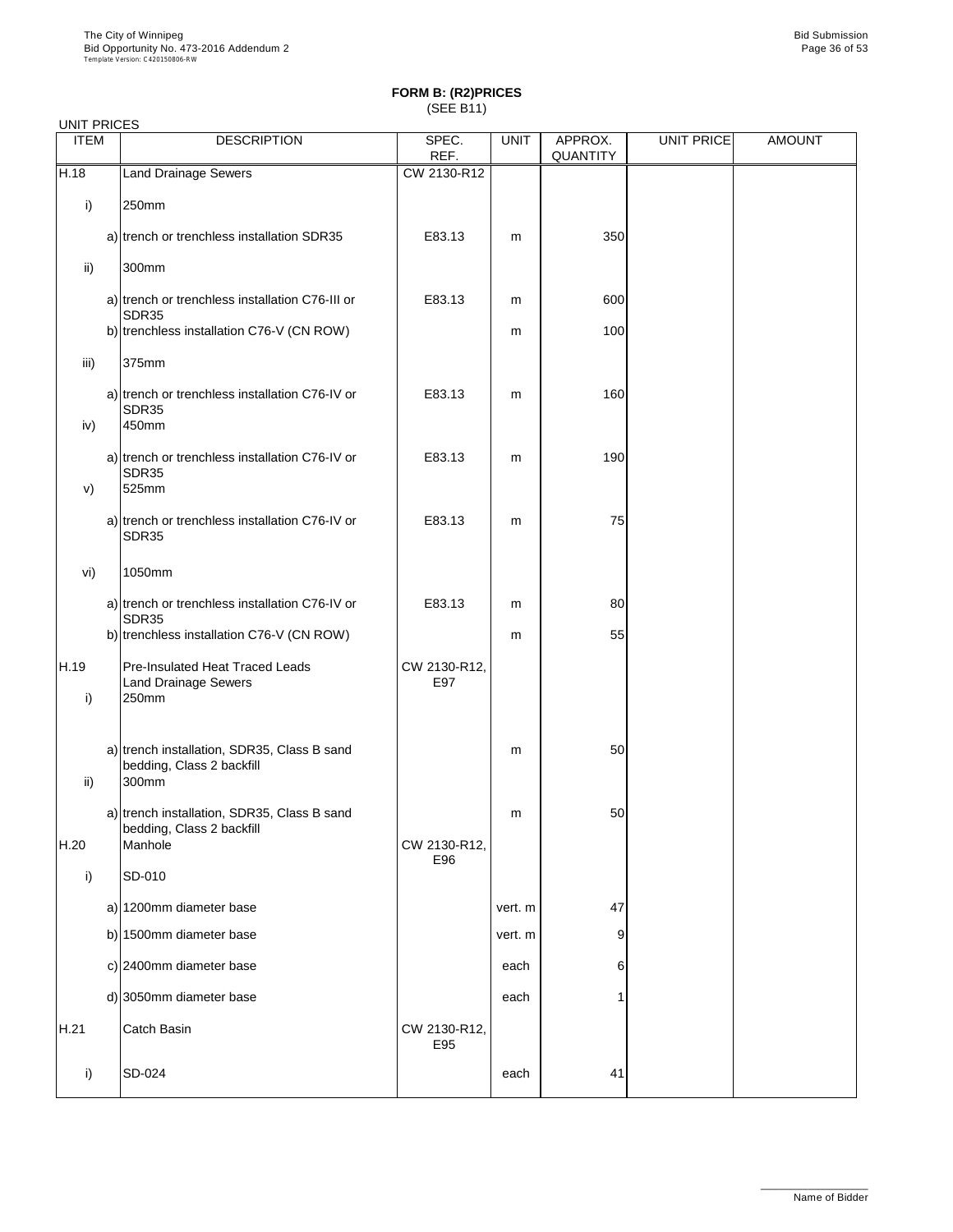| 0111111110LU<br><b>ITEM</b> | <b>DESCRIPTION</b>                                                         | SPEC.<br>REF.       | <b>UNIT</b>    | APPROX.<br><b>QUANTITY</b> | UNIT PRICE | <b>AMOUNT</b> |
|-----------------------------|----------------------------------------------------------------------------|---------------------|----------------|----------------------------|------------|---------------|
| ii)                         | SD-025                                                                     |                     | each           | 3                          |            |               |
| H.22                        | <b>Beehive Ditch Inlet</b>                                                 | CW 2130-R12,<br>E95 | each           | 16                         |            |               |
| H.23                        | Catch Pit                                                                  | CW 2130-R12         |                |                            |            |               |
| $\mathsf{i}$                | SD-023                                                                     |                     | each           | 34                         |            |               |
| H.24                        | <b>Connecting to Existing Manhole</b>                                      | CW 2130-R12         |                |                            |            |               |
| i)                          | 250mm                                                                      |                     | each           |                            |            |               |
| ii)                         | 300mm                                                                      |                     | each           | 2                          |            |               |
| H.25                        | Connecting to Existing Catch Basin                                         | CW 2130-R12         |                |                            |            |               |
| i)                          | 250mm                                                                      |                     | each           | 2                          |            |               |
| H.26                        | <b>Connecting to Existing Sewer</b>                                        | CW 2130-R12,<br>E86 |                |                            |            |               |
| i)                          | 250mm LDS to 525 CS                                                        |                     | each           | 2                          |            |               |
| ii)                         | 300mm LDS to 300 LDS                                                       |                     | each           | 3                          |            |               |
| H.27                        | Abandoning Existing Sewers with Cement-<br><b>Stabilized Flowable Fill</b> | CW 2130-R12,<br>E93 | m <sup>3</sup> | 45                         |            |               |
| H.28                        | <b>Removal of Existing Manholes</b>                                        | CW 2130-R12,<br>E94 | each           | 4                          |            |               |
| H.29                        | Removal of Existing Catch Basins                                           | CW 2130-R12,<br>E94 | each           |                            |            |               |
| H.30                        | <b>Removal of Existing Catch Pits</b>                                      | CW 2130-R12,<br>E94 | each           | 6                          |            |               |
| H.31                        | Sewer Inspection                                                           | CW 2145-R3          |                |                            |            |               |
| i)                          | 250mm to 900mm                                                             |                     | m              | 1600                       |            |               |
| $\mathsf{ii}$               | larger than 900mm and egg shaped                                           |                     | m              | 135                        |            |               |
| H.32                        | Manhole Inspection                                                         | CW 2145-R3          | each           | 25                         |            |               |
| H.33                        | <b>Remove Existing Culvert</b>                                             | CW 3610-R5          | m              | 110                        |            |               |
| H.34                        | <b>Dispose of Existing Culvert</b>                                         | CW 3610-R5          | m              | 110                        |            |               |
| H.35                        | <b>Grouted Rip-Rap Channel</b>                                             | CW 3615             | m <sup>3</sup> | 18                         |            |               |

| н     | <b>BGSA-UNDERGROUND WORKS/TAYLOR AVENUE EAST-UNDERGROUND</b><br><b>WORKS</b> |         |                |    | Subtotal: |  |
|-------|------------------------------------------------------------------------------|---------|----------------|----|-----------|--|
| H.37  | <b>IMISCELLANEOUS</b><br>Concrete Pipe Three-Edge Bearing Test               |         | each           | 27 |           |  |
| H.36  | Beehive Inlet Cover for Manhole                                              | E96     | each           | ◠  |           |  |
| IH.35 | Grouted Rip-Rap Channel                                                      | CW 3615 | m <sup>3</sup> | 18 |           |  |

\_\_\_\_\_\_\_\_\_\_\_\_\_\_\_\_\_\_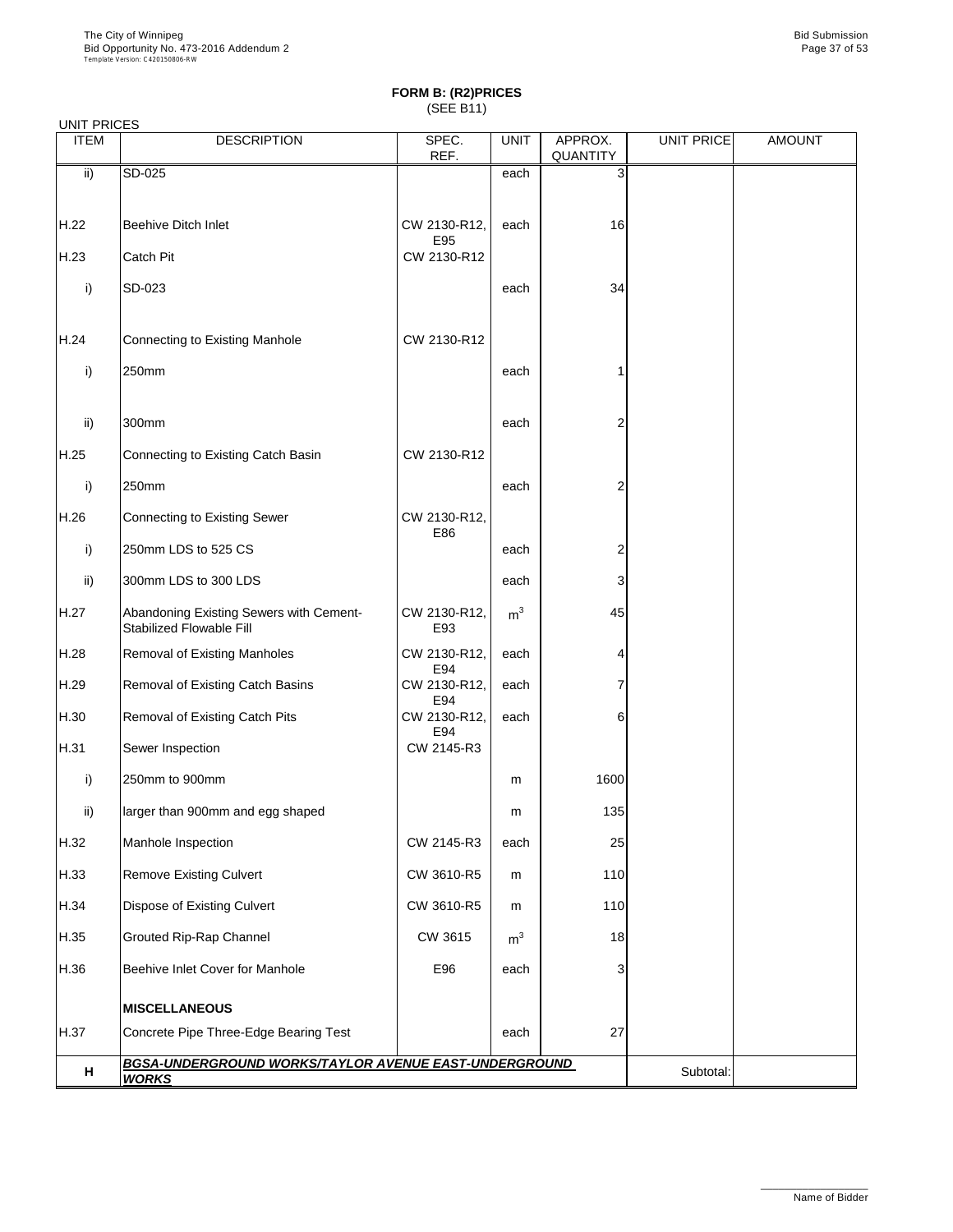| <b>UNIT PRICES</b> |                                                                            |                                       |                |                            |            |               |
|--------------------|----------------------------------------------------------------------------|---------------------------------------|----------------|----------------------------|------------|---------------|
| <b>ITEM</b>        | <b>DESCRIPTION</b>                                                         | SPEC.<br>REF.                         | <b>UNIT</b>    | APPROX.<br><b>QUANTITY</b> | UNIT PRICE | <b>AMOUNT</b> |
|                    | <b>DETOUR-UNDERGROUND WORKS</b>                                            |                                       |                |                            |            |               |
|                    | <b>ASSOCIATED DRAINAGE AND</b><br><b>UNDERGROUND WORKS</b>                 |                                       |                |                            |            |               |
|                    | <b>GRAVITY SEWERS</b>                                                      |                                       |                |                            |            |               |
| $\vert$ .1         | <b>Land Drainage Sewers</b>                                                | CW 2130-R12,<br>E82, E83, E84,<br>E85 |                |                            |            |               |
| $\mathsf{i}$       | 250mm                                                                      |                                       |                |                            |            |               |
|                    | a) trench or trenchless installation SDR35                                 | E83.13                                | m              | 110                        |            |               |
| $\mathsf{ii}$      | 300mm                                                                      |                                       |                |                            |            |               |
|                    | a) trench or trenchless installation C76-III or<br><b>SDR35</b>            | E83.13                                | m              | 150                        |            |               |
| 1.2                | <b>Catch Basin</b>                                                         | CW 2130-R12,<br>E95                   |                |                            |            |               |
| i)                 | <b>SD-024</b>                                                              |                                       | each           |                            |            |               |
| 1.3                | <b>Beehive Ditch Inlet</b>                                                 | CW 2130-R12                           | each           | 2                          |            |               |
| I.4                | <b>Catch Pit</b>                                                           | E95<br>CW 2130-R12                    |                |                            |            |               |
| $\mathsf{i}$       | SD-023                                                                     |                                       | each           | 2                          |            |               |
| 1.5                | Connecting to Existing Manhole                                             | CW 2130-R12                           |                |                            |            |               |
| $\mathsf{i}$       | 250mm                                                                      |                                       | each           |                            |            |               |
| $\mathsf{ii}$      | 300mm                                                                      |                                       | each           | 2                          |            |               |
| 1.6                | Connecting to Existing Sewer                                               | CW 2130-R12,<br>E86                   |                |                            |            |               |
| $\mathsf{i}$       | 300mm LDS to 300 LDS                                                       |                                       | each           |                            |            |               |
| 1.7                | Abandoning Existing Sewers with Cement-<br><b>Stabilized Flowable Fill</b> | CW 2130-R12,<br>E93                   | m <sup>3</sup> | 20                         |            |               |
| 1.8                | Removal of Existing Catch Basins                                           | CW 2130-R12,<br>E94                   | each           | 6                          |            |               |
| 1.9                | <b>Removal of Existing Catch Pits</b>                                      | CW 2130-R12,<br>E94                   | each           | 2                          |            |               |
| II.10              | Sewer Inspection                                                           | CW 2145-R3                            |                |                            |            |               |

|       | DETOUR-UNDERGROUND WORKS |            |   |     | Subtotal: |  |
|-------|--------------------------|------------|---|-----|-----------|--|
|       | 250mm to 900mm           |            | m | 260 |           |  |
| II.10 | Sewer Inspection         | CW 2145-R3 |   |     |           |  |

\_\_\_\_\_\_\_\_\_\_\_\_\_\_\_\_\_\_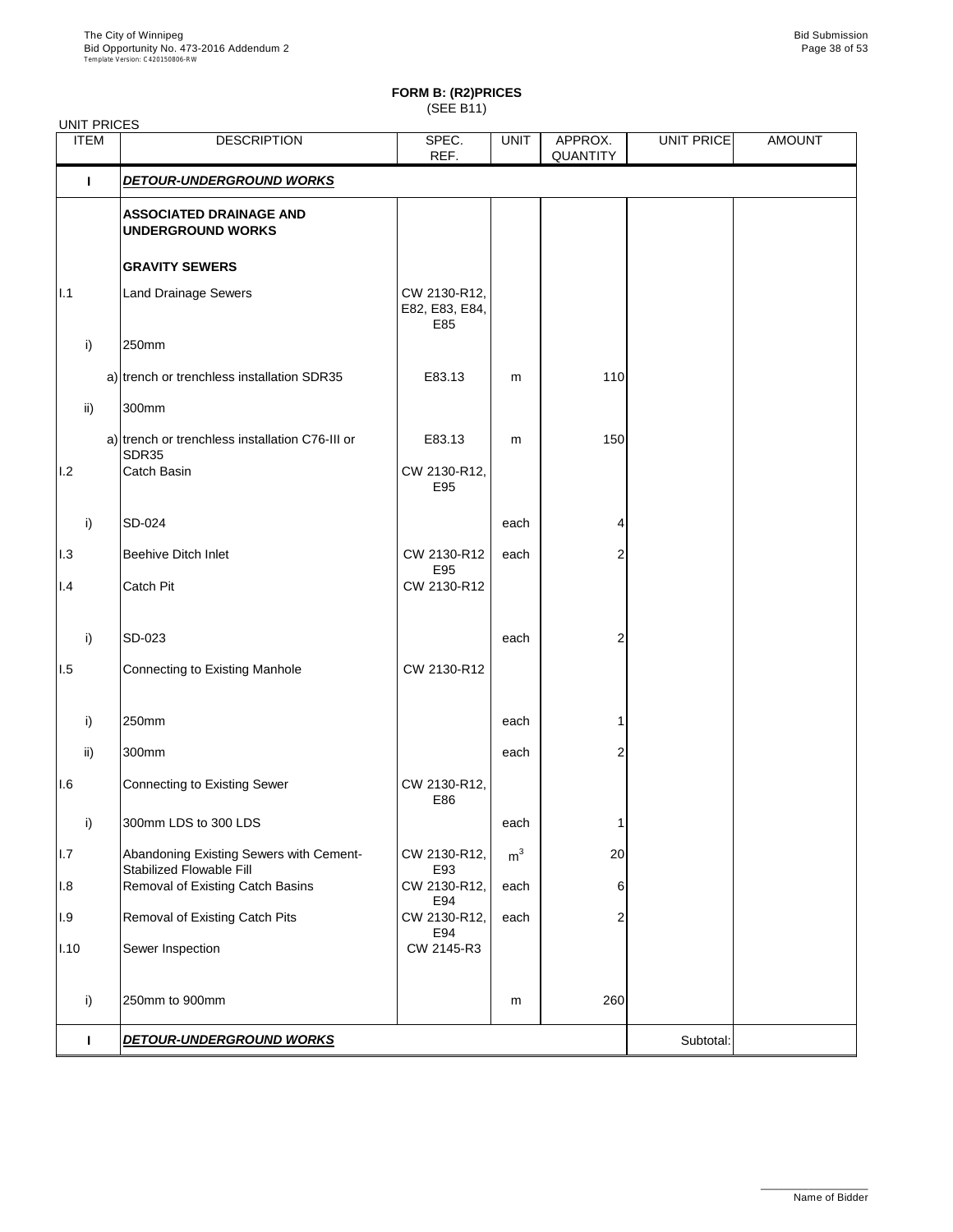| <b>UNIT PRICES</b> |                                                            |                                      |                           |                            |            |               |
|--------------------|------------------------------------------------------------|--------------------------------------|---------------------------|----------------------------|------------|---------------|
| <b>ITEM</b>        | <b>DESCRIPTION</b>                                         | SPEC.<br>REF.                        | <b>UNIT</b>               | APPROX.<br><b>QUANTITY</b> | UNIT PRICE | <b>AMOUNT</b> |
| J                  | <b>MIDTOWN FEEDER MAIN PROTECTION</b>                      |                                      |                           |                            |            |               |
|                    | <b>ASSOCIATED DRAINAGE AND</b><br><b>UNDERGROUND WORKS</b> |                                      |                           |                            |            |               |
| J.1                | <b>FeederMain Protection</b>                               | CW 2110-R11<br>E80                   | $\mathsf{I}.\mathsf{s}$ . |                            |            |               |
| J                  | <b>MIDTOWN FEEDER MAIN PROTECTION</b>                      |                                      |                           |                            | Subtotal:  |               |
| K                  | <b>GRANT INTERSECTION-UNDERGROUND WORKS</b>                |                                      |                           |                            |            |               |
|                    | <b>ASSOCIATED DRAINAGE AND</b><br><b>UNDERGROUND WORKS</b> |                                      |                           |                            |            |               |
|                    | <b>WATERMAINS</b>                                          |                                      |                           |                            |            |               |
| K.1                | <b>Insulate Catch Basin</b>                                | E95                                  | each                      | 2                          |            |               |
| K.2                | Adjust, Relocate Existing Hydrant and Plug<br>Drain        | CW 2110-R11,<br>E88                  | each                      | Δ                          |            |               |
|                    | <b>GRAVITY SEWERS</b>                                      |                                      |                           |                            |            |               |
| K.3                | <b>Land Drainage Sewers</b>                                | CW 2130-R12<br>E82, E83, E84,<br>E85 |                           |                            |            |               |
| i)                 | 250mm                                                      |                                      |                           |                            |            |               |
|                    | a) trench or trenchless installation SDR35                 | E83.13                               | m                         | 40                         |            |               |
| K.4                | <b>Catch Basin</b>                                         | CW 2130-R12,<br>E95                  |                           |                            |            |               |
| $\mathsf{i}$       | SD-024                                                     |                                      | each                      |                            |            |               |
| $\mathsf{ii}$      | SD-025                                                     |                                      | each                      | $\overline{2}$             |            |               |
| K.5                | <b>Catch Pit</b>                                           | CW 2130-R12                          |                           |                            |            |               |
| $\vert$ i)         | SD-023                                                     |                                      | each                      | $\overline{2}$             |            |               |

\_\_\_\_\_\_\_\_\_\_\_\_\_\_\_\_\_\_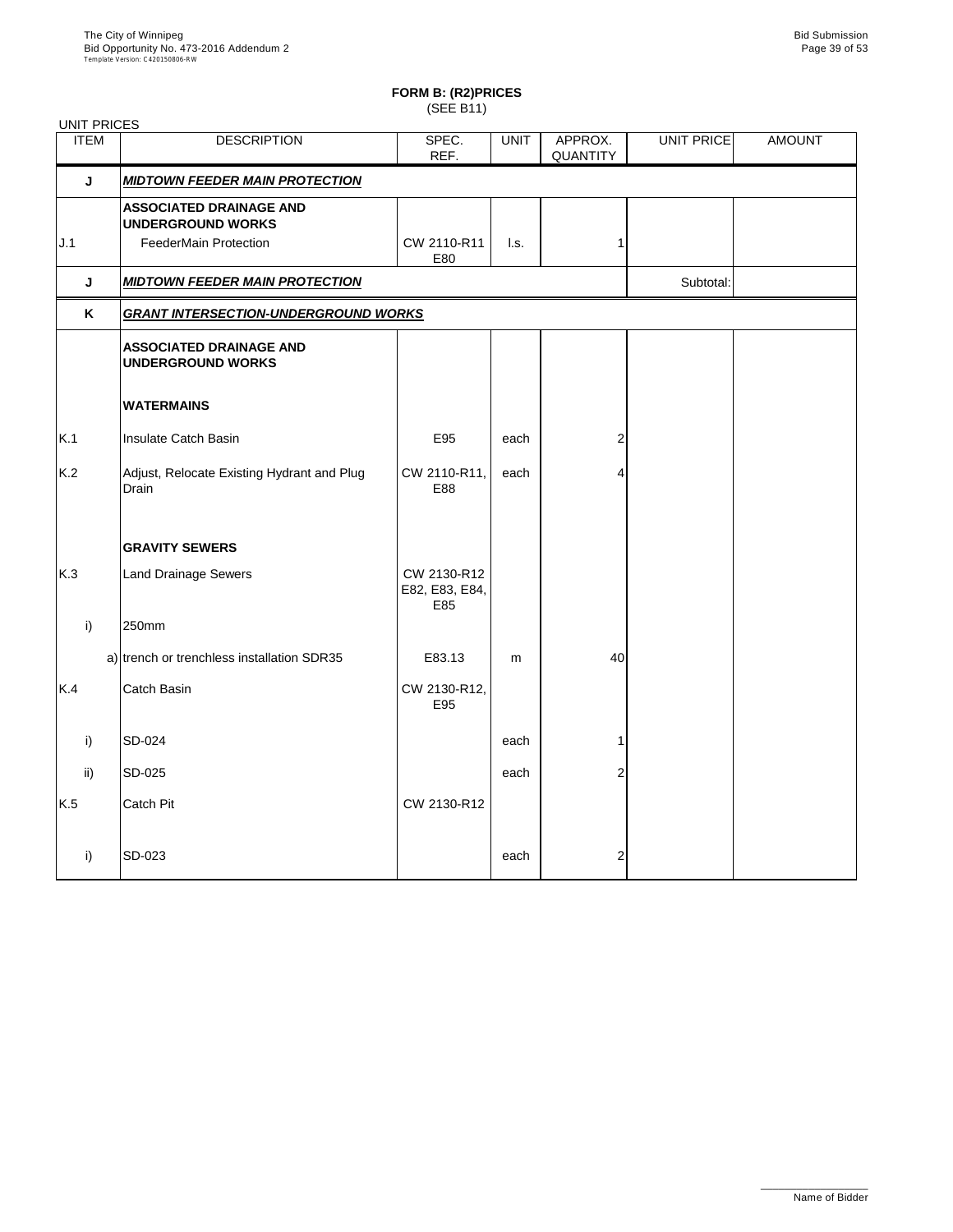| <b>UNIT PRICES</b> |                                                                            |                      |                |                            |            |               |
|--------------------|----------------------------------------------------------------------------|----------------------|----------------|----------------------------|------------|---------------|
| <b>ITEM</b>        | <b>DESCRIPTION</b>                                                         | SPEC.<br>REF.        | <b>UNIT</b>    | APPROX.<br><b>QUANTITY</b> | UNIT PRICE | <b>AMOUNT</b> |
| K.6                | Remove and Replace Existing Catch Basin                                    | CW 2130-R12          |                |                            |            |               |
|                    |                                                                            |                      |                |                            |            |               |
| i)                 | <b>SD-024</b>                                                              |                      | each           | 5                          |            |               |
| $\mathsf{ii}$      | <b>SD-025</b>                                                              |                      | each           |                            |            |               |
| K.7                | Remove and Replace Existing Catch Pit                                      | CW 2130-R12          |                |                            |            |               |
| i)                 | SD-023                                                                     |                      | each           | 2                          |            |               |
| K.8                | <b>Connecting to Existing Manhole</b>                                      | CW 2130-R12          |                |                            |            |               |
| i)                 | 250mm                                                                      |                      | each           |                            |            |               |
| K.9                | Abandoning Existing Sewers with Cement-<br><b>Stabilized Flowable Fill</b> | CW 2130-R12,<br>E93  | m <sup>3</sup> |                            |            |               |
| K.10               | <b>Removal of Existing Catch Basins</b>                                    | CW 2130-R12,<br>E94  | each           |                            |            |               |
| K.11               | <b>Removal of Existing Catch Pits</b>                                      | CW 2130-R12,         | each           | 2                          |            |               |
| K.12               | Sewer Inspection                                                           | E94<br>CW 2145-R3    |                |                            |            |               |
| i)                 | 250mm to 900mm                                                             |                      | m              | 40                         |            |               |
| K.13               | Adjustment of Catch Basin Frames                                           | CW 3210-R7           | each           | $\overline{2}$             |            |               |
| K                  | <b>GRANT INTERSECTION-UNDERGROUND WORKS</b>                                |                      |                |                            | Subtotal:  |               |
| L                  | <b>TAYLOR AVENUE WEST-UNDERGROUND WORKS</b>                                |                      |                |                            |            |               |
|                    | <b>ASSOCIATED DRAINAGE AND</b><br><b>UNDERGROUND WORKS</b>                 |                      |                |                            |            |               |
|                    | <b>WATERMAINS</b>                                                          |                      |                |                            |            |               |
| L.1                | Watermain and Water Service Insulation                                     | CW 2110-R11          |                |                            |            |               |
| i)                 | In a trench (SD - 018)                                                     |                      |                |                            |            |               |
|                    | a) $75$ mm thick                                                           |                      | m              | 165                        |            |               |
|                    | noulate Catab Papin                                                        | $C$ <sub>O</sub> $E$ |                |                            |            |               |

| LL.2      | Insulate Catch Basin                                                                     | E95                 | each |    |  |
|-----------|------------------------------------------------------------------------------------------|---------------------|------|----|--|
| L.3<br>i) | Regrading of Existing Sewer Service - Up to 1.5   CW 2110-R11,  <br>metres Long<br>150mm | E92                 | each |    |  |
| L.4       | Regrading of Existing Sewer Service - Longer<br>Than 1.5 metres                          | CW 2110-R11,<br>E92 |      |    |  |
| i)        | 150mm                                                                                    |                     | m    | 55 |  |
| L.5       | Adjust, Relocate Existing Hydrant and Plug<br>Drain                                      | CW 2110-R11<br>E88  | each | 13 |  |

\_\_\_\_\_\_\_\_\_\_\_\_\_\_\_\_\_\_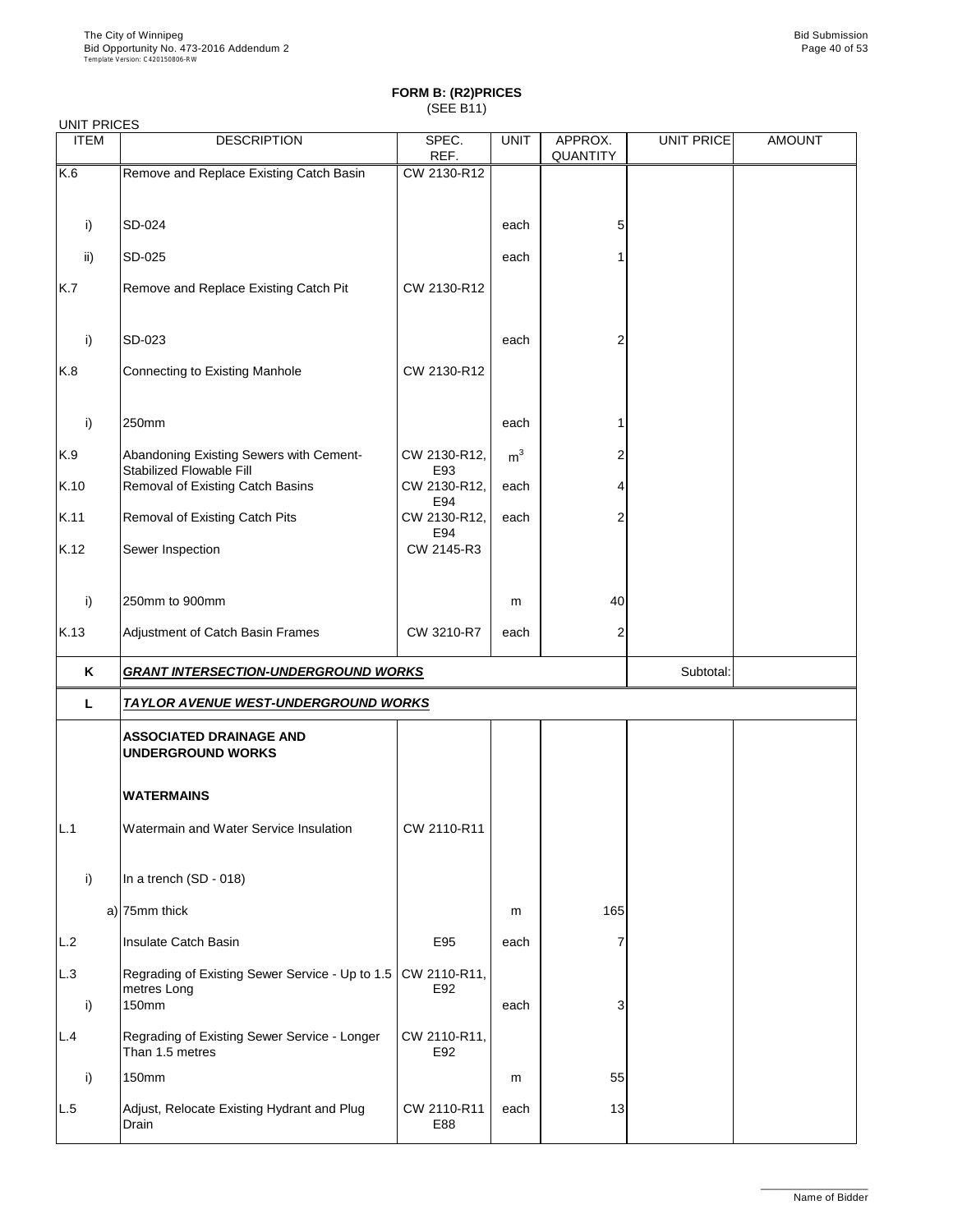#### UNIT PRICES

| <b>ITEM</b>   | <b>DESCRIPTION</b>                                                                 | SPEC.<br>REF.                         | <b>UNIT</b> | APPROX.<br><b>QUANTITY</b> | UNIT PRICE | <b>AMOUNT</b> |
|---------------|------------------------------------------------------------------------------------|---------------------------------------|-------------|----------------------------|------------|---------------|
| L.6           | Watermain Vertical Re-alignment                                                    | CW 2110-R11                           |             |                            |            |               |
| i)            | <b>150mm</b>                                                                       | E90                                   | each        | $\overline{2}$             |            |               |
| $\mathsf{ii}$ | 250mm                                                                              |                                       | each        |                            |            |               |
| iii)          | 400mm                                                                              |                                       | each        |                            |            |               |
|               | <b>GRAVITY SEWERS</b>                                                              |                                       |             |                            |            |               |
| L.7           | <b>Land Drainage Sewers</b>                                                        | CW 2130-R12,<br>E82, E83, E84,<br>E85 |             |                            |            |               |
| i)            | 250mm                                                                              |                                       |             |                            |            |               |
|               | a) trench or trenchless installation SDR35                                         | E83.13                                | m           | 530                        |            |               |
| ii)           | 300mm                                                                              |                                       |             |                            |            |               |
| iii)          | a) trench or trenchless installation C76-III or<br>SDR35<br>450mm                  | E83.13                                | m           | 110                        |            |               |
| iv)           | a) trench or trenchless installation C76-III or<br><b>SDR35</b><br>525mm           | E83.13                                | m           | 95                         |            |               |
| V)            | a) trench or trenchless installation C76-III or<br><b>SDR35</b><br>750mm           | E83.13                                | m           | 110                        |            |               |
|               | a) trench or trenchless installation C76-III or<br><b>SDR35</b>                    | E83.13                                | m           | 135                        |            |               |
| vi)<br>vii)   | 900mm<br>a) trench or trenchless installation C76-III or<br><b>SDR35</b><br>1050mm | E83.13                                | m           | 525                        |            |               |
|               | a) trench or trenchless installation C76-III or<br><b>SDR35</b>                    | E83.13                                | m           | 200                        |            |               |
| L.8           | Manhole                                                                            | CW 2130-R12,<br>E96                   |             |                            |            |               |
| i)            | SD-010                                                                             |                                       |             |                            |            |               |
|               | a) 1200mm diameter base                                                            |                                       | vert. m     | 9                          |            |               |

| a) <b>EXPONSIBLE GIRLIGHT</b> | $V = I$ . $I$ | ັ               |  |  |
|-------------------------------|---------------|-----------------|--|--|
| b) 1500mm diameter base       | vert. m l     |                 |  |  |
| c) 1800mm diameter base       | vert. m       | 27              |  |  |
| d) 2100mm diameter base       | vert. m l     | 11 <sub>1</sub> |  |  |
|                               |               |                 |  |  |

\_\_\_\_\_\_\_\_\_\_\_\_\_\_\_\_\_\_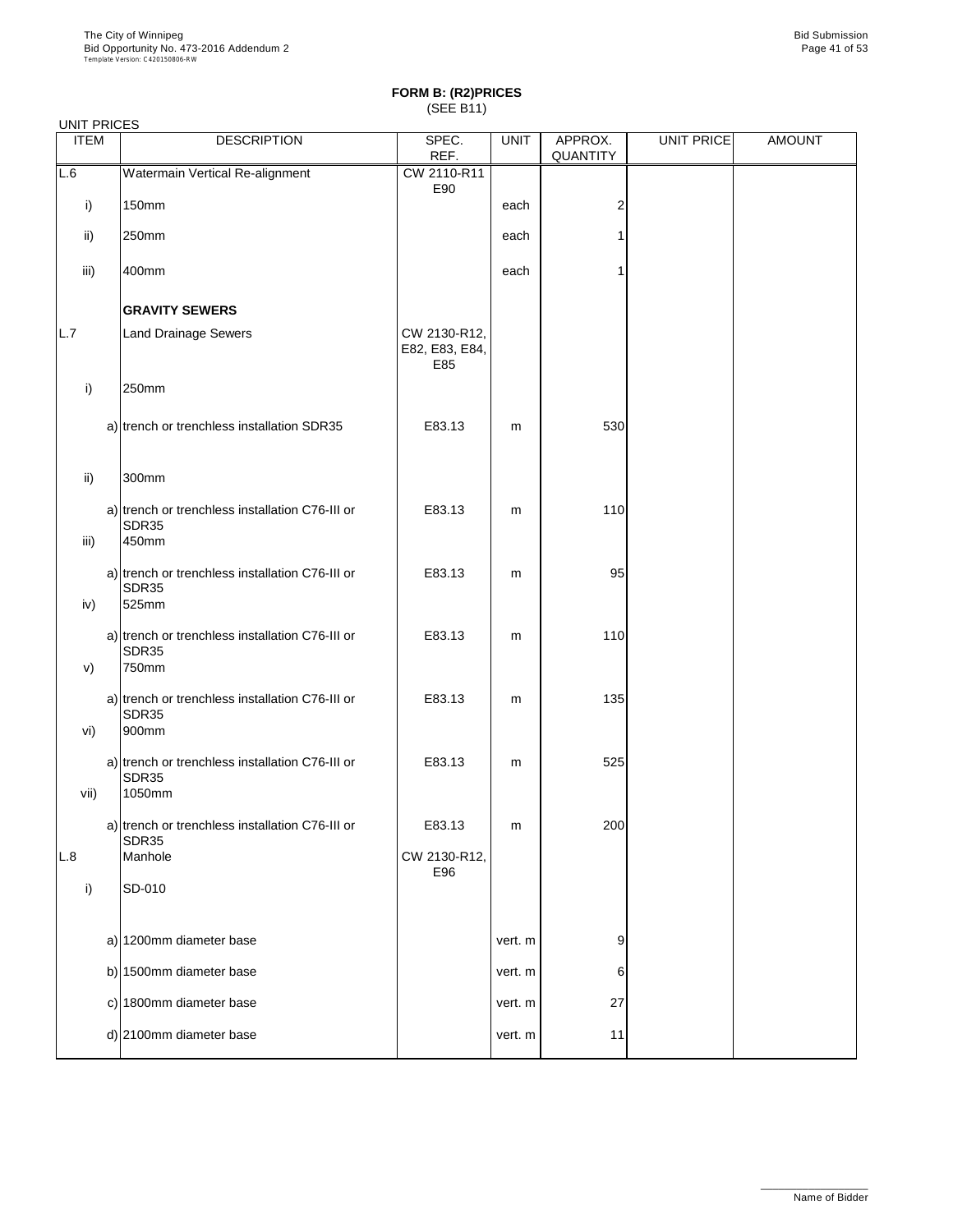|               | <b>UNIT PRICES</b>                                                         |                            |                |                            |                   |               |  |  |  |
|---------------|----------------------------------------------------------------------------|----------------------------|----------------|----------------------------|-------------------|---------------|--|--|--|
| <b>ITEM</b>   | <b>DESCRIPTION</b>                                                         | SPEC.<br>REF.              | <b>UNIT</b>    | APPROX.<br><b>QUANTITY</b> | <b>UNIT PRICE</b> | <b>AMOUNT</b> |  |  |  |
| L.9           | Catch Basin                                                                | CW 2130-R12,               |                |                            |                   |               |  |  |  |
| i)            | SD-024                                                                     | E95                        | each           | 23                         |                   |               |  |  |  |
| $\mathsf{ii}$ | SD-025                                                                     |                            | each           |                            |                   |               |  |  |  |
| L.10          | Catch Pit                                                                  | CW 2130-R12                |                |                            |                   |               |  |  |  |
| i)            | SD-023                                                                     |                            | each           |                            |                   |               |  |  |  |
| L.11          | <b>Connecting to Existing Catch Basin</b>                                  | CW 2130-R12                |                |                            |                   |               |  |  |  |
| i)            | 250mm                                                                      |                            | each           | 5                          |                   |               |  |  |  |
| L.12          | <b>Connecting to Existing Sewer</b>                                        | CW 2130-R12,<br>E86        |                |                            |                   |               |  |  |  |
| i)            | 900mm LDS to 900 LDS                                                       |                            | each           |                            |                   |               |  |  |  |
| $\mathsf{ii}$ | 1050mm LDS to 1050 LDS                                                     |                            | each           |                            |                   |               |  |  |  |
| L.13          | Abandoning Existing Sewers with Cement-<br><b>Stabilized Flowable Fill</b> | CW 2130-R12,               | m <sup>3</sup> | 30                         |                   |               |  |  |  |
| L.14          | <b>Removal of Existing Catch Basins</b>                                    | E93<br>CW 2130-R12,<br>E94 | each           | 24                         |                   |               |  |  |  |
| L.15          | Sewer Inspection                                                           | CW 2145-R3                 |                |                            |                   |               |  |  |  |
| i)            | 250mm to 900mm                                                             |                            | m              | 1505                       |                   |               |  |  |  |
| $\mathsf{ii}$ | larger than 900mm and egg shaped                                           |                            | m              | 200                        |                   |               |  |  |  |
| L.16          | Manhole Inspection                                                         | CW 2145-R3                 | each           | 16                         |                   |               |  |  |  |
| L.17          | <b>Remove Existing Culvert</b>                                             | CW 3610-R5                 | m              | 13                         |                   |               |  |  |  |
| L.18          | <b>Dispose of Existing Culvert</b>                                         | CW 3610-R5                 | ${\sf m}$      | 13                         |                   |               |  |  |  |
| L.19          | LDS Inlet Headwall with Grate                                              |                            |                |                            |                   |               |  |  |  |
| i)            | 250mm                                                                      | E98                        | each           | 3                          |                   |               |  |  |  |
| L             | <b>TAYLOR AVENUE WEST-UNDERGROUND WORKS</b>                                |                            |                |                            | Subtotal:         |               |  |  |  |

\_\_\_\_\_\_\_\_\_\_\_\_\_\_\_\_\_\_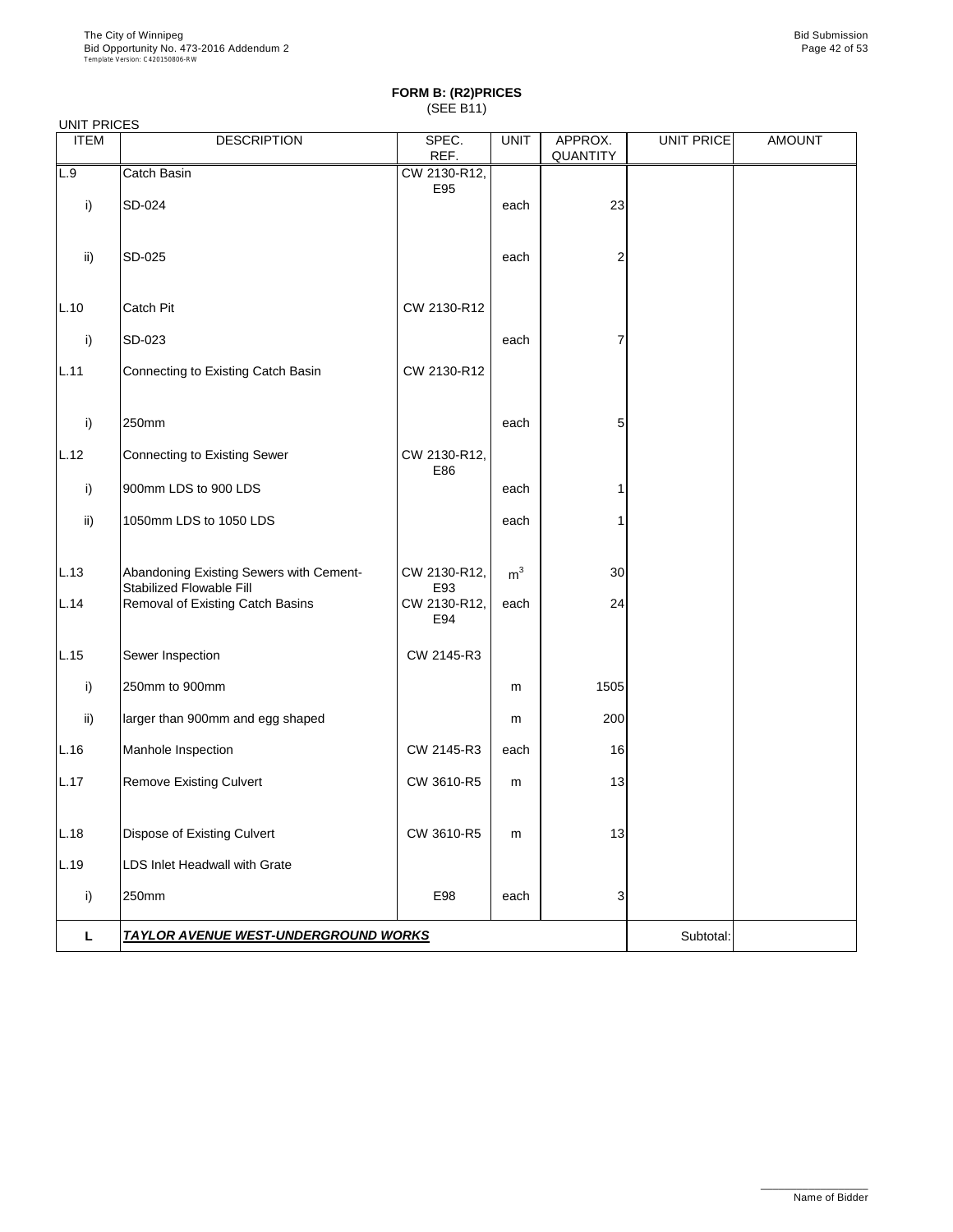# **FORM B: (R2)PRICES**

(SEE B11)

| <b>UNIT PRICES</b> |                                                            |                                       |             |                            |            |               |
|--------------------|------------------------------------------------------------|---------------------------------------|-------------|----------------------------|------------|---------------|
| <b>ITEM</b>        | <b>DESCRIPTION</b>                                         | SPEC.<br>REF.                         | <b>UNIT</b> | APPROX.<br><b>QUANTITY</b> | UNIT PRICE | <b>AMOUNT</b> |
| M                  | <b>UNDERPASS OUTLET-UNDERGROUND WORKS</b>                  |                                       |             |                            |            |               |
|                    | <b>ASSOCIATED DRAINAGE AND</b><br><b>UNDERGROUND WORKS</b> |                                       |             |                            |            |               |
|                    | <b>WATERMAINS</b>                                          |                                       |             |                            |            |               |
| M.1                | <b>Watermain Vertical Re-alignment</b>                     | CW 2110-R11<br>E90                    |             |                            |            |               |
| $\mathsf{i}$       | 400mm                                                      |                                       | each        |                            |            |               |
|                    | <b>GRAVITY SEWERS</b>                                      |                                       |             |                            |            |               |
| M.2                | <b>Land Drainage Sewers</b>                                | CW 2130-R12,<br>E82, E83, E84,<br>E85 |             |                            |            |               |
| i)                 | 300mm                                                      |                                       |             |                            |            |               |
|                    | a) trenchless installation C76-V (CN ROW)                  |                                       | m           | 35                         |            |               |
| $\mathsf{ii}$      | 1200mm                                                     |                                       |             |                            |            |               |
|                    | a) trench or trenchless installation C76-III or<br>SDR35   | E83.13                                | m           | 70                         |            |               |
|                    | b) trench or trenchless installation C76-IV or<br>SDR35    | E83.13                                | m           | 110                        |            |               |
|                    | c) trench or trenchless installation C76-V or<br>SDR35     | E83.13                                | m           | 245                        |            |               |
| M.3                | Manhole                                                    | CW 2130-R12,<br>E96                   |             |                            |            |               |
| i)                 | SD-010                                                     |                                       |             |                            |            |               |
|                    | a) 2100mm diameter base                                    |                                       | vert. m     | 30                         |            |               |
| M.4                | <b>Beehive Ditch Inlet</b>                                 | CW 2130-R12<br>E95                    | each        | 1                          |            |               |
| M.5                | Catch Pit                                                  | CW 2130-R12                           |             |                            |            |               |
| i)                 | SD-023                                                     |                                       | each        |                            |            |               |
| M.6                | Connecting to Existing Sewer                               | CW 2130-R12,<br>E86                   |             |                            |            |               |
| i)                 | 300mm LDS to 300 LDS                                       |                                       | each        |                            |            |               |
| $\mathsf{ii}$      | 1200mm LDS to 1200 LDS                                     |                                       | each        |                            |            |               |
| M.7                | Sewer Inspection                                           | CW 2145-R3                            |             |                            |            |               |
| i)                 | 250mm to 900mm                                             |                                       | m           | 35                         |            |               |
| $\mathsf{ii}$      | larger than 900mm and egg shaped                           |                                       | m           | 425                        |            |               |
| M.8                | Manhole Inspection                                         | CW 2145-R3                            | each        | 6                          |            |               |
| M                  | <b>UNDERPASS OUTLET-UNDERGROUND WORKS</b>                  |                                       |             |                            | Subtotal:  |               |

\_\_\_\_\_\_\_\_\_\_\_\_\_\_\_\_\_\_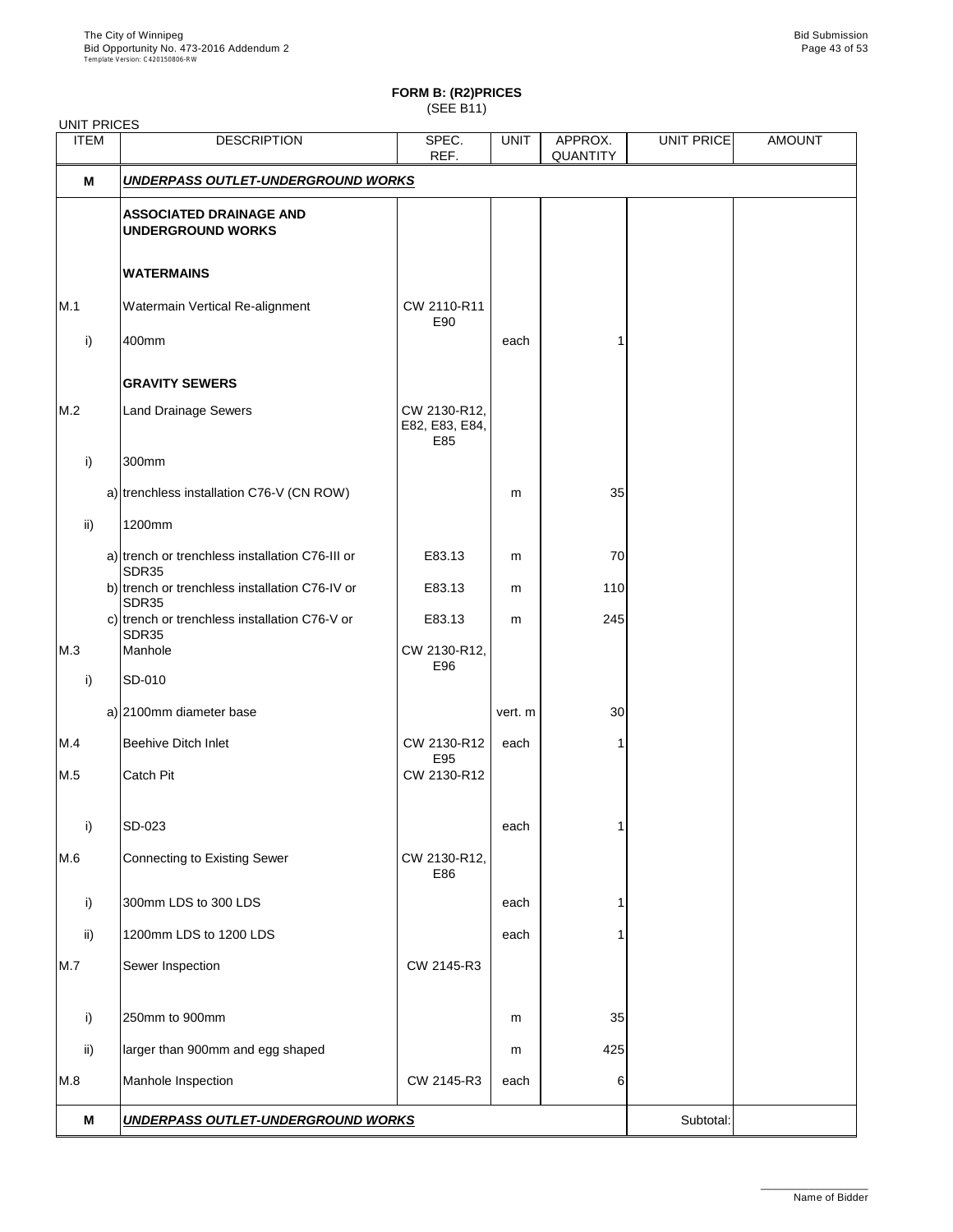| <b>UNIT PRICES</b> |                                                                 |               |             |                            |                   |               |
|--------------------|-----------------------------------------------------------------|---------------|-------------|----------------------------|-------------------|---------------|
| <b>ITEM</b>        | <b>DESCRIPTION</b>                                              | SPEC.<br>REF. | <b>UNIT</b> | APPROX.<br><b>QUANTITY</b> | <b>UNIT PRICE</b> | <b>AMOUNT</b> |
| N                  | <b>PUMPINGSTATION</b>                                           |               |             |                            |                   |               |
| N.1                | Sub Structure                                                   | E99           | I.s.        |                            |                   |               |
| N.2                | <b>Super Structure</b>                                          | E100          | I.s.        |                            |                   |               |
| N.3                | <b>Process Mechanical Systems</b>                               | E101          | I.s.        |                            |                   |               |
| N.4                | Plumbing and HVAC Mechanical Systems                            | E102          | I.s.        |                            |                   |               |
| N.5                | Electrical, Instrumentation and Control Systems                 | E103          | I.s.        |                            |                   |               |
| N.6                | Structural Excavation and Shoring for Pumping<br><b>Station</b> | E110          | I.s.        |                            |                   |               |
| N.7                | <b>Pumping Well Installation and Testing</b>                    | E104          |             |                            |                   |               |
| i)                 | <b>Pumping Well Installation</b>                                |               | each        | 4                          |                   |               |
| $\mathsf{ii}$      | <b>Additional Pumping Well Drilling Depth</b>                   |               | m           | 40                         |                   |               |
| iii)               | <b>Additional Well Development</b>                              |               | hour        | 16                         |                   |               |
| N.8                | System Installation                                             | E104          | I.s.        |                            |                   |               |
| N.9                | <b>System Operation</b>                                         | E104          | I.s.        |                            |                   |               |
| N.10               | <b>System Decommissioning</b>                                   | E104          | I.s.        |                            |                   |               |
| N.11               | <b>Well Decommissioning</b>                                     | E104          |             |                            |                   |               |
| i)                 | <b>Pumping Well Decommissioning</b>                             |               | each        | 4                          |                   |               |
| $\mathsf{ii}$      | Monitoring Well Decommissioning                                 |               | each        | 6                          |                   |               |
| N.12               | Applicable MRST (PST) on Items N.3 to N.5                       | <b>B11</b>    | I.s.        |                            |                   |               |
| N                  | <b>PUMPINGSTATION</b>                                           |               |             |                            | Subtotal:         |               |

\_\_\_\_\_\_\_\_\_\_\_\_\_\_\_\_\_\_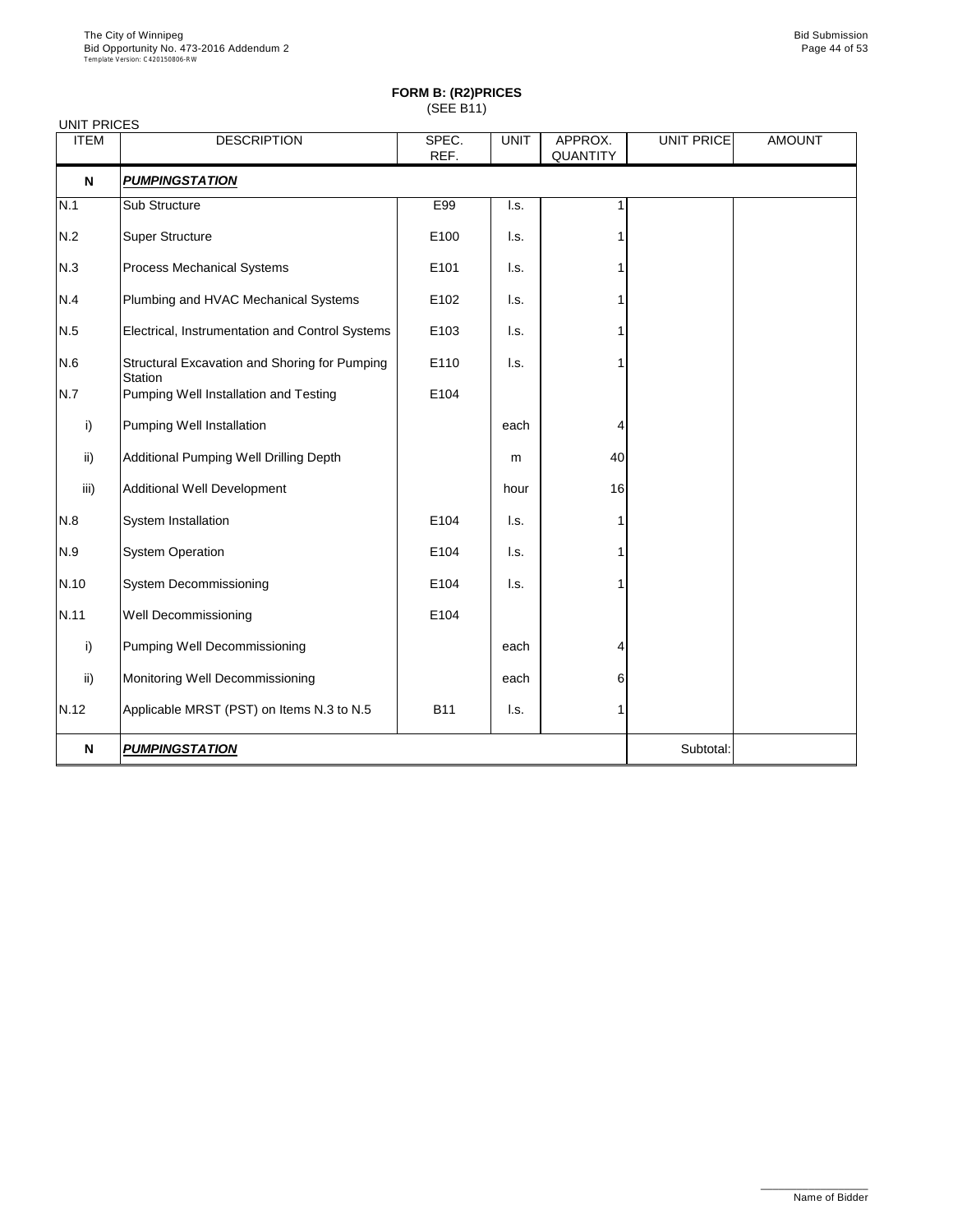# **FORM B: (R2)PRICES**

(SEE B11)

| <b>UNIT PRICES</b> |                                                   |                   |                |                            |            |               |  |  |  |
|--------------------|---------------------------------------------------|-------------------|----------------|----------------------------|------------|---------------|--|--|--|
| <b>ITEM</b>        | <b>DESCRIPTION</b>                                | SPEC.<br>REF.     | <b>UNIT</b>    | APPROX.<br><b>QUANTITY</b> | UNIT PRICE | <b>AMOUNT</b> |  |  |  |
| $\mathbf 0$        | <b>RAILWORKS</b>                                  |                   |                |                            |            |               |  |  |  |
|                    | <b>EARTH AND BASE WORKS</b>                       |                   |                |                            |            |               |  |  |  |
|                    | <b>SHOOFLY - CONSTRUCTION</b>                     |                   |                |                            |            |               |  |  |  |
| O.1                | <b>Topsoil Excavation</b>                         | CW3170-R3<br>E77  | m <sup>3</sup> | 2147                       |            |               |  |  |  |
| O.2                | <b>Common Excavation Suitable Site Material</b>   | CW3170-R3<br>E77  | m <sup>3</sup> | 334                        |            |               |  |  |  |
| O.3                | <b>Common Excavation Unsuitable Site Material</b> | CW3170-R3<br>E77  | m <sup>3</sup> | 12035                      |            |               |  |  |  |
| O.4                | <b>Chain Link Fence Removal</b>                   | E42               | m              | 70                         |            |               |  |  |  |
| O.5                | <b>Asphalt Removal</b>                            | CW3110 R19        | m <sup>2</sup> | 737                        |            |               |  |  |  |
| 0.6                | <b>Concrete Removal</b>                           | CW3110 R19        | m <sup>2</sup> | 48                         |            |               |  |  |  |
| <b>O.7</b>         | Supply and Placing Subballast Material            | E78               | m <sup>3</sup> | 3706                       |            |               |  |  |  |
| O.8                | Corrugated Steel Pipe (CSP) Culverts              | CW3610-R5         |                |                            |            |               |  |  |  |
| i)                 | 150mm Perf CSP (1.6mm Thick)                      | E79               | m              | 88                         |            |               |  |  |  |
| ii)                | 900mm CSP STN 0+539.830 (2.0mm Thick)             |                   | m              | 18                         |            |               |  |  |  |
| iii)               | 900mm CSP STN 0+564.271(2.0mm Thick)              |                   | m              | 49                         |            |               |  |  |  |
| iv)                | 900mm CSP STN 0+611.000(2.0mm Thick)              |                   | m              | 25                         |            |               |  |  |  |
| V)                 | 600mm CSP STN0+452.332 (1.6mm Thick)              |                   | m              | 40                         |            |               |  |  |  |
|                    | <b>MAINTRACK - CONSTRUCTION</b>                   |                   |                |                            |            |               |  |  |  |
| O.9                | <b>Excavation to Waste</b>                        | E77               |                |                            |            |               |  |  |  |
| i)                 | <b>Ballast</b>                                    |                   | m <sup>3</sup> | 1251                       |            |               |  |  |  |
| ii)                | Subballast                                        |                   | m <sup>3</sup> | 1890                       |            |               |  |  |  |
| iii)               | Subgrade                                          |                   | m <sup>3</sup> | 1080                       |            |               |  |  |  |
| O.10               | Placing Suitable Site Material                    | CW3170-R3         | m <sup>3</sup> | 6185                       |            |               |  |  |  |
| O.11               | <b>Supply and Placing Subballast Material</b>     | E77<br>E78        | m <sup>3</sup> | 1796                       |            |               |  |  |  |
| O.12               | <b>Ditch Excavation</b>                           | CW3110-R19<br>E77 | m <sup>3</sup> | 7100                       |            |               |  |  |  |
|                    | <b>SHOOFLY - REMOVAL AND FINSHING</b>             |                   |                |                            |            |               |  |  |  |

| O.13 | Salvage Ballast                       | E77              | m <sup>3</sup> | 4908 |  |
|------|---------------------------------------|------------------|----------------|------|--|
| O.14 | Salvage Subballast                    | E77              | m <sup>3</sup> | 3706 |  |
| O.15 | <b>Removal of Existing Culverts</b>   | CW3610-R5<br>E79 |                |      |  |
| i)   | 150mm Perf CSP (1.6mm Thick)          |                  | m              | 88   |  |
| ii)  | 900mm CSP STN 0+539.830 (2.0mm Thick) |                  | m              | 18   |  |
| iii) | 900mm CSP STN 0+564.271(2.0mm Thick)  |                  | m              | 49   |  |

\_\_\_\_\_\_\_\_\_\_\_\_\_\_\_\_\_\_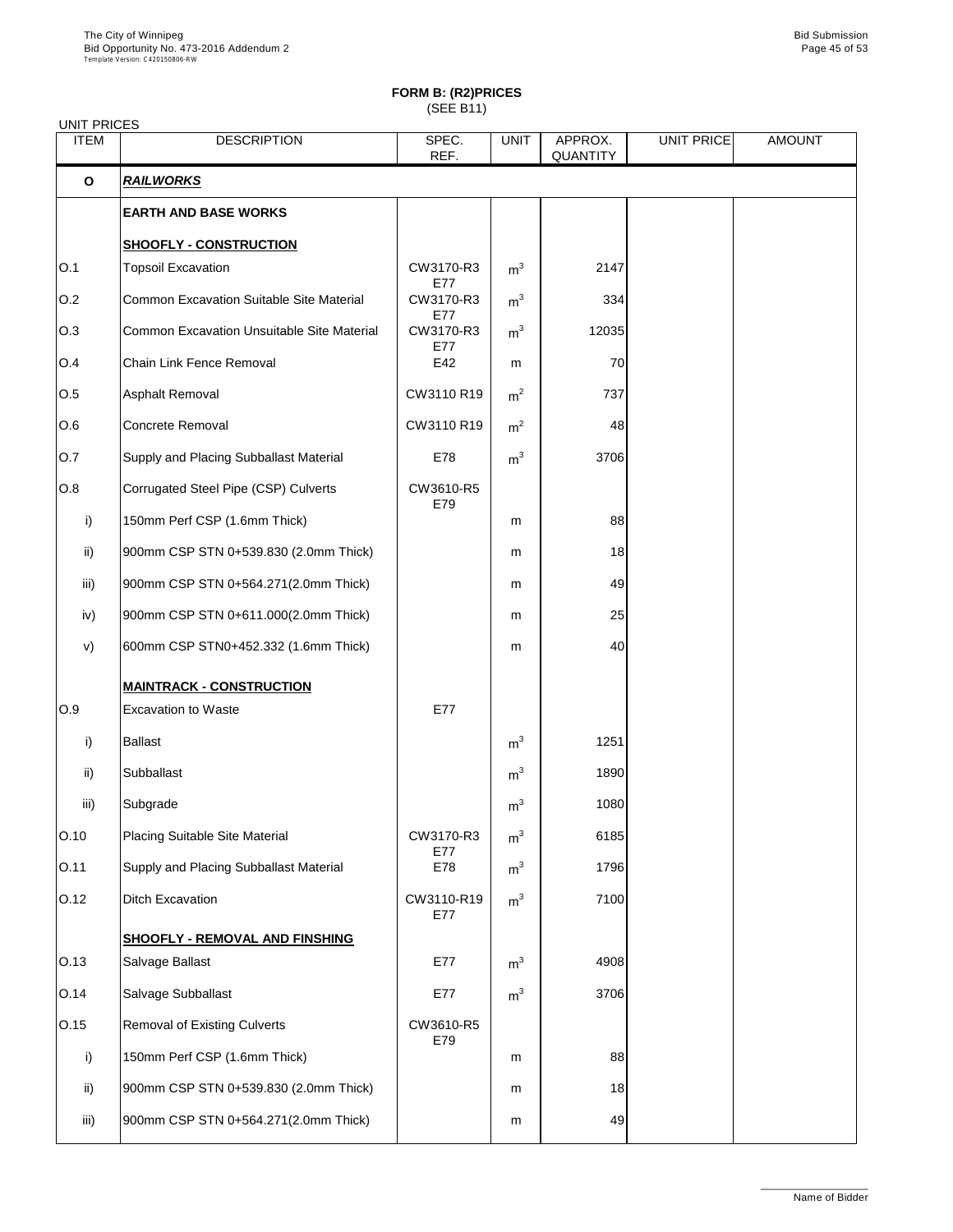| <b>UNIT PRICES</b> |                                                                 |                  |                           |                            |                   |               |
|--------------------|-----------------------------------------------------------------|------------------|---------------------------|----------------------------|-------------------|---------------|
| <b>ITEM</b>        | <b>DESCRIPTION</b>                                              | SPEC.<br>REF.    | <b>UNIT</b>               | APPROX.<br><b>QUANTITY</b> | <b>UNIT PRICE</b> | <b>AMOUNT</b> |
| iv)                | 900mm CSP STN 0+611.000(2.0mm Thick)                            |                  | m                         | 25                         |                   |               |
| V)                 | 600mm CSP STN0+452.332 (1.6mm Thick)                            |                  | m                         | 40                         |                   |               |
| O.16               | Corrugated Steel Pipe (CSP) Culverts                            | CW3610-R5<br>E79 |                           |                            |                   |               |
| $\mathsf{i}$       | 600mm CSP STN0+452.332 (1.6mm Thick)                            |                  | m                         | 40                         |                   |               |
| O.17               | Supply and Place Base Course Material                           | CW3110-R19       | m <sup>3</sup>            | 470                        |                   |               |
| O.18               | Seeding                                                         | E47              | m <sup>2</sup>            | 10100                      |                   |               |
| $\mathbf O$        | <b>RAILWORKS</b>                                                |                  |                           |                            | Subtotal:         |               |
| $\mathsf{P}$       | <b>BRIDGE, AND OHSS</b>                                         |                  |                           |                            |                   |               |
| P.1                | Mobilization and Demobilization                                 | E7               | $\mathsf{I}.\mathsf{s}$ . | 1                          |                   |               |
| P.2                | <b>Structural Excavation</b>                                    | E <sub>55</sub>  | I.s.                      |                            |                   |               |
| P.3                | Temporary Shoring, Excavation, Dewatering<br>and Monitoring     | E <sub>57</sub>  | I.s.                      |                            |                   |               |
| P.4                | <b>Supplying Steel H Piles</b>                                  | E <sub>59</sub>  | m                         | 600                        |                   |               |
| P.5                | <b>Driving Steel Piles</b>                                      | E59              | m                         | 600                        |                   |               |
| P.6                | Supplying of Steel H Pile Tips                                  | E59              | each                      | 36                         |                   |               |
| P.7                | Installation of Steel H Pile Tips                               | E59              | each                      | 36                         |                   |               |
| P.8                | <b>Splicing Steel H Piles</b>                                   | E <sub>59</sub>  | each                      | 36                         |                   |               |
| P.9                | <b>Rock-Socketed Caissons</b>                                   |                  |                           |                            |                   |               |
| i)                 | Supply and Install Rock-Socketed Caissons                       | E58,E61          | I.s.                      |                            |                   |               |
| ii)                | Added Length of Rock-Socket                                     | E <sub>58</sub>  | m                         | 20                         |                   |               |
| iii)               | Added Length of Steel Casing into<br><b>Weathered Rock Zone</b> | E <sub>58</sub>  | m                         | 5                          |                   |               |
| iv)                | Subtracted Length of Rock-Socketed<br>Caisson                   | E58              | m                         | $-15$                      |                   |               |
| P.10               | <b>Steel Casing Tips</b>                                        |                  |                           |                            |                   |               |
| i)                 | <b>Supply of Steel Casing Tips</b>                              | E <sub>58</sub>  | each                      | 9                          |                   |               |
| ii)                | Installation of Steel Casing Tips                               | E58              | each                      | 9                          |                   |               |
| P.11               | Pile Dynamic Analyzer (PDA) Testing                             | E60              | I.s.                      |                            |                   |               |
|                    |                                                                 |                  |                           |                            |                   |               |

\_\_\_\_\_\_\_\_\_\_\_\_\_\_\_\_\_\_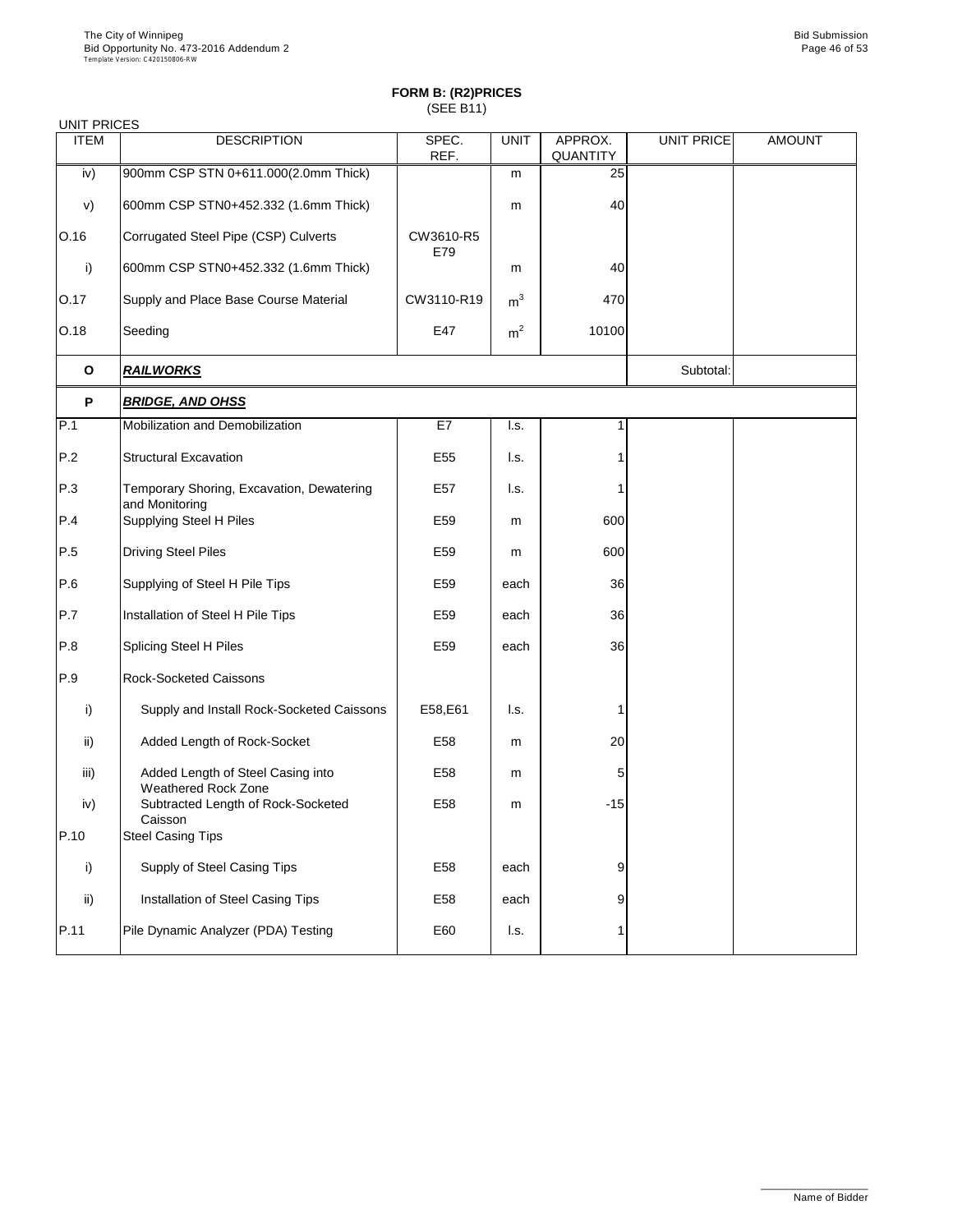| <b>UNIT PRICES</b> |                                                                                     |               |                |                            |                   |               |
|--------------------|-------------------------------------------------------------------------------------|---------------|----------------|----------------------------|-------------------|---------------|
| <b>ITEM</b>        | <b>DESCRIPTION</b>                                                                  | SPEC.<br>REF. | <b>UNIT</b>    | APPROX.<br><b>QUANTITY</b> | <b>UNIT PRICE</b> | <b>AMOUNT</b> |
| $\overline{P}$ .12 | <b>Supplying Reinforcing Steel</b>                                                  |               |                |                            |                   |               |
| i)                 | <b>Plain Steel</b>                                                                  | E62           | kg             | 23,660                     |                   |               |
| ii)                | <b>Galvanized Steel</b>                                                             | E62           | kg             | 200,500                    |                   |               |
| iii)               | <b>Stainless Steel</b>                                                              | E62           | kg             | 12,562                     |                   |               |
| P.13               | <b>Placing Reinforcing Steel</b>                                                    | E62           | kg             | 236,722                    |                   |               |
| P.14               | Supply and Place Structural Concrete                                                |               |                |                            |                   |               |
| i)                 | Abutment                                                                            | E61           | I.s.           |                            |                   |               |
| $\mathsf{ii}$      | Pier Caps                                                                           | E61           | I.s.           |                            |                   |               |
| iii)               | Deck and Trainman's Walkways                                                        | E61           | I.s.           |                            |                   |               |
| iv)                | <b>Shoulder and Median Traffic Barriers</b>                                         | E61           | l.s.           |                            |                   |               |
| V)                 | <b>Slope Protection Paving</b>                                                      | E61           | I.s.           |                            |                   |               |
| P.15               | Supplying and Placing Subsurface Drainage                                           | E54           | l.s.           |                            |                   |               |
| P.16               | <b>Structural Backfilling</b>                                                       | E56           | I.s.           |                            |                   |               |
| P.17               | <b>Heating Concrete</b>                                                             | E61           | m <sup>3</sup> | 300                        |                   |               |
| P.18               | Supply, Fabrication and Delivery of Steel<br><b>Reinforced Elastomeric Bearings</b> |               |                |                            |                   |               |
| $\mathsf{i}$       | Bearings "EB1"                                                                      | E63           | each           | 16                         |                   |               |
| $\mathsf{ii}$      | Bearings "EB2"                                                                      | E63           | each           | 8                          |                   |               |
| P.19               | Installation of Steel Reinforced Elastomeric<br><b>Bearings</b>                     |               |                |                            |                   |               |
| $\mathsf{i}$       | Bearings "EB1"                                                                      | E63           | each           | 16                         |                   |               |
| $\mathsf{ii}$      | Bearings "EB2"                                                                      | E63           | each           | 8                          |                   |               |

\_\_\_\_\_\_\_\_\_\_\_\_\_\_\_\_\_\_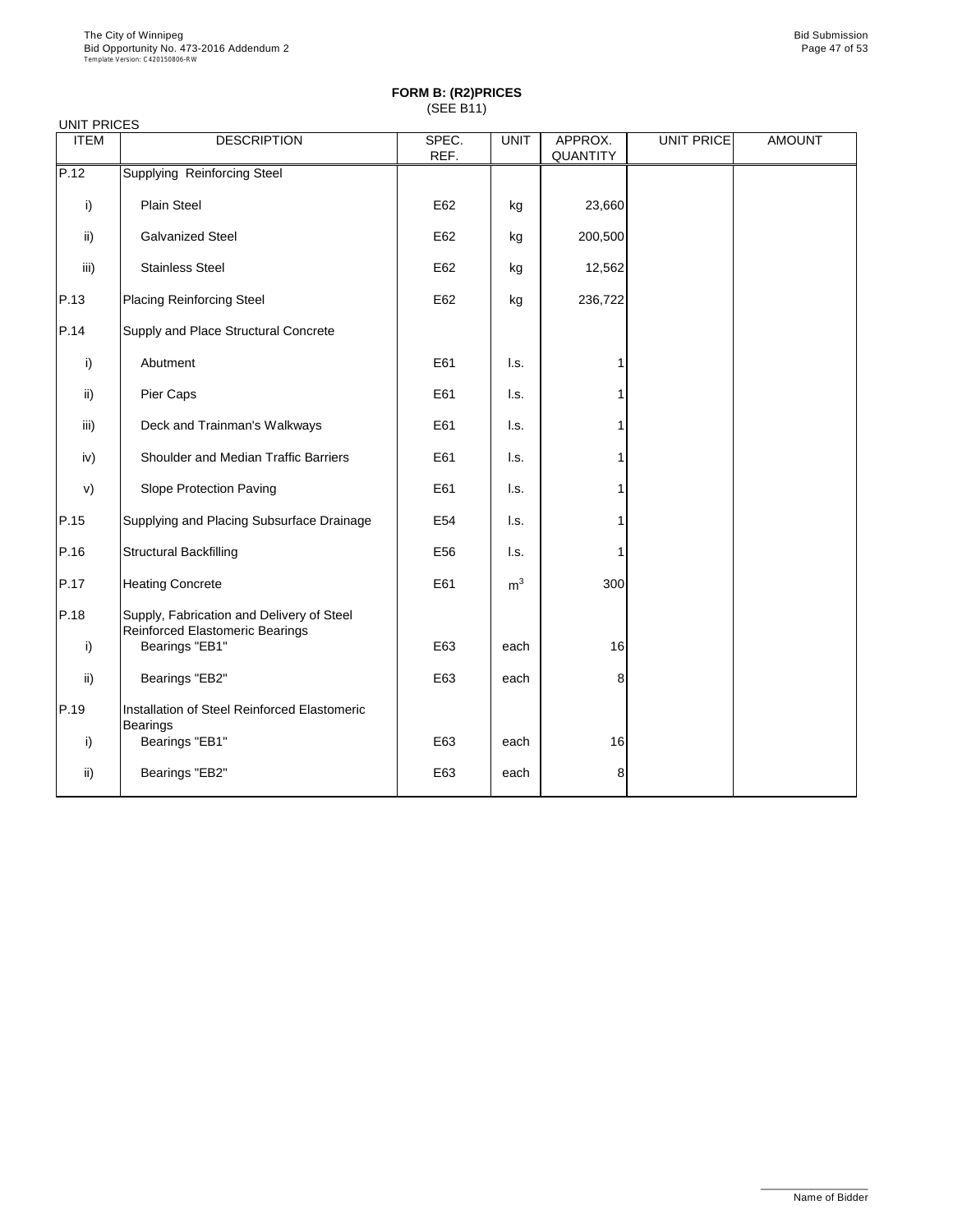| <b>UNIT PRICES</b> |                                                                                 |               |                           |                            |                   |               |
|--------------------|---------------------------------------------------------------------------------|---------------|---------------------------|----------------------------|-------------------|---------------|
| <b>ITEM</b>        | <b>DESCRIPTION</b>                                                              | SPEC.<br>REF. | <b>UNIT</b>               | APPROX.<br><b>QUANTITY</b> | <b>UNIT PRICE</b> | <b>AMOUNT</b> |
| P.20               | Supply, Fabrication and Delivery of Structural<br><b>Steel</b>                  | E64           | I.s.                      |                            |                   |               |
| P.21               | <b>Erection of Structural Steel</b>                                             | E65           | I.s.                      |                            |                   |               |
| P.22               | Supply and Installation of Expansion Joints                                     | E68           | I.s.                      |                            |                   |               |
| P.23               | Supply and Install Moveable Deck Hoarding                                       | E61           | $\mathsf{I}.\mathsf{s}$ . |                            |                   |               |
| P.24               | Supply and Fabricate Miscellaneous Metal                                        | E70           | I.s.                      |                            |                   |               |
| P.25               | <b>Placing Miscellaneous Metal</b>                                              | E70           | $\mathsf{I}.\mathsf{s}$ . |                            |                   |               |
| P.26               | Supply and Placement of Waterproofing                                           | E69           | $\mathsf{I}.\mathsf{s}$ . |                            |                   |               |
| P.27               | Supply and Installation of Bridge Electrical                                    | E72           | I.s.                      |                            |                   |               |
| P.28               | Cast-in-Place Concrete Pile Foundations                                         |               |                           |                            |                   |               |
| $\mathsf{i}$       | S780 - 762 mm Diameter Pile                                                     | E73           | each                      |                            |                   |               |
| $\mathsf{ii}$      | S781 - 915 mm Diameter Pile                                                     | E73           | each                      |                            |                   |               |
| iii)               | S782 - 762 mm Diameter Pile                                                     | E73           | each                      |                            |                   |               |
| iv)                | S783 - 915 mm Diameter Pile                                                     | E73           | each                      |                            |                   |               |
| V)                 | S784 - 1219 mm Diameter Pile                                                    | E73           | each                      |                            |                   |               |
| vi)                | S785 - 1219 mm Diameter Pile                                                    | E73           | each                      | $\overline{2}$             |                   |               |
| P.29               | Abandonment of Piles due to Utility Interference                                |               | each                      |                            |                   |               |
| P.30               | Supply and Installation of New Steel Overhead<br><b>Sign Support Structures</b> |               |                           |                            |                   |               |
| i)                 | S780 - WB Grant Ave at Waverley St                                              | E74           | each                      |                            |                   |               |
| $\mathsf{ii}$      | S781 - NB Waverley St at Taylor Ave                                             | E74           | each                      |                            |                   |               |
| iii)               | S782 - WB Taylor Ave at Waverley St                                             | E74           | each                      |                            |                   |               |
| iv)                | S783 - EB Wilkes Ave at Waverley St                                             | E74           | each                      |                            |                   |               |
| V)                 | S784 - SB Waverley St at Victor Lewis Dr                                        | E74           | each                      |                            |                   |               |
| vi)                | S785 - SB Waverley St at Wilkes Ave                                             | E74           | each                      |                            |                   |               |
| P                  | <b>BRIDGE, AND OHSS</b>                                                         |               |                           |                            | Subtotal:         |               |

\_\_\_\_\_\_\_\_\_\_\_\_\_\_\_\_\_\_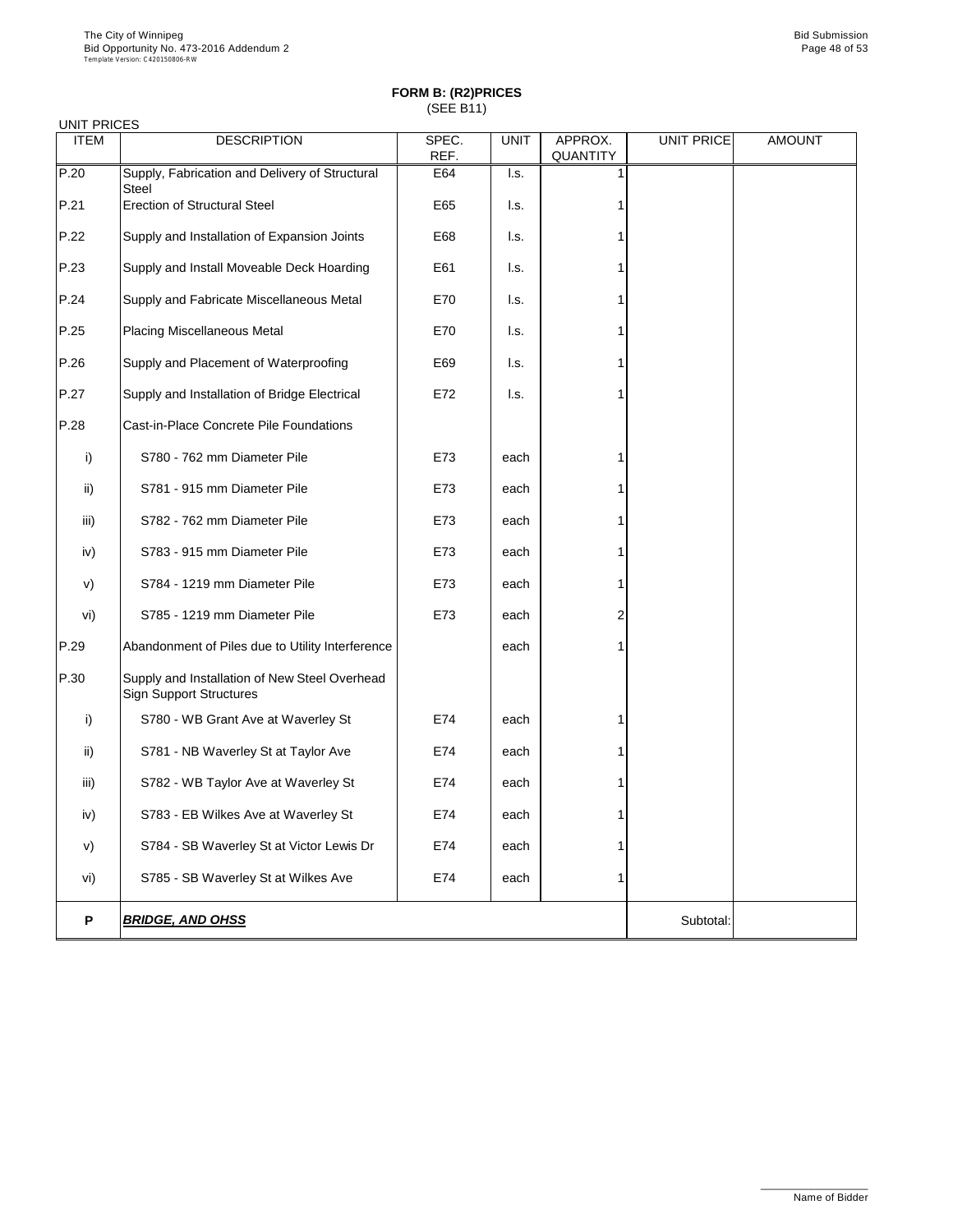| <b>UNIT PRICES</b> |                                                                              |               |             |                            |                   |               |
|--------------------|------------------------------------------------------------------------------|---------------|-------------|----------------------------|-------------------|---------------|
| <b>ITEM</b>        | <b>DESCRIPTION</b>                                                           | SPEC.<br>REF. | <b>UNIT</b> | APPROX.<br><b>QUANTITY</b> | <b>UNIT PRICE</b> | <b>AMOUNT</b> |
|                    | <b>SUMMARY</b>                                                               |               |             |                            |                   |               |
| A                  | <b>WILKES INTERSECTION-SURFACE WORKS</b>                                     |               |             |                            | Subtotal:         |               |
| $\mathbf B$        | <b>BGSA-SURFACE WORKS</b>                                                    |               |             |                            | Subtotal:         | \$5,000.00    |
| $\mathbf C$        | <b>DETOUR-SURFACE WORKS</b>                                                  |               |             |                            | Subtotal:         |               |
| D                  | <b>1360 TAYLOR AVENUE</b>                                                    |               |             |                            | Subtotal:         |               |
| E                  | <b>GRANT INTERSECTION-SURFACE WORKS</b>                                      |               |             |                            | Subtotal:         |               |
| F                  | <u>TAYLOR AVENUE WEST-SURFACE WORKS</u>                                      |               |             |                            | Subtotal:         |               |
| G                  | <b>WILKES INTERSECTION-UNDERGROUND</b><br><b>WORKS</b>                       |               |             |                            | Subtotal:         |               |
| H                  | <b>BGSA-UNDERGROUND WORKS/TAYLOR</b><br><b>AVENUE EAST-UNDERGROUND WORKS</b> |               |             |                            | Subtotal:         |               |
|                    | DETOUR-UNDERGROUND WORKS                                                     |               |             |                            | Subtotal:         |               |
| J                  | <b>MIDTOWN FEEDER MAIN PROTECTION</b>                                        |               |             |                            | Subtotal:         |               |
| K                  | <b>GRANT INTERSECTION-UNDERGROUND</b><br><u>WORKS</u>                        |               |             |                            | Subtotal:         |               |
|                    | <u>TAYLOR AVENUE WEST-UNDERGROUND_</u><br><b>WORKS</b>                       |               |             |                            | Subtotal:         |               |
| M                  | UNDERPASS OUTLET-UNDERGROUND WORKS                                           |               |             |                            | Subtotal:         |               |
| N                  | <b>PUMPINGSTATION</b>                                                        |               |             |                            | Subtotal:         |               |
| $\mathbf O$        | <b>RAILWORKS</b>                                                             |               |             |                            | Subtotal:         |               |
| P                  | <b>BRIDGE, AND OHSS</b>                                                      |               |             |                            | Subtotal:         |               |
|                    | <b>TOTAL BID PRICE (GST extra)</b>                                           |               |             | (in figures)               | \$5,000.00        |               |

\_\_\_\_\_\_\_\_\_\_\_\_\_\_\_\_\_\_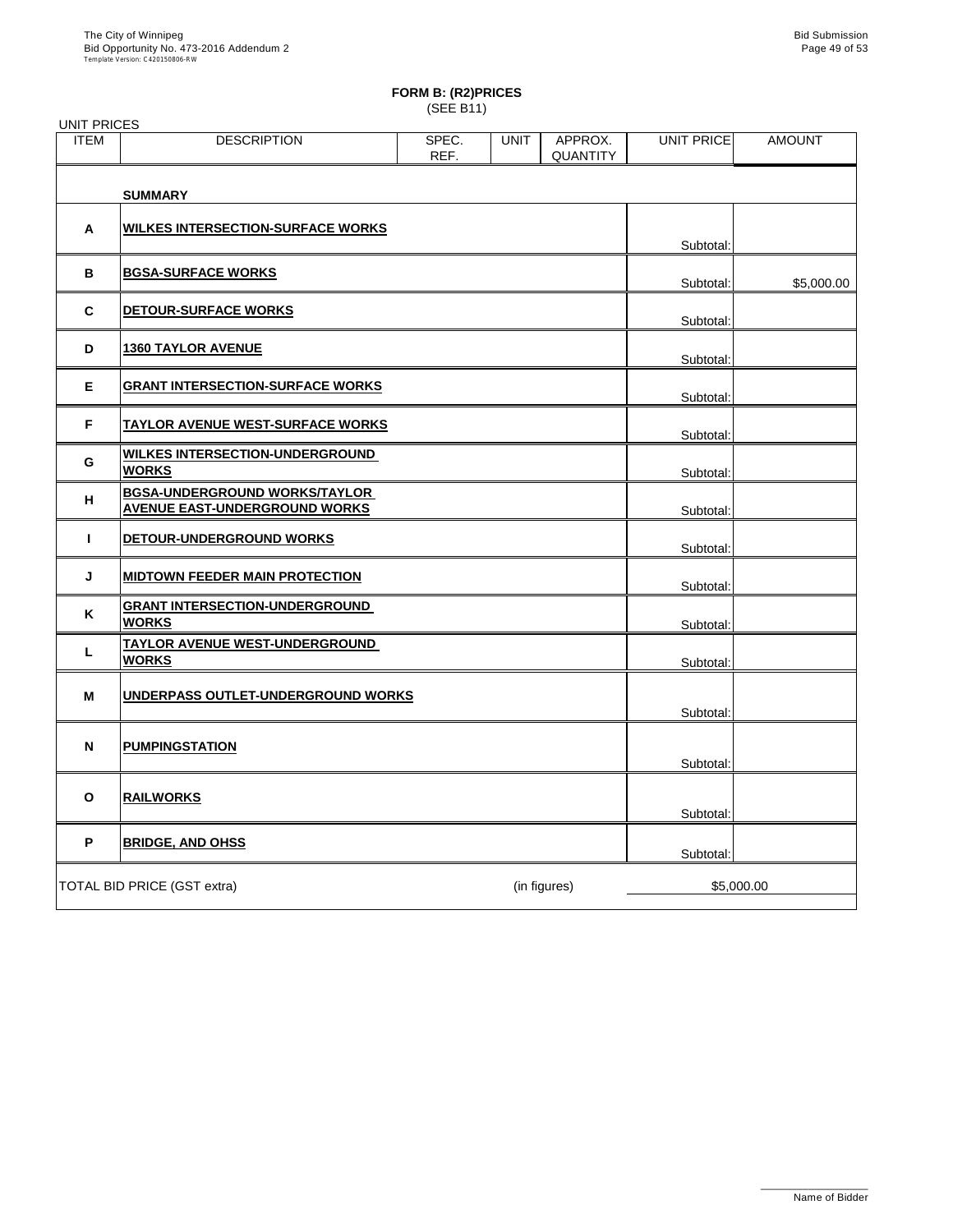#### **FORM G1: BID BOND AND AGREEMENT TO BOND**

(Page 1 of 2) (See B15)

#### **BID BOND**

\_\_\_\_\_\_\_\_\_\_\_\_\_\_\_\_\_\_\_\_\_\_\_\_\_\_\_\_\_\_\_\_\_\_\_\_\_\_\_\_\_\_\_\_\_\_\_\_\_\_\_\_\_\_\_\_\_\_\_\_\_\_\_\_\_\_\_\_\_\_\_\_\_\_\_\_\_\_\_\_\_\_\_\_\_

KNOW ALL MEN BY THESE PRESENTS THAT

(hereinafter called the "Principal") and

\_\_\_\_\_\_\_\_\_\_\_\_\_\_\_\_\_\_\_\_\_\_\_\_\_\_\_\_\_\_\_\_\_\_\_\_\_\_\_\_\_\_\_\_\_\_\_\_\_\_\_\_\_\_\_\_\_\_\_\_\_\_\_\_\_\_\_\_\_\_\_\_\_\_\_\_\_\_\_\_\_\_\_\_\_ (hereinafter called the "Surety"), are held and firmly bound unto **THE CITY OF WINNIPEG** (hereinafter called the "Obligee") in the sum of ten percent (10%) of the Total Bid Price set out in the Bid hereinafter described, for the payment of which sum the Principal and Surety bind themselves, their heirs, executors, administrators, successors and assigns, jointly and severally, firmly by these presents.

WHEREAS the Principal has submitted a Bid to the Obligee for

BID OPPORTUNITY NO. 473-2016

WAVERLEY STREET UNDERPASS AT CN MILE 3.89 RIVERS SUB: CONTRACT 2 – UNDERPASS STRUCTURE, RAILWORKS, ROADWORKS, LAND DRAINAGE SEWER, PUMPING STATION AND LANDSCAPING WORKS

as more fully set out in the Bid Opportunity.

NOW THEREFORE the condition of this obligation is such that if the Bid of the Principal is not accepted, or if said Bid is accepted and the Principal, in accordance with the terms of the Bid, enters into a Contract with the said Obligee and furnishes the required performance security for guaranteeing the faithful performance of the Contract, this obligation shall be void, but otherwise shall remain in full force and effect.

IN WITNESS WHEREOF the Principal and Surety have signed and sealed this bond the

\_\_\_\_\_\_\_\_\_\_\_\_\_ day of \_\_\_\_\_\_\_\_\_\_\_\_\_\_\_\_\_\_\_\_\_\_\_\_\_\_\_ , 20\_\_\_\_\_\_\_\_ .

| SIGNED AND SEALED<br>in the presence of: | (Name of Principal)                           |        |
|------------------------------------------|-----------------------------------------------|--------|
| (Witness as to Principal if no seal)     | Per: $\_\_$<br>Per: $\_\_$                    | (Seal) |
|                                          | (Name of Surety)<br>By:<br>(Attorney-in-Fact) | (Seal) |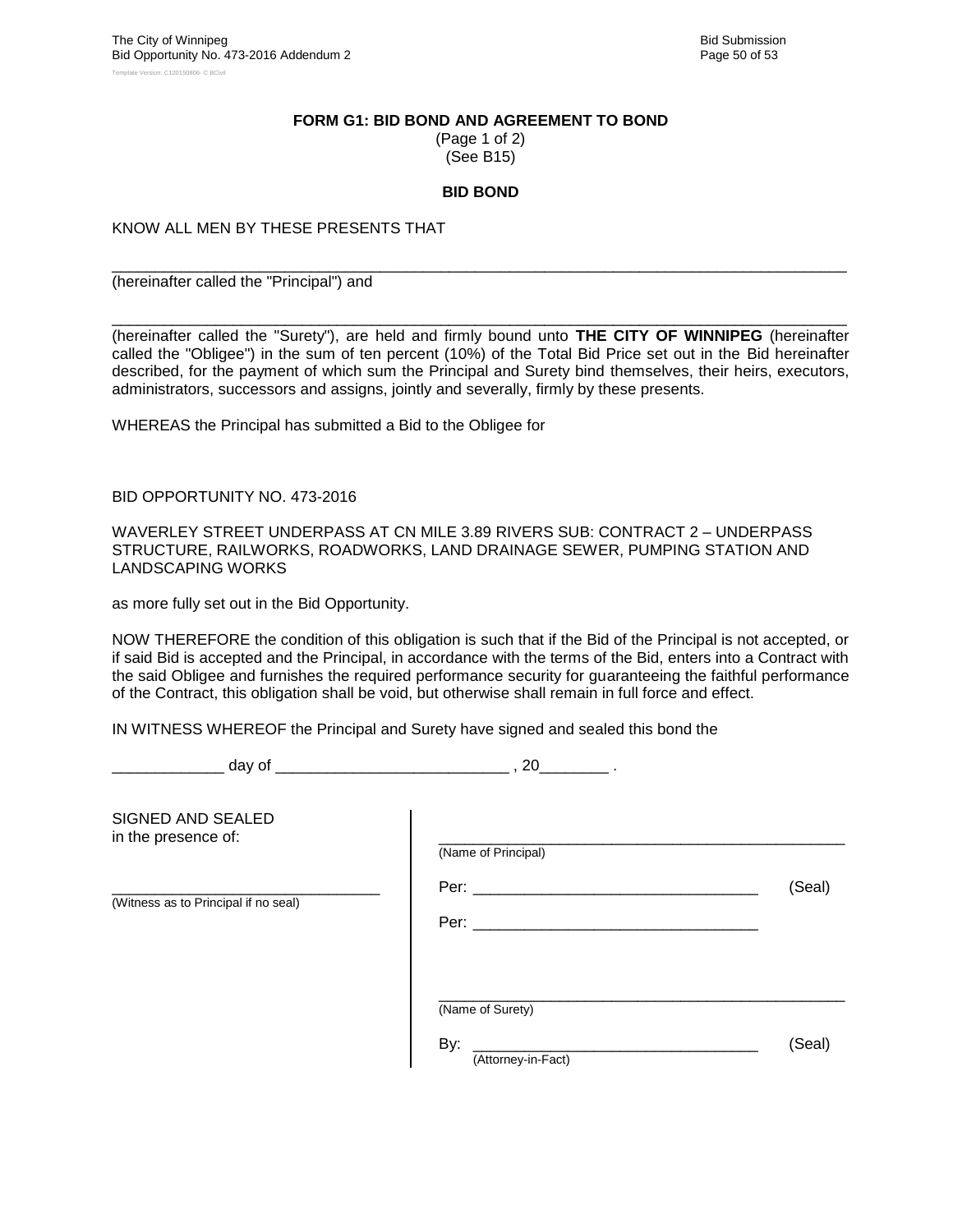\_\_\_\_\_\_\_\_\_\_\_\_\_\_\_\_\_\_\_\_\_\_\_\_\_\_\_\_\_\_\_\_\_\_\_\_\_\_\_\_\_\_\_\_\_\_\_\_\_\_\_\_\_\_\_\_\_\_\_\_\_\_\_\_\_\_\_\_\_\_\_\_\_\_\_\_\_\_\_\_\_\_\_ of

#### **FORM G1: (R1) BID BOND AND AGREEMENT TO BOND**

(Page 2 of 2) (See B15)

#### **AGREEMENT TO BOND**

(to be attached to and to form part of Bid Bond)

The Surety on the attached Bid Bond hereby undertakes and agrees with **THE CITY OF WINNIPEG** to become bound as Surety for the Principal,

(Name of Bidder)

\_\_\_\_\_\_\_\_\_\_\_\_\_\_\_\_\_\_\_\_\_\_\_\_\_\_\_\_\_\_\_\_\_\_\_\_\_\_\_\_\_\_\_\_\_\_\_\_\_\_\_\_\_\_\_\_\_\_\_\_\_\_\_\_\_\_\_\_\_\_\_\_\_\_\_\_\_\_\_\_\_\_\_\_\_ (Place)

the Bidder to you on \_\_\_\_\_\_\_\_\_\_\_\_\_\_\_\_\_\_\_\_\_\_\_\_\_\_\_ , 20\_\_\_\_ for

BID OPPORTUNITY NO. 473-2016

WAVERLEY STREET UNDERPASS AT CN MILE 3.89 RIVERS SUB: CONTRACT 2 – UNDERPASS STRUCTURE, RAILWORKS, ROADWORKS, LAND DRAINAGE SEWER, PUMPING STATION AND LANDSCAPING WORKS

In an amount equal to fifty percent (50%) of the Contract Price for the due and proper performance of the Work shown and described in the Bid Opportunity, if our Principal's Bid is accepted by you, such Performance Bond to be maintained and continue in full force and effect until the expiration of the warranty period. The Performance Bond shall be in the form specified in the Bid Opportunity.

It is a condition that this Agreement to Bond shall become null and void if the Performance Bond mentioned above is not required from our Principal within Ninety (90) Calendar Days following the Submission Deadline.

AND IT IS HEREBY DECLARED AND AGREED that the Surety shall be liable as Principal, and that nothing of any kind or matter whatsoever that will not discharge the Principal shall operate as a discharge or release of liability of the Surety, any law or usage relating to the liability of Sureties to the contrary notwithstanding.

SIGNED AND SEALED this \_\_\_\_\_\_\_\_\_\_\_\_\_ day of \_\_\_\_\_\_\_\_\_\_\_\_\_\_\_\_\_\_\_\_\_\_\_\_\_\_\_ , 20\_\_\_\_\_\_\_\_ .

\_\_\_\_\_\_\_\_\_\_\_\_\_\_\_\_\_\_\_\_\_\_\_\_\_\_\_\_\_\_\_\_\_\_\_\_\_\_\_\_\_\_\_\_\_\_ (Name of Surety)

By: \_\_\_\_\_\_\_\_\_\_\_\_\_\_\_\_\_\_\_\_\_\_\_\_\_\_\_\_\_\_\_\_\_ (Seal) (Attorney-in-Fact)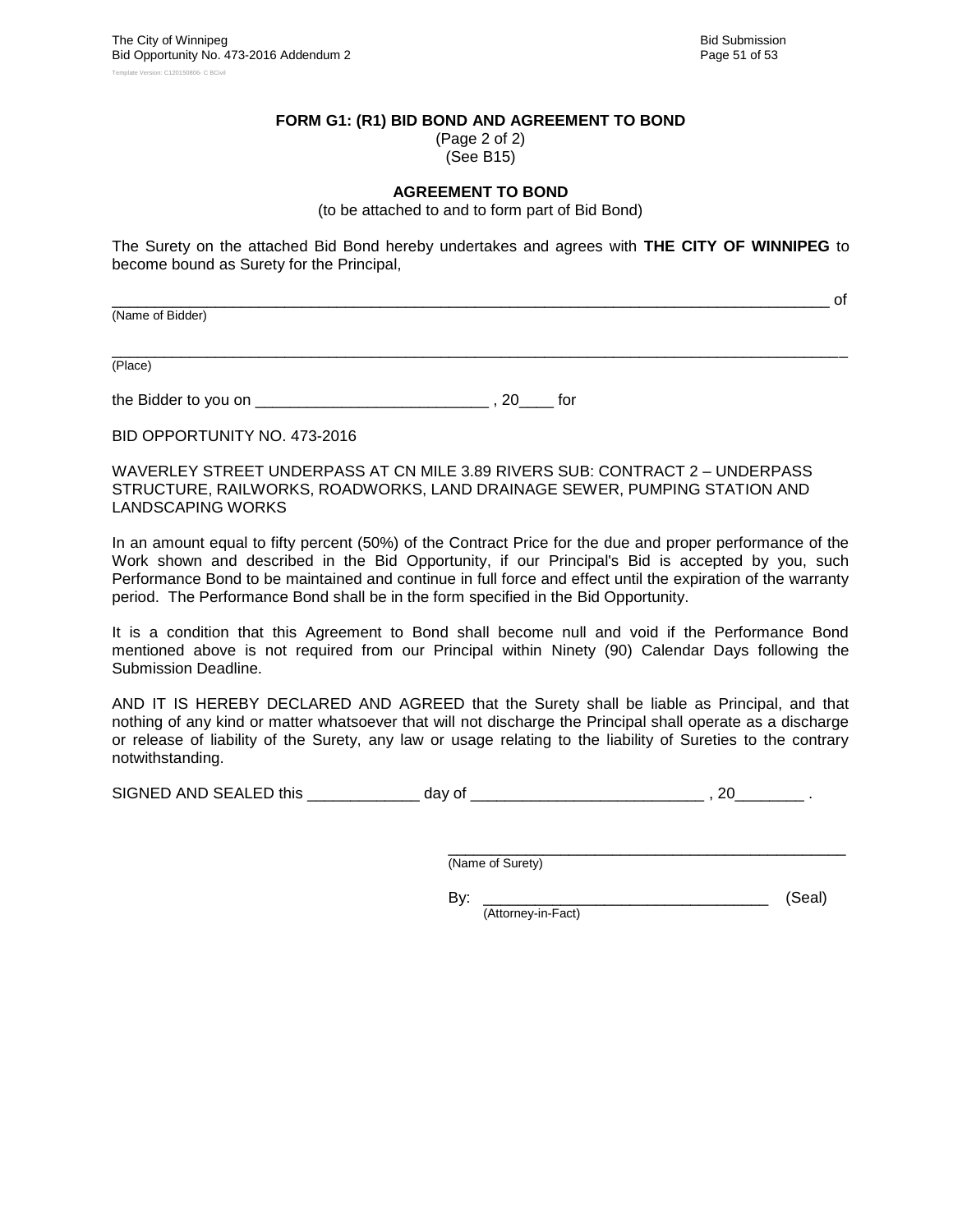#### **FORM G2: IRREVOCABLE STANDBY LETTER OF CREDIT AND UNDERTAKING**

**(BID SECURITY)** (Page 1 of 2) (See B15)

\_\_\_\_\_\_\_\_\_\_\_\_\_\_\_\_\_\_\_\_\_\_ (Date)

The City of Winnipeg Corporate Finance Department Materials Management Division 185 King Street, Main Floor Winnipeg MB R3B 1J1

#### RE: BID SECURITY - BID OPPORTUNITY NO. 473-2016

WAVERLEY STREET UNDERPASS AT CN MILE 3.89 RIVERS SUB: CONTRACT 2 – UNDERPASS STRUCTURE, RAILWORKS, ROADWORKS, LAND DRAINAGE SEWER, PUMPING STATION AND LANDSCAPING WORKS

Pursuant to the request of and for the account of our customer,

(Name of Bidder)

\_\_\_\_\_\_\_\_\_\_\_\_\_\_\_\_\_\_\_\_\_\_\_\_\_\_\_\_\_\_\_\_\_\_\_\_\_\_\_\_\_\_\_\_\_\_\_\_\_\_\_\_\_\_\_\_\_\_\_\_\_\_\_\_\_\_\_\_\_\_\_\_\_\_\_\_\_\_\_\_\_\_\_\_\_ (Address of Bidder)

WE HEREBY ESTABLISH in your favour our irrevocable Standby Letter of Credit for a sum not exceeding in the aggregate

\_\_\_\_\_\_\_\_\_\_\_\_\_\_\_\_\_\_\_\_\_\_\_\_\_\_\_\_\_\_\_\_\_\_\_\_\_\_\_\_\_\_\_\_\_\_\_\_\_\_\_\_\_\_\_\_\_\_\_\_\_\_\_\_\_\_\_\_\_\_\_\_\_\_\_\_\_\_\_\_\_\_\_\_\_

\_\_\_\_\_\_\_\_\_\_\_\_\_\_\_\_\_\_\_\_\_\_\_\_\_\_\_\_\_\_\_\_\_\_\_\_\_\_\_\_\_\_\_\_\_\_\_\_\_\_\_\_\_\_\_\_\_\_\_\_\_\_\_\_\_\_\_\_\_\_\_\_\_\_\_\_\_\_\_\_\_\_\_\_ ,

Canadian dollars.

This Standby Letter of Credit may be drawn on by you at any time and from time to time upon written demand for payment made upon us by you. It is understood that we are obligated under this Standby Letter of Credit for the payment of monies only and we hereby agree that we shall honour your demand for payment without inquiring whether you have a right as between yourself and our customer to make such demand and without recognizing any claim of our customer or objection by the customer to payment by us.

The amount of this Standby Letter of Credit may be reduced from time to time only by amounts drawn upon it by you or by formal notice in writing given to us by you if you desire such reduction or are willing that it be made.

Partial drawings are permitted.

We engage with you that all demands for payment made within the terms and currency of this Standby Letter of Credit will be duly honoured if presented to us at:

#### \_\_\_\_\_\_\_\_\_\_\_\_\_\_\_\_\_\_\_\_\_\_\_\_\_\_\_\_\_\_\_\_\_\_\_\_\_\_\_\_\_\_\_\_\_\_\_\_\_\_\_\_\_\_\_\_\_\_\_\_\_\_\_\_\_\_\_\_\_\_\_\_\_\_\_\_\_\_\_\_\_\_\_\_\_ (Address)

and we confirm and hereby undertake to ensure that all demands for payment will be duly honoured by us.